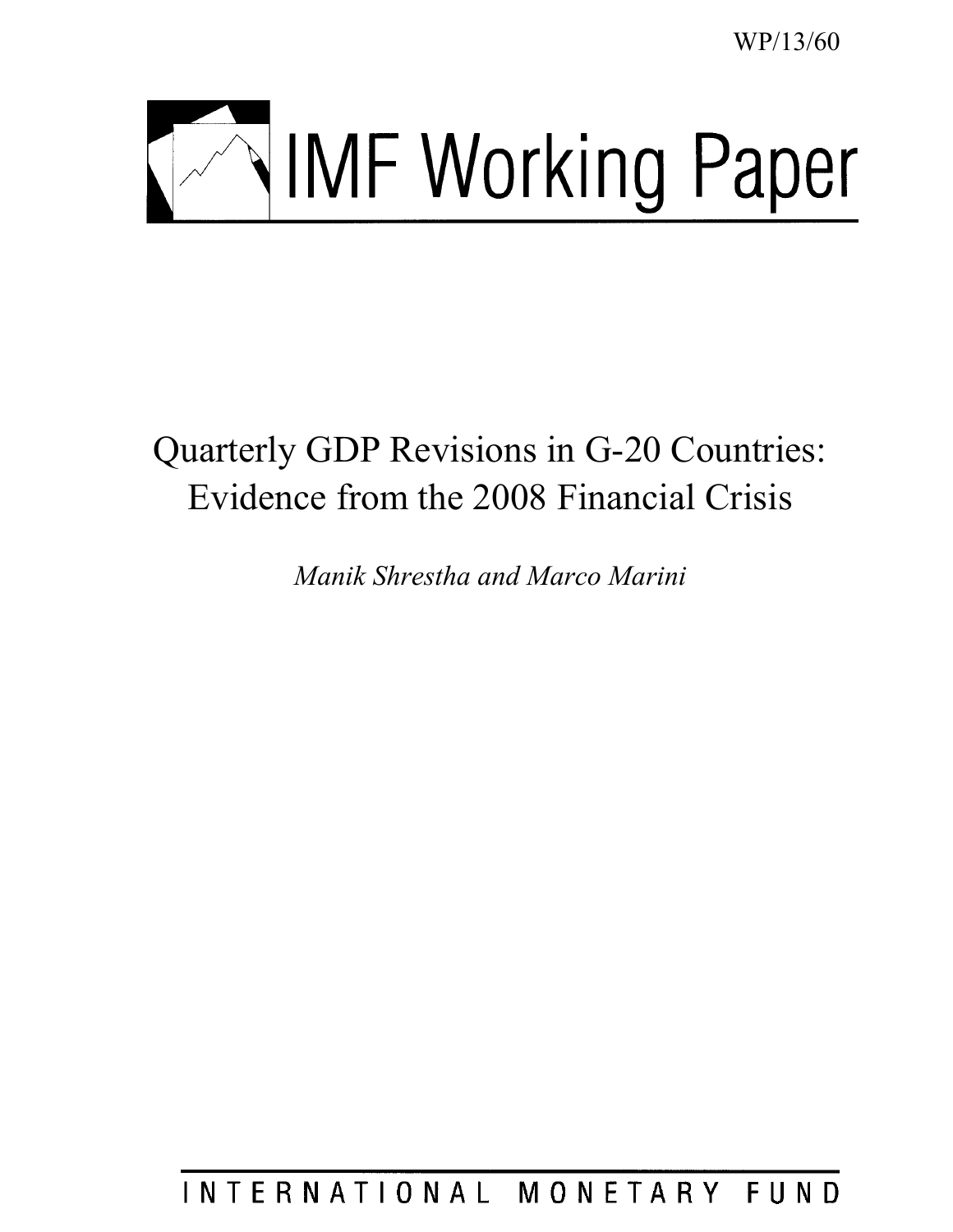# **IMF Working Paper**

Statistics Department

# **Quarterly GDP Revisions in G-20 Countries: Evidence from the 2008 Financial Crisis**

# Prepared by Manik Shrestha and Marco Marini<sup>1</sup>

Authorized for distribution by Kimberly D. Zieschang

March 2013

**This Working Paper should not be reported as representing the views of the IMF.**  The views expressed in this Working Paper are those of the author(s) and do not necessarily represent those of the IMF or IMF policy. Working Papers describe research in progress by the author(s) and are published to elicit comments and to further debate.

# **Abstract**

This paper presents a statistical analysis of revisions in quarterly gross domestic product (GDP) of the Group of Twenty countries (G-20) since 2000. The main objective is to assess whether the reliability of early estimates of quarterly GDP has been weakened from the turmoil of the 2008 financial crisis. The results indicate that larger and more downward revisions were observed during the years 2008 and 2009 than in previous years.

JEL Classification Numbers: C82, E32.

 $\overline{a}$ 

Keywords: Gross Domestic Product, Quarterly National Accounts, Revisions Analysis.

Author's E-Mail Address: mshrestha@imf.org, mmarini@imf.org.

<sup>&</sup>lt;sup>1</sup> We would like to thank our colleagues Alfredo Leone, Robert Heath, Kim Zieschang, Ethan Weisman, Antonio Galicia-Escotto, Yuko Hashimoto, and Nolvia Saca Saca for their helpful comments to improve an earlier draft of this paper. We would also like to thank Rosemary Fielden for providing assistance with this research.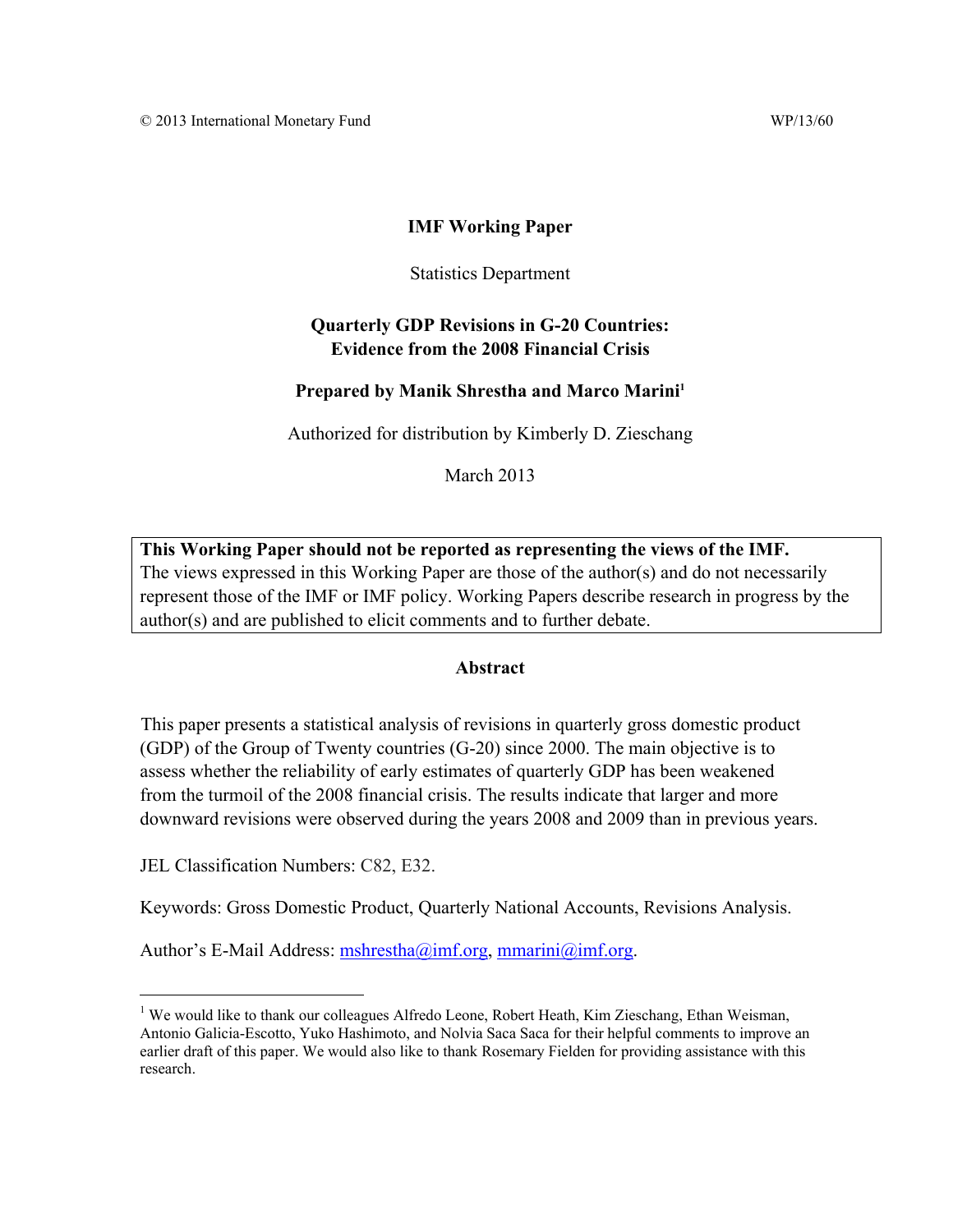| Contents | Page |
|----------|------|
|----------|------|

2

| II.        | Revisions in Quarterly GDP Estimates: Are They Influenced by the Business Cycle? 4 |  |
|------------|------------------------------------------------------------------------------------|--|
| III.       |                                                                                    |  |
|            |                                                                                    |  |
|            |                                                                                    |  |
| Appendixes |                                                                                    |  |
|            |                                                                                    |  |
|            |                                                                                    |  |
|            |                                                                                    |  |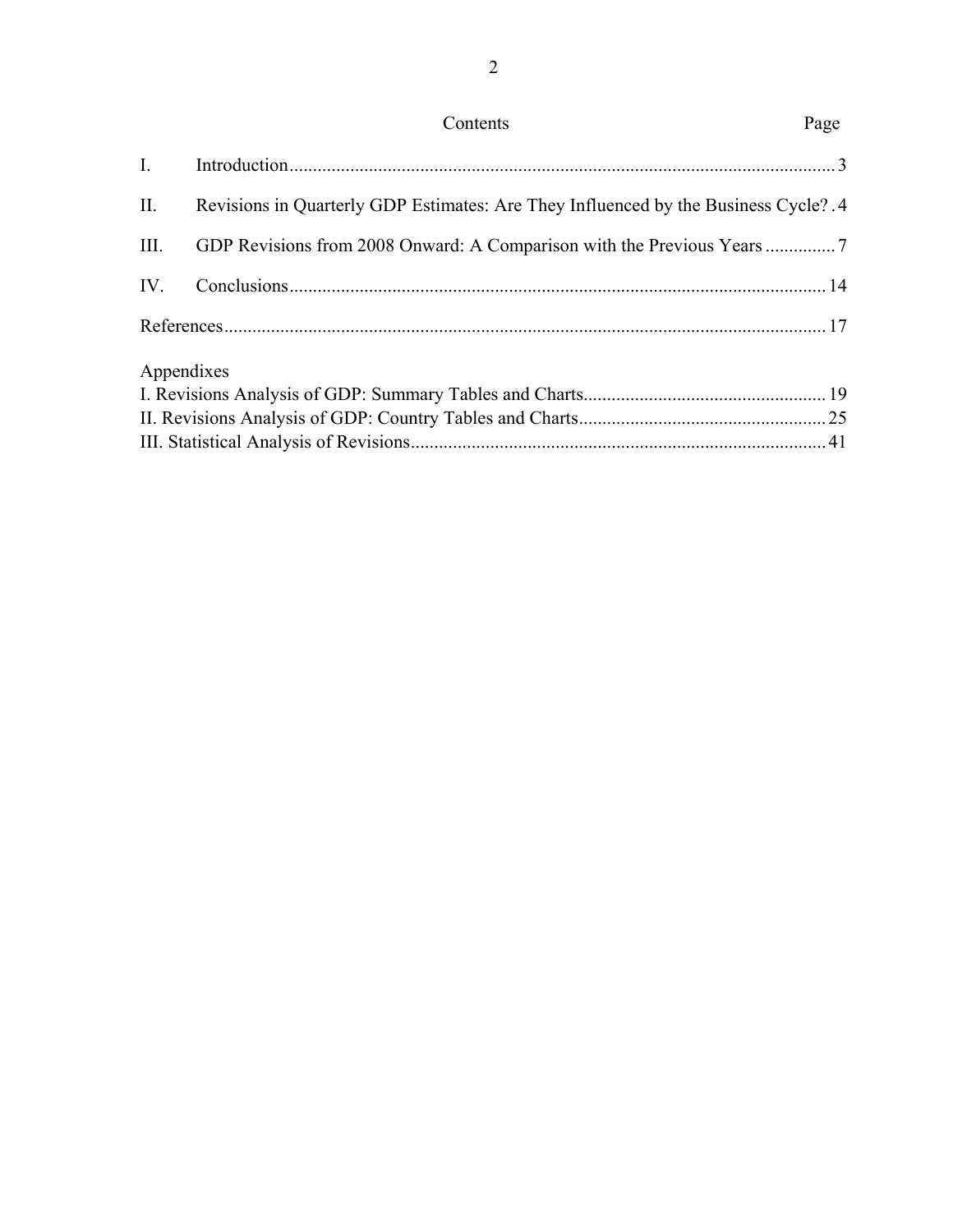## **I. INTRODUCTION**

This paper attempts to assess the extent to which the reliability of early estimates of quarterly gross domestic product (GDP) of the Group of Twenty countries (G-20) has been influenced by the 2008 financial crisis. The reliability of an economic indicator is usually assessed by looking at its revisions over time. To achieve our objective, we present a descriptive analysis of the revisions of the quarterly GDP growth rates in 16 G-20 countries since 2000. We calculate summary statistics of the quarterly GDP revisions during the years 2008–2011, and compare them with the same statistics calculated over the previous years to identify similarities and differences in the revisions history for each country.

The motivation behind this work derives from the perception that the early estimates of quarterly GDP, and the short-term statistics these estimates are based on, become less reliable during times of strong economic changes. Compilation systems of quarterly GDP in most advanced countries are well designed to keep up with an economy on a steady path of growth, but are less suitable to detect sudden changes of direction in real-time. A number of revision studies have confirmed that the size and direction of data revisions change with the state of the business cycle (see Croushore, 2011 and references therein). For instance, one common result is that, for variables measuring economic activity, downward revisions tend to appear during recessions and upward revisions during expansions.

This worldwide analysis on GDP revisions since 2000 was made possible thanks to the availability of the Organization for Economic Co-operation and Development (OECD)'s Main Economic Indicators (MEI) Original Release Data and Revisions Database*<sup>2</sup>* (see Di Fonzo, 2005; McKenzie, 2006). This database contains time series of 21 key economic variables for the OECD member (and a few nonmember) countries as they were historically published in each monthly edition of the OECD MEI publication. In addition, we used automated spreadsheet programs available from the OECD MEI website to create the revision triangles<sup>3</sup> for each country and conduct our exercise. From the numerous research studies on data revisions that made use of it (for example McKenzie, 2006; McKenzie and Adam, 2007; Tosetto, 2009),<sup>4</sup> the OECD real-time database has shown to successfully serve its purposes and to provide a valuable and continuing service to both producers and users of official statistics.

<sup>2</sup> http://stats.oecd.org/mei

 $3$  The name "triangle" derives from the typical shape of the table formed by arranging (column-wise or rowwise) the sequence of historically published time series for the same variable.

<sup>&</sup>lt;sup>4</sup> Comparisons of GDP revisions for different countries have been also conducted by the European Central Bank (Branchi *et al*, 2007 and Dieden and Olsson, 2008).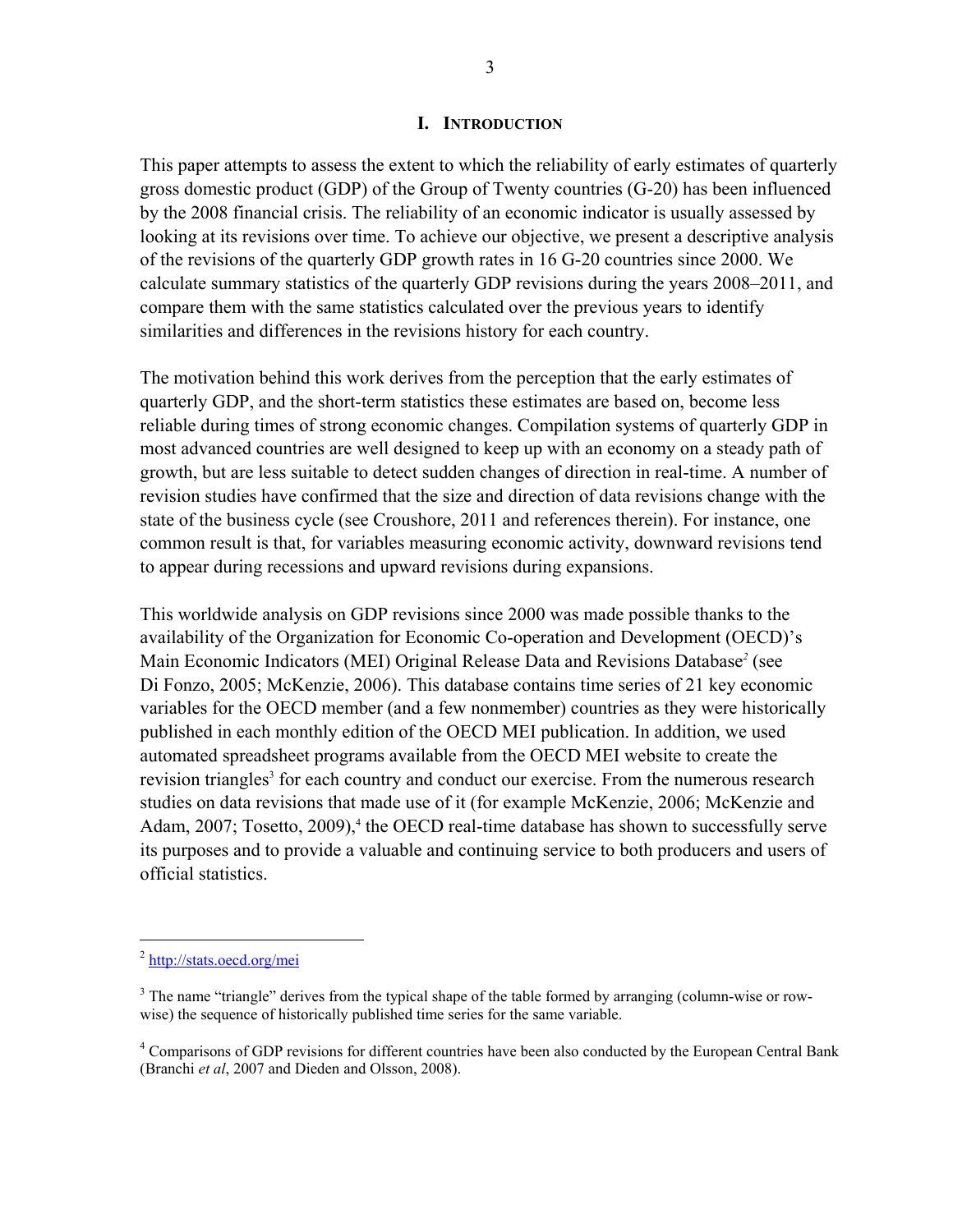It is not the intention of this paper to evaluate and compare the quality of GDP data or the strength of the national accounts compilation systems of the countries considered. Many factors may have influenced the revision process in each country, including the introduction of major, or benchmark, revisions of national accounts which are supposed to increase the quality of the estimates. In addition, it is important to note that absence of revisions is not necessarily an indication of good quality. In fact, in certain cases where data are not revised to take into account better data or changing economic situations, the absence of revisions indicate poor data quality.

Our comparisons (and comments) focus on identifying patterns between the GDP revisions of quarters published in the years from 2000 to 2007 and the GDP revisions of quarters published from 2008 to 2011 for each individual country. We will make use of summary charts and tables with statistics for all the countries considered, in order to provide the reader with an immediate picture of the revision process during these years. It is also important to note that we analyze only the revisions of the quarterly aggregate GDP growth rates. Identification of factors responsible for revisions will require analysis at more detailed levels, which compilers in each country should be able to conduct.

As we will see, for G-20 countries considered in our exercise, our revisions analysis shows that during the years 2008 and 2009 (i) revisions to early estimates of quarterly GDP growth rates were of greater magnitude than in previous years, and that (ii) downward revisions were more frequent and intense than in the previous years. We note, however, that for some G-20 countries the size of revisions was similar or even smaller than in the past.

The paper is structured as follows. Section II explains why revisions to GDP estimates play a fundamental role in the national accounts compilation to incorporate better data sources and improve methodology and why they may differ during business cycle phases. Section III presents the revisions analysis on the quarterly GDP for 16 G-20 countries. Section IV provides some concluding remarks and highlights areas for further research. Tables and charts with statistics on revisions are presented in the appendices.

# **II. REVISIONS IN QUARTERLY GDP ESTIMATES: ARE THEY INFLUENCED BY THE BUSINESS CYCLE?**

To meet the needs of decision makers and economic analysts, quarterly GDP estimates are required to be both *accurate* and *timely*.<sup>5</sup> Data sources used in the GDP compilation process, however, are available only some time after the end of the quarter (months, or years if we take into account annual surveys or administrative data). As a consequence, more timely

1

 $<sup>5</sup>$  Accuracy refers to the closeness between the estimated value and the (unknown) true value; timeliness refers</sup> to the length of time between the end of the reference period and the time of publication.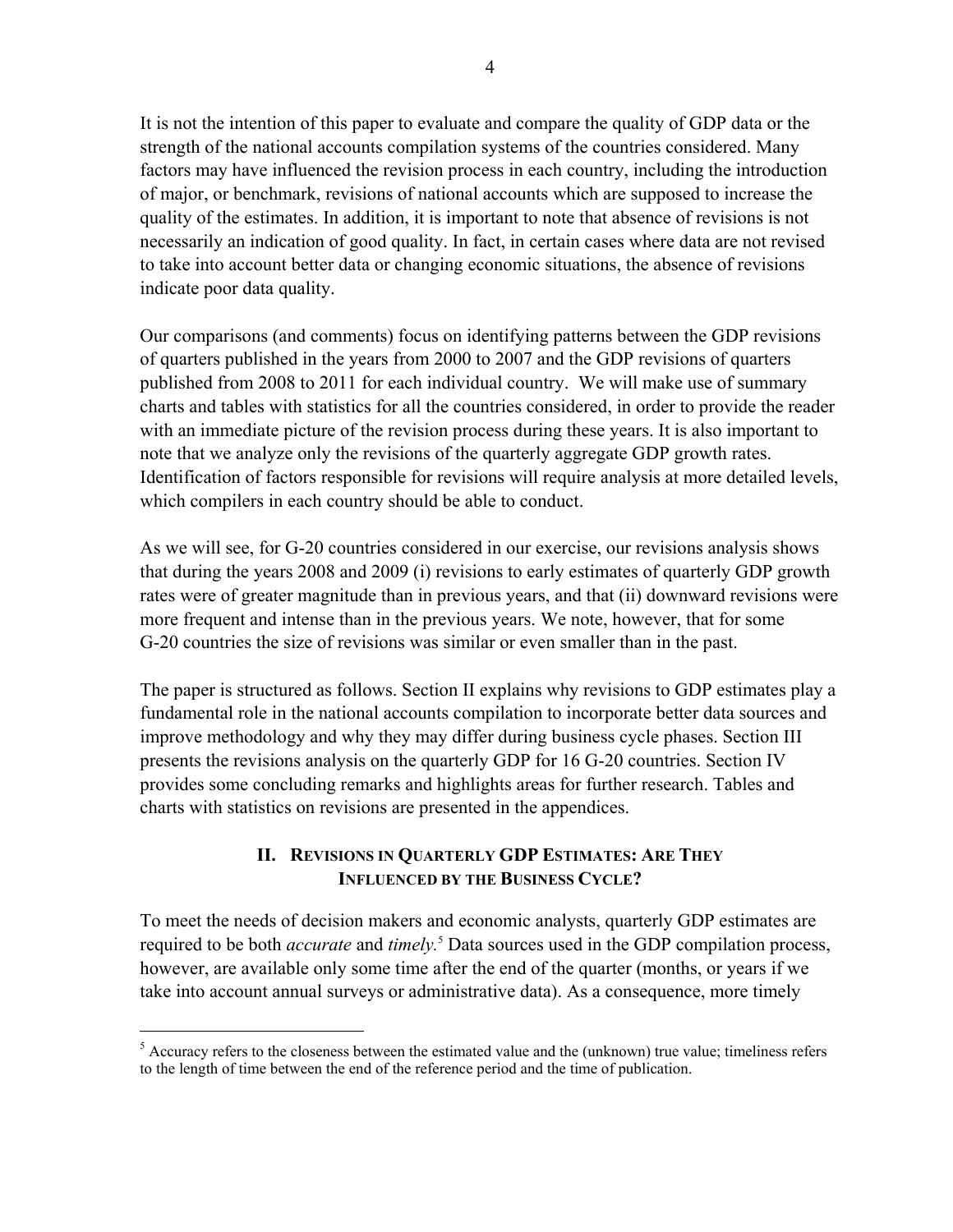GDP estimates are generally less accurate because their calculation is based on a partial set of information. Statistical agencies usually tackle this trade-off between timeliness and accuracy by publishing an early estimate of GDP within a few weeks after the end of the quarter and then releasing subsequent, more accurate, GDP estimates that incorporate additional and better source data available after the first publication.

Inevitably, early estimates of quarterly GDP are subject to a number of revisions over an extended period of time. There are several reasons for revisions: to incorporate more complete or more comprehensive data sources used in the national accounts compilation; to capture routine calculations (e.g., from benchmarking or seasonal adjustment); to reflect improved methodology or new standards; and to correct errors (see Carlson *et al.*, 2004). Each subsequent estimate incorporates more information than the previous ones and, therefore, is of better quality. Revisions are therefore a necessary step in the national accounts compilation process to improve accuracy of the earlier estimates of GDP.

It follows that an early estimate of quarterly GDP is also required to be *reliable*. Reliability refers to the closeness of preliminary estimated values to subsequent estimated values.<sup>6</sup> The concept of reliability, therefore, is strictly related to revisions. An early estimate that undergoes very large and systematic changes over time (i.e., revisions) is deemed to be unreliable, increasing uncertainty and augmenting noise in the decision process of economic agents. Furthermore, it may impair the credibility of the statistical agency.

It is often claimed that revisions to macroeconomic statistics depend on the state of the economy (Croushore, 2011; Sinclair and Stekler, 2011). When an economy is decelerating, for example, the initial release of GDP tends to be higher than later estimates. Consequently, downward revisions are more expected during recessions. The opposite holds true in times of strong economic growth, when upward revisions are undertaken to the first available estimate. Studies have also shown an increase in the volatility of revisions during recessions, suggesting that early data are less reliable in tougher economic times (Swanson and van Dijk, 2006).

Besides the empirical evidence in the subject literature, it is reasonable to assume that the different phases of the business cycle may determine asymmetries in the quarterly GDP revision process. These asymmetries are likely to arise if we look at the way in which the quarterly compilation systems of GDP are designed in many countries. Quarterly GDP is calculated from a number of available short-term indicators for the quarter integrated with assumptions (e.g., fixed input-output ratios) on the quarterly movements of unobserved

 $6$  It is important to note that reliability is a distinct aspect of quality from accuracy: for instance, data that are not revised are not necessarily the most accurate.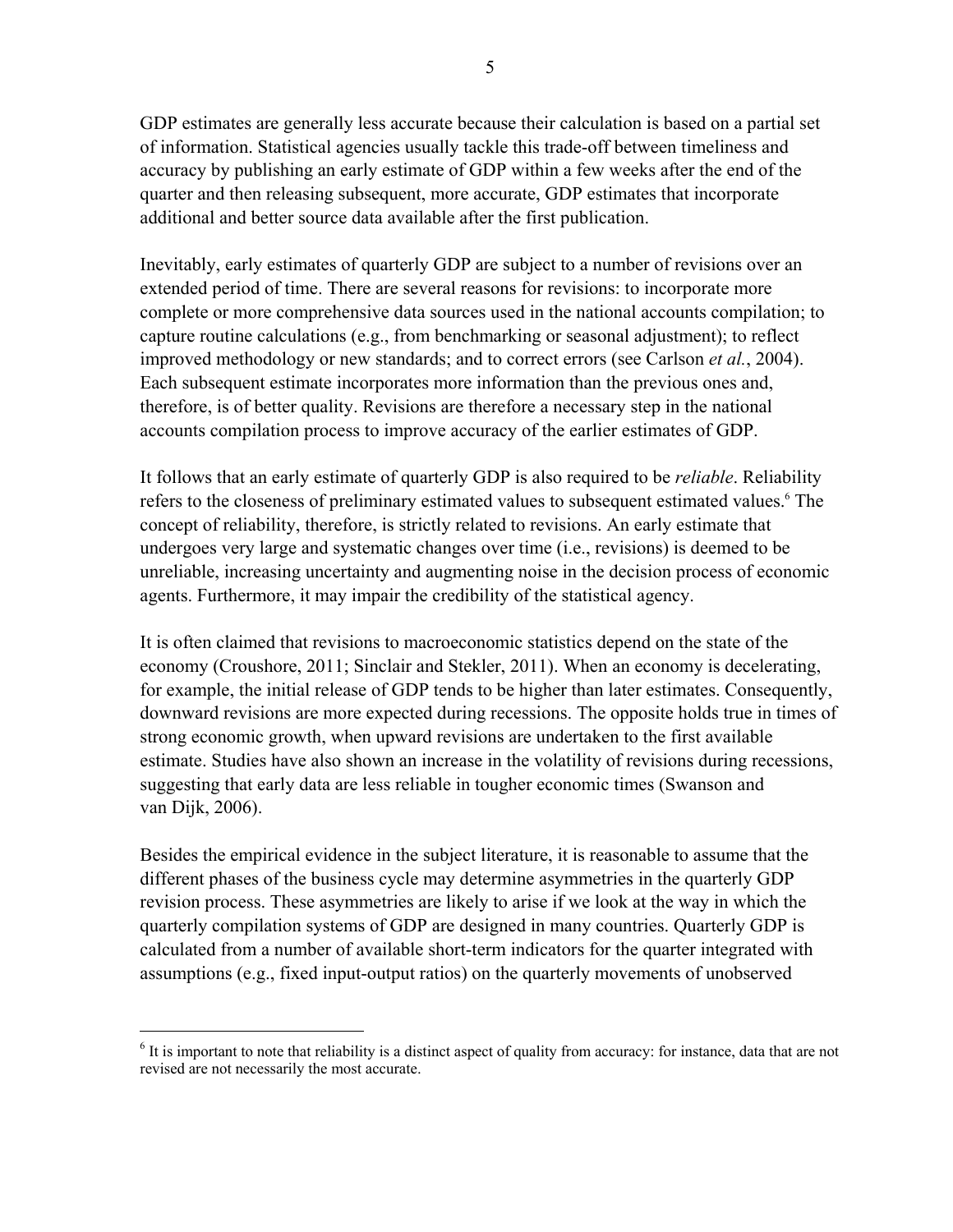variables. In addition, in the calculation of early estimates compilers make more recourse to forecasting techniques to fill in information available with more delay.7

Two main factors (one associated with data on current activities and another with statistics techniques) can help justify a different pattern in GDP revisions during expansionary and recessionary economic phases. First, the short-term indicators used in quarterly compilation are derived from a sample of businesses that may lose its representativeness when the economy is experiencing rapid and unpredicted changes. Surveys conducted at the monthly frequency generally collect data from large and medium enterprises: on the contrary, smallsize and unincorporated enterprises are often out of scope or, when observed, characterized by higher nonresponse rates. In addition, the methodology used to impute incomplete responses and nonresponses (data supplied in the previous period, or data provided by similar businesses) may offer a conservative view on the state of the economy. These factors increase survey errors and may lead to distortions in the measurement of growth.

Second, the methodology used to calculate the quarterly GDP is thoroughly formulated on the assumption of a "linear" behavior of the economy in the short term. Fixed-ratio assumptions, benchmarking of subannual data to annual data, seasonal adjustment procedures, and estimation of missing indicators are all statistical techniques commonly used in the quarterly compilation which tend to extrapolate the current developments from the most recent observations along a predictable path. Any deviations of the economy from this path cause a departure from the basic assumption, and inevitably introduce more uncertainty in the quarterly data.

Determining how these factors may influence quarterly GDP revisions during expansionary and recessionary phases, and take appropriate actions to prevent them, is not an easy task for compilers. Real-time information on nonresponse rates of surveys are generally not disseminated, therefore it is difficult for compilers of national accounts to identify (and properly adjust the preliminary data for) a different nonresponse behavior during expansion or recession times. In addition, the quarterly compilation methodology uses several assumptions on quarterly patterns, many derived from the annual accounts, and it really is hard to determine in real-time whether these assumptions are violated in the middle of rapid changes of directions in the economy.

In sum, there are many a priori reasons to assume that quarterly GDP revisions are influenced by business cycle movements. Unfortunately, it is very difficult to prove and generalize this belief through empirical analysis. Real-time data to conduct revisions analysis on quarterly

 $<sup>7</sup>$  This is often referred to as "nowcasting" in the quarterly GDP compilation context, since forecasting methods</sup> are used to provide estimates of slowly arriving data up to the reference period of the current release, but not for future periods. For the latter exercise, the usual term "forecasting" is deemed more appropriate.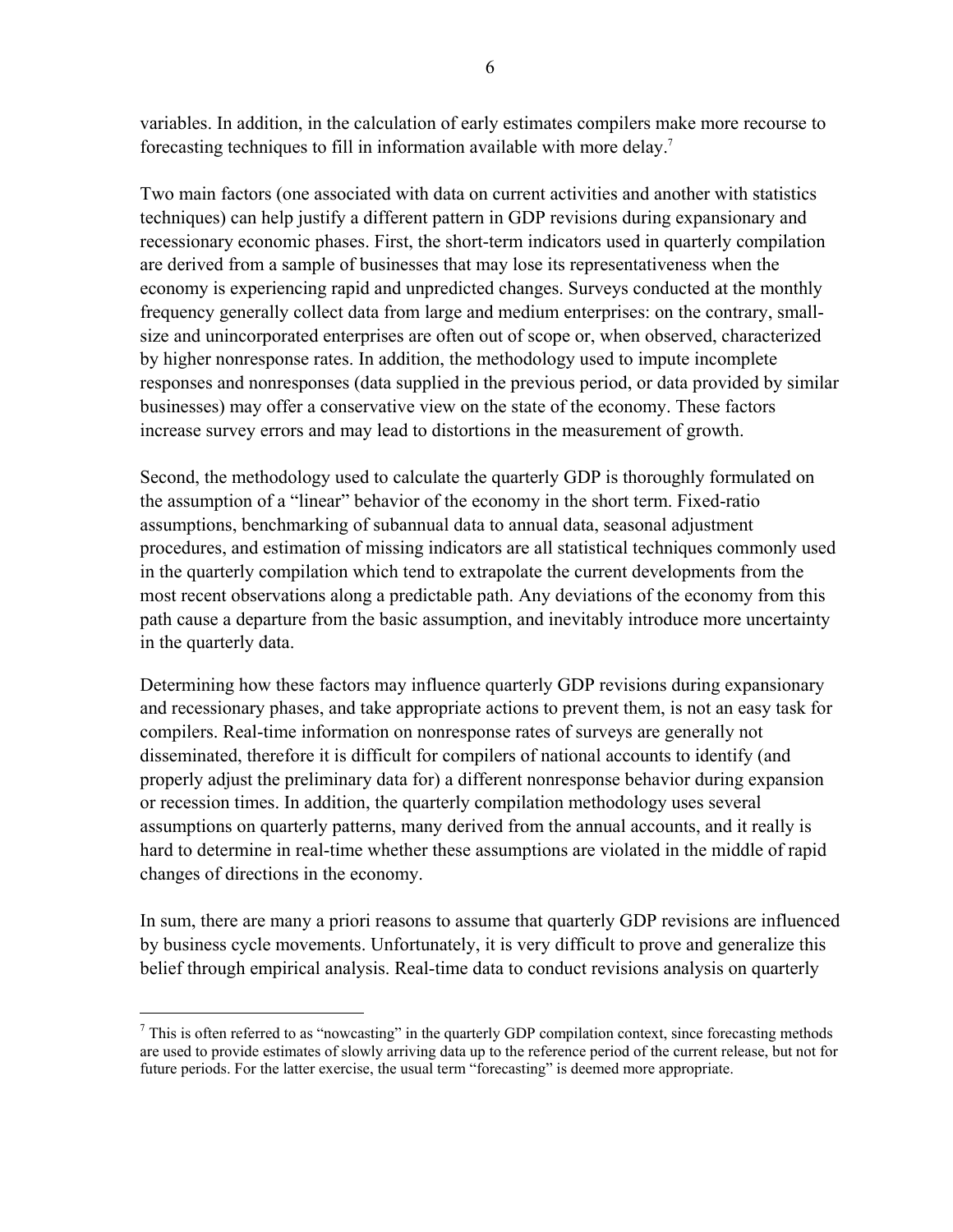GDP have been made available only recently, and the sample of observations covers a few complete cycles of the economy. The scope of this work is then limited to analyzing the impact of one particular event on GDP revisions. We explore the revisions of the published quarterly GDP growth rates of G-20 countries since 2000, and take advantage of the 2008 financial crisis and its aftermath, to verify whether quarterly GDP revisions have been significantly different during this period.

# **III. GDP REVISIONS FROM 2008 ONWARD: A COMPARISON WITH THE PREVIOUS YEARS**

# **Dataset**

The analysis in this paper considers quarterly GDP estimates of 16 G-20 countries published from June 2000 to April 2012. Data are extracted from the OECD MEI Real-Time and Revisions Database,<sup>8</sup> which provides access to time series data for 21 key economic variables as originally published in each monthly edition of the MEI publication from February 1999 onward. Data are available for all OECD countries, the Euro area, China, India, Brazil, South Africa and the Russian Federation. The variable selected is "GDP, Total Constant prices."

The 16 G-20 countries considered are Australia, Brazil, Canada, France, Germany, India, Indonesia, Italy, Japan, Korea, Mexico, Russian Federation, South Africa, Turkey, the United Kingdom (U.K.) and the United States of America (U.S.A.). The three remaining G-20 countries, Argentina, China, and Saudi Arabia, are not considered in this analysis because quarterly GDP data are not available in the OECD real-time database.<sup>9</sup>

Data availability varies across countries. Table I.1 shows the quarters available for each country. The full span of quarters is available for a group of 11 countries (Australia, Canada, France, Germany, Italy, Japan, Korea, Mexico, Turkey, U.K., U.S.A.), with 32 quarters before 2008 (from 2000:Q1 to 2007:Q4) and 15 quarters after 2008 (from 2008:Q1 to 2011:Q3). For the group of the remaining five countries (Brazil, India, Indonesia, Russian Federation, and South Africa) we consider shorter spans of quarterly GDP releases than the 11 countries above mentioned (see Table I.1 for details). Therefore, revisions statistics for these five countries will be calculated on a reduced number of quarters.10 Naturally, the different sample of observations considered must be taken into account when comparing revision statistics between the two groups of countries.

<sup>8</sup> http://stats.oecd.org/mei/default.asp?rev=1

 $9$  Since 2011, China has started the publication of quarterly seasonally adjusted growth rates of GDP in discrete form (quarterly cumulated data were previously available). Saudi Arabia does not disseminate quarterly GDP data.

 $10$  India and Indonesia have the shortest sample of observations (22 and 23 quarters).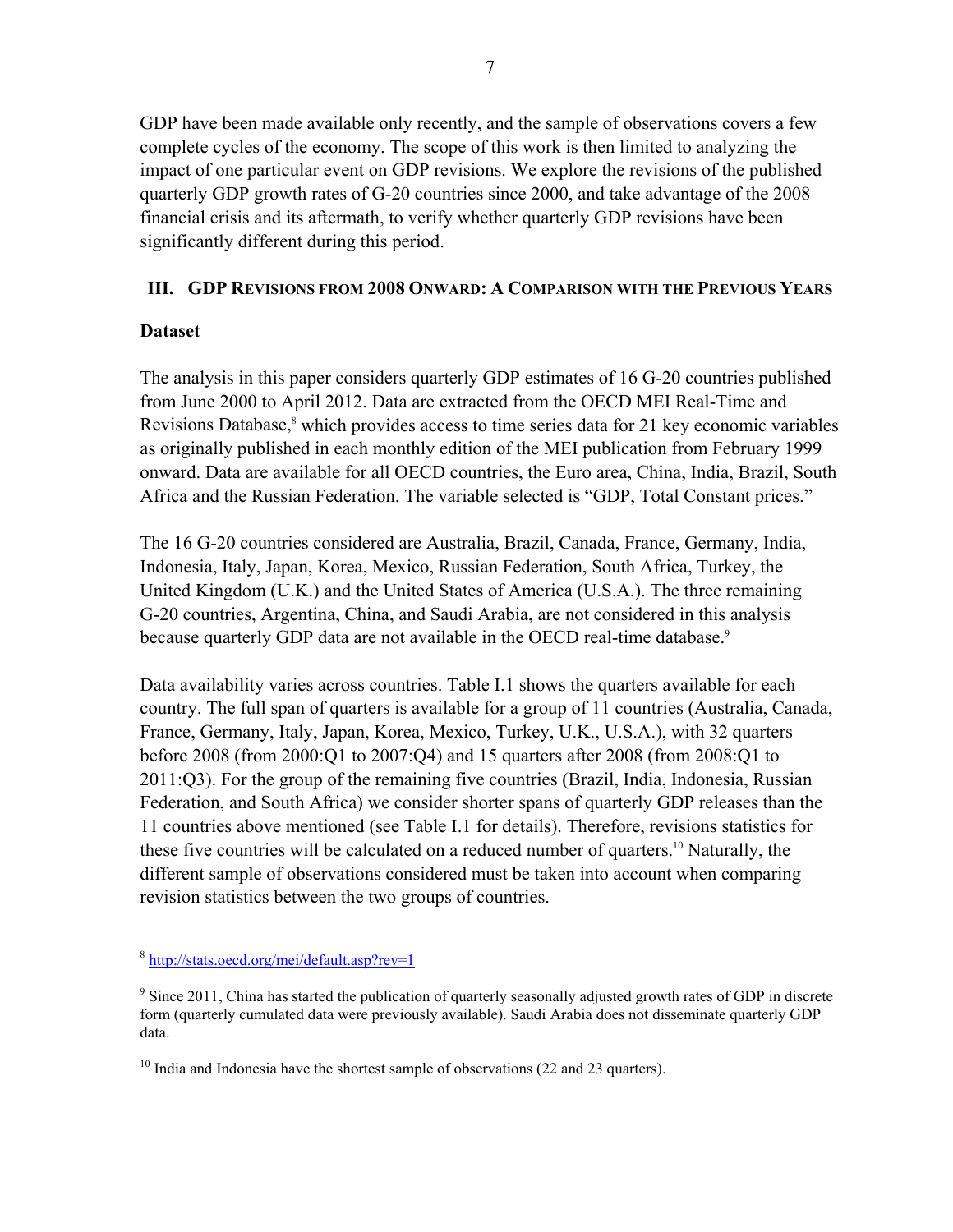GDP data are expressed in seasonally adjusted (SA) form in the MEI, with the exception of some early estimates that are reported unadjusted for some countries (mostly before 2008). As regards the volume evaluation, GDP data are either expressed in chain-linked form (in monetary or index terms) or at the constant prices of a base year. For many countries the GDP volume evaluation has been changed over the period considered, thanks to the regular revision process (change of the base year) or to major improvements in the national accounts compilation process (i.e., introduction of chain-linking). As noted, we do not control for these methodological changes in our analysis.

GDP revisions are analyzed with regard to both quarter-to-quarter (or *q/q-1*) rates of change (each quarter compared with the previous one) and year-on-year (or *q/q-4*) rates of change (each quarter compared with the corresponding quarter of the previous year). We will give more emphasis to the latter evaluation in this study. First, some early vintages are available only in unadjusted form for some countries (as noted). Second, countries adopt different seasonal adjustment procedures and policies which may influence more *q/q-1* rates than annual rates. Therefore, we believe that revisions to *q/q-4* changes are more comparable than revisions to *q/q-1* changes in both the temporal and country dimensions. Hereafter, unless otherwise specified, with quarterly GDP growth we refer to *q/q-4* growth rates.

For the purposes of this work, we choose to measure three types of revisions to the first estimate of quarterly GDP:

- the first *quarterly revision*, that is made three months after the first GDP release to incorporate more complete, or better reported, quarterly source data (generally within three months after the end of the quarter). For instance, for countries having one GDP publication every three months with a 60-day timeliness, the first quarterly revision for a given quarter is measured as the difference between the second estimate released after 150 days and the first estimate released after 60 days;
- the first *annual revision*, that is made after one year when preliminary information from annual surveys and administrative data are incorporated in the quarterly GDP compilation process and the quarterly GDP are benchmarked to the first annual GDP; and
- the second *annual revision*, that is made after two years when more consolidated (sometimes final) information from annual sources are made available. By this time, almost all regular sub-annual and annual data sources are incorporated into the annual and quarterly GDP data.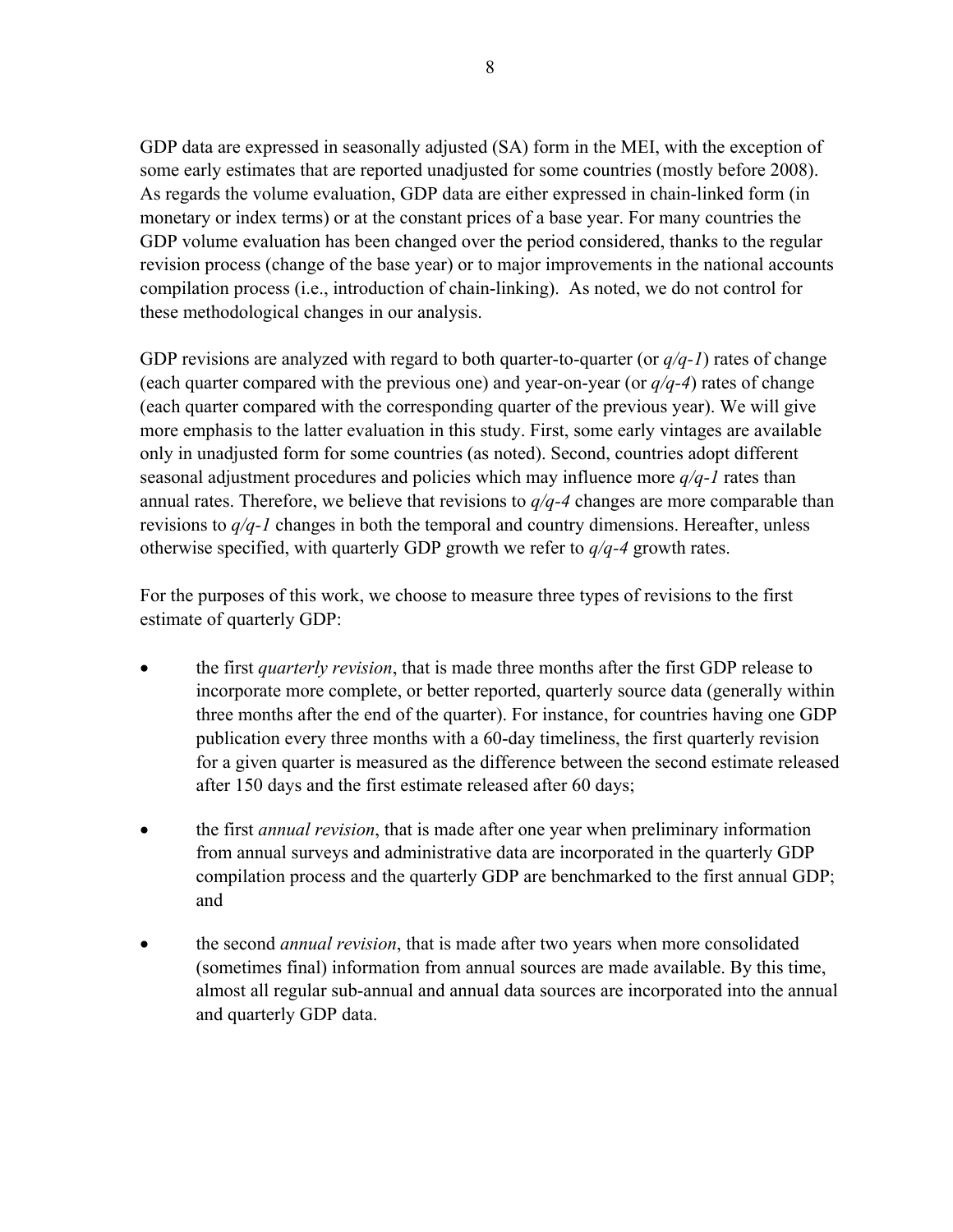## **Revisions analysis**

We consider four estimates of quarterly GDP growth for each quarter: the first estimate (1*st*), the estimate released three months after the end of the quarter (3*m*), the estimate released after one year (1*y*), and the estimate released after two years (2*y*). Let us denote with  $v^{1st}$ ,  $v^{3m}$ ,  $v^{1y}$ , and  $v^{2y}$  the four estimates (or *vintages*), respectively, for a generic quarter *t*. Four types of revisions are calculated:

$$
r_t^1 = y_t^{3m} - y_t^{1st}
$$
  
\n
$$
r_t^2 = y_t^{1y} - y_t^{3m}
$$
  
\n
$$
r_t^3 = y_t^{2y} - y_t^{1y}
$$
  
\n
$$
r_t^4 = y_t^{2y} - y_t^{1st}
$$

where

 $\overline{a}$ 

$$
y_t^i = \left(\frac{GDP_t^i}{GDP_{t-4}^i} - 1\right) \cdot 100
$$

and the index *i* indicating the four vintages. Table I.2 in Appendix I uses a timeline chart to identify the four GDP estimates and the types of revisions considered using the example of quarter 2009:Q1 and assuming a first estimate published after 30 days.

Each vintage incorporates information with different maturity. The first available vintage,  $y$ <sup>1st</sup>, is published within the next quarter (usually between 25 and 80 days) and therefore is based on a limited number of short-term indicators available at the time of publication. Three months after the first estimate, a more comprehensive set of monthly/quarterly indicators is available. The first stage of revision,  $r_t^1$ , catches this augmented set of information available at the quarterly level. One year after the first estimate, benchmarks from the annual accounts (based on provisional results from annual surveys and administrative sources) are incorporated in the quarterly estimates. The second revision considered,  $r_t^2$ , namely the difference between the one-year estimate  $y^{1y}$  and the three-month estimate  $y^{3m}$ , detects this more accurate information coming from provisional annual information. Our revision process ends with the two-year vintage  $y^{2y}$  (namely, the estimate available two years after the first estimate), which generally relies upon the full set of information from annual and quarterly sources. In this work we consider the two-year estimate as the final estimate.<sup>11</sup> The two-year

 $11$  Actually, the revision process of quarterly GDP data is usually longer than two years due to many different changes that can be introduced in the national accounts compilation. The aim of this work, however, is to analyze the first stages of the revision process, which are mostly driven by the additional data sources made available after the first release. Therefore, the GDP estimate published after two years can be considered a good term of comparison for the first estimate.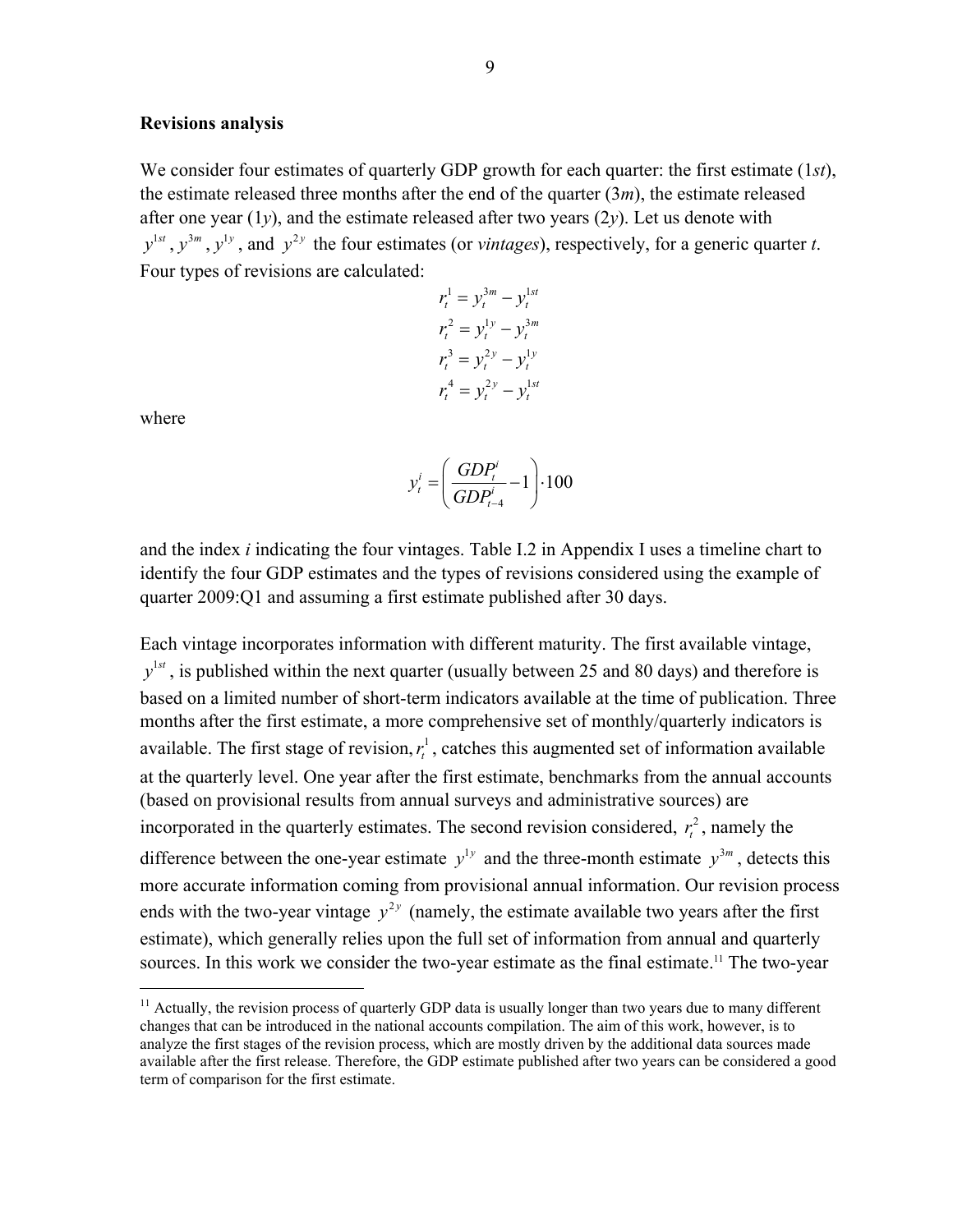estimate is first compared with the one-year estimate, with  $r<sub>i</sub><sup>3</sup>$  highlighting the improvements from the more consolidated annual sources available over the provisional ones; and then with the first estimate  $y^{1st}$  to measure the whole revision process. Revision  $r_t^4$  is a summary of the different stages of revision  $r_t^1$ ,  $r_t^2$ , and  $r_t^3$ .

We assess whether there was a change in the size and direction of revisions to GDP growth from 2008 onward, the year when the global financial crisis began. To identify this effect, we group the quarters available in two sub-samples: the pre-2008 period, from the beginning quarter available for each country to 2007:Q4, and the post-2008 period, the quarters from 2008:Q1 to 2011:Q3. We calculate for each of these quarters the four types of revisions previously indicated and calculate revisions statistics<sup>12</sup> over both the pre-2008 period and the post-2008 period.

Figure I.1 shows the 16 G-20 countries sorted by average annual growth rates in the pre-2008 period (dark blue bars). Light blue bars indicate the post-2008 period, with the average growth reported along the *X*-axis.13 We draw from this chart that, Indonesia apart, all countries experienced a marked deceleration in GDP growth after 2008, which turned out to be below 1 percent in four countries (France, U.S.A., Germany and Canada) and negative in three countries (Italy, Japan, and the U.K.).

## **Results**

 $\overline{a}$ 

Figure I.2 compares the mean absolute revision (*MAR*) to the first estimate of quarterly GDP growth ( $y^{1st}$ ) from the estimate published two years later ( $y^{2y}$ ) calculated in the pre-2008 period and the post-2008 period. As explained in Appendix III, the *MAR* is a measure of the size of revisions irrespective of the sign. For the seven countries in the top-panel, the *MAR* value is smaller in the post-2008 period. The reduction is particularly evident for Japan (0.68 percent vs*.* 1 percent), South Africa (0.38 percent vs. 0.84 percent) and Turkey (0.44 percent vs. 0.81 percent). The remaining nine countries show an increase in the size of revisions, with the U.S.A. (1.13 percent vs. 0.53 percent), the U.K. (0.95 percent vs. 0.24 percent), and Italy (0.45 percent vs. 0.16 percent) presenting the largest differences.

 $12$  The revisions statistics used are illustrated in Appendix III. In this section we simplify the notation and drop the superscript indicating the terms of comparison. Unless otherwise noted, the later estimate *L* is the two-year estimate  $y^{2y}$  and the earlier estimate *E* is the first estimate  $y^{1st}$ .

<sup>&</sup>lt;sup>13</sup> All charts of this paper will use dark blue to indicate the pre-2008 period and light blue for the post-2008 period.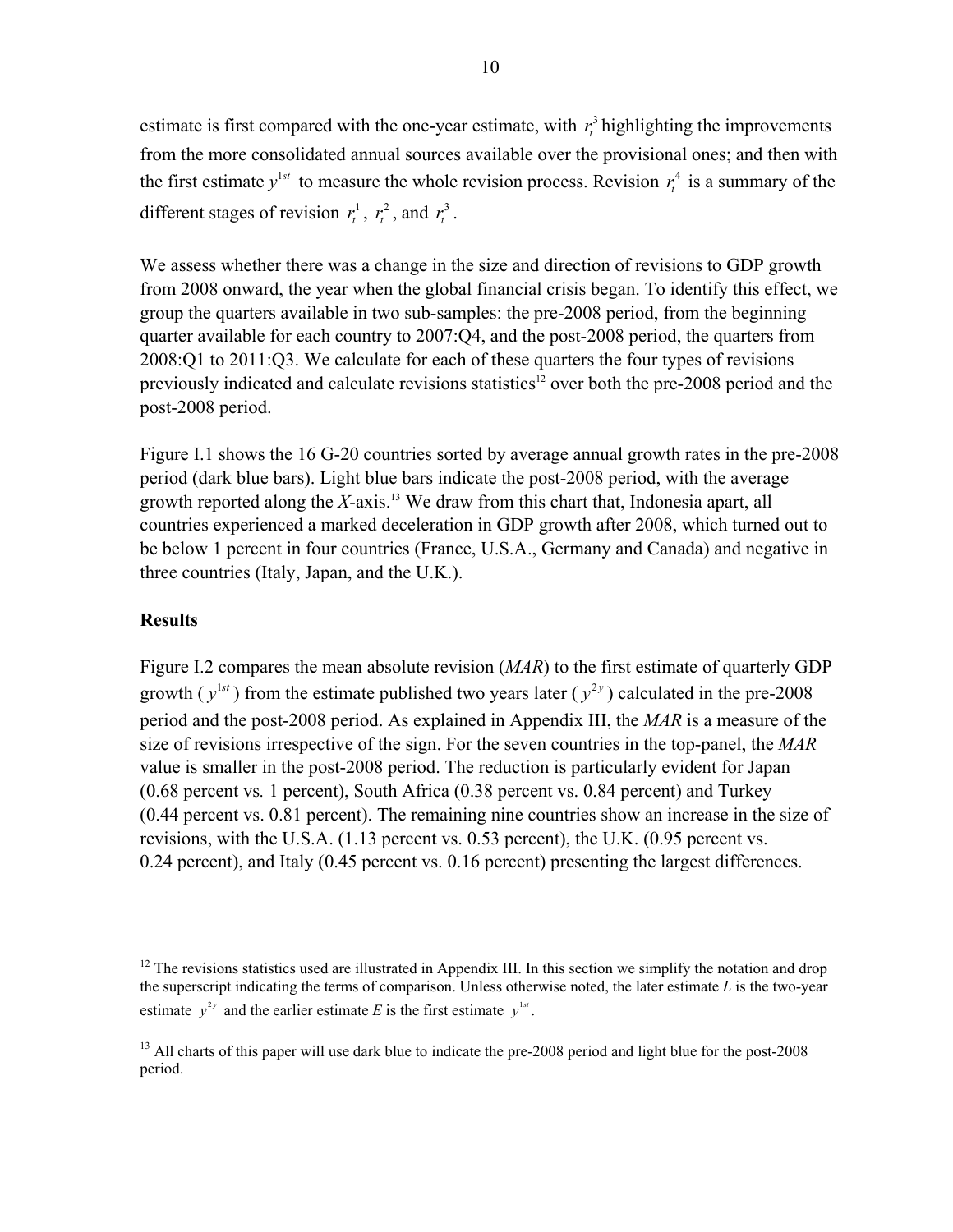The *MAR* values are reported in the scatter plot of Figure I.3. The values calculated over the pre-2008 period are along the *X*-axis, while those calculated over the post-2008 period are along the *Y-*axis. Countries that are close to the main diagonal have revisions of similar intensity in the two periods. As already noticed, the U.S.A. and the U.K. show the largest differences in quarterly GDP revisions after 2008 compared with the revisions before 2008.

To appreciate the direction of revisions, the mean revision (*MR*) indicator is plotted in Figure I.4. A *positive* (*negative*) *MR* value signals that, on average, the first estimate of quarterly GDP growth is *lower* (*higher*) than the two-year estimate. Countries are sorted out according to their *MR* values during the post-2008 period (positive *MR* values on top, negative *MR* values on bottom). Half of the countries show a positive *MR*, but the other eight countries have a negative *MR* (U.S.A., India, Japan, France, Italy, Canada, Brazil, and Germany)*.* This is in contrast with the pre-2008 period when negative *MR* values are noted only for four countries, the U.S.A, Japan, Mexico, and Italy (-0.51 percent, -0.13 percent, -0.02 percent, and -0.01 percent, respectively). This implies that more countries overestimated GDP growth in their first release in the post-2008 period than in the pre-2008 period. The largest negative *MR* values in the post-2008 period are noted for the U.S.A. (-1.13 percent), India (-0.71 percent), Japan (-0.63 percent), France (-0.57 percent), and Italy (-0.43 percent).

The *MR* statistic can disguise larger absolute revisions: as noted above nine countries show an increase in the size of revisions. For the U.K. it is interesting to note that, although the mean revision to GDP growth is very close to zero (0.02 percent, compared with 0.04 percent before 2008), the U.K. has the second largest *MAR* value after 2008 (0.95 percent). This implies that for the U.K., on average, larger positive and negative revisions offset each other after 2008.

A more detailed analysis of the quarterly GDP revisions for each of the 16 countries is presented in Appendix II. First, a table showing the revisions statistics on quarterly GDP growth rates (*q/q-4* rates of change) calculated over the pre-2008 period and over the post-2008 period is presented. The table reports, in order, the mean absolute revision (*MAR*), the mean revision (*MR*), the relative *MAR*, the standard deviation of revisions, the minimum revision, the maximum revision, and the range (max revision – min revision).<sup>14</sup> The statistics are shown for the four stages of revision investigated. Second, two bar charts are shown to visualize and compare the *MAR* (left panel) and the *MR* (right panel) values in the two periods at different horizons of revisions. Finally, the bottom chart shows the four series of quarterly GDP growth rates by time of publication. For example, the blue line shows the

<sup>&</sup>lt;sup>14</sup> See Appendix III for a description of these statistics.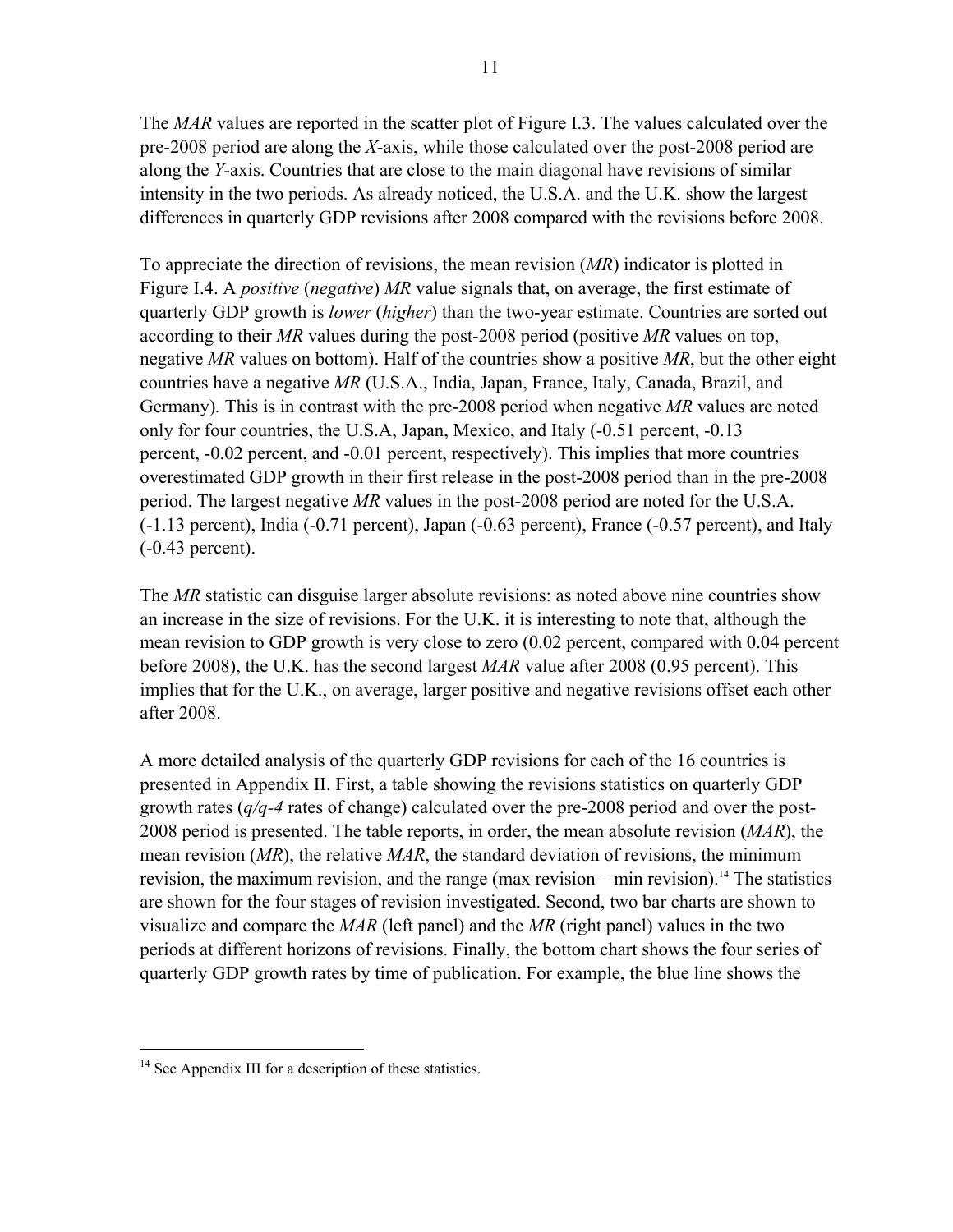series of the first estimates and the red line shows the series of estimates published two years  $later.<sup>15</sup>$ 

It is interesting to single out how the quarterly GDP revision process has evolved in the U.K. and the U.S.A., the two countries that experienced the largest quarterly GDP revisions after 2008. The *MAR* values reported in Figures II.15a and II.16a show that most of the revisions have been introduced at the time of the two-year estimate, when compilers generally have access to more comprehensive data from annual surveys on businesses and consumers. In contrast, the *MAR* calculated on the first two revision stages ( $r_t$ <sup>1</sup> and  $r_t$ <sup>2</sup>) are only slightly higher in the post-2008 period.

Looking at the *MR* indicator (right panel), the two countries show completely different patterns of revisions. The average revision after two years to the U.K.'s quarterly GDP first estimate is very close to zero in the two periods (0.04 percent and 0.02 percent), but in the post-2008 period we can see that a negative (average) revision (-0.09 percent) after three months is offset by a positive (average) revision (0.15 percent) after one year. On the contrary, the *MR* values for the U.S.A.'s quarterly GDP at the four intervals are all negative after 2008 (-0.12 percent, -0.13 percent, -0.66 percent, and -1.13 percent). This result signals a systematic overestimation of the final quarterly GDP growth in the first available estimate. A similar pattern, although with minor intensity, is also found for the quarters before 2008 (with the exception of the first stage of revision  $r_t^1$ , for which the *MR* is slightly positive).

It is now worth looking at the sequence of estimates for the quarters in the 2008 and 2009 years, namely the years where the effects of the financial crisis were more intense. Figures I.5-8 show the quarterly GDP growth for these eight quarters in four countries (the four quarters of 2008 in the left panel, the four quarters of 2009 in the right panel): the U.S.A. and the U.K., which shows significantly higher revisions (in absolute terms) after 2008, and Canada and Germany, which on the contrary features a similar GDP revision pattern in the two periods. We can appreciate how earlier estimates of quarter 2008:Q4, epicenter of the crisis, have been revised downward in both the U.S.A. and the U.K. While this pattern has continued for all the quarters in 2009 in the U.S.A., the U.K. has made large upward revisions to GDP growth for quarters 2009:Q3 and 2009:Q4 (note that these revisions offset the downward revisions in 2008 and lead to a *MR* value close to zero, as noted earlier). For Canada and Germany, two other advanced countries which experienced a marked deceleration of GDP after the 2008 crisis (see Figure I.1), the sequence of estimates of quarterly GDP growth looks more stable but still the first estimate tends to be higher than

<u>.</u>

<sup>&</sup>lt;sup>15</sup> The same tables and charts are available for  $q/q$ -1 rates of change, but are not shown in this paper for the sake of brevity. They are available upon request from the authors.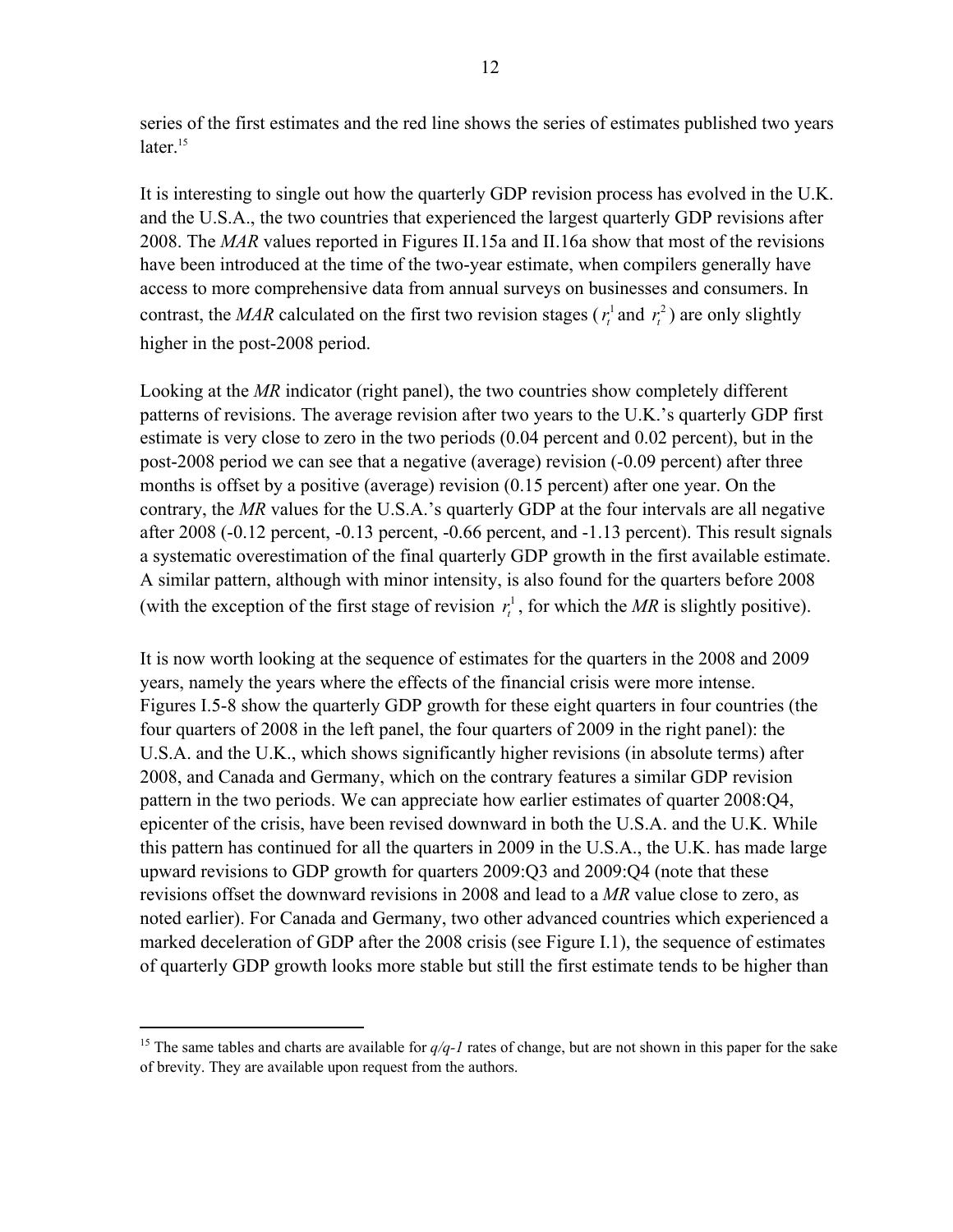the two-year estimate (the *MR* values are in fact -0.17 percent and -0.06 percent, respectively).

Further, we verify if the first estimate of quarterly GDP correctly indicates the direction of change and if it correctly detects acceleration and deceleration. A similar analysis was presented by a revisions study of the European Central Bank (ECB) for Euro area countries (ECB, 2009). We move our attention to the *q/q-1* growth rate, which is a more appropriate measure to analyze short-term movements in the economy. Only eight countries are considered in this analysis,<sup>16</sup> those for which we have official seasonally adjusted GDP series published since 2000. This ensures better comparability of quarterly seasonally adjusted movements from different releases.

Two different vintages of the quarterly GDP estimates for the same quarter, denoted with *a* and *b*, have the same direction of change when their *q/q-1* change have the same sign, that is when either condition

 $\Delta GDP_t^a > 0$   $\wedge \Delta GDP_t^b > 0$  (positive growth in both cases)

or condition

 $\Delta GDP_t^a < 0$   $\wedge \Delta GDP_t^b < 0$  (negative growth in both cases)

is satisfied, where  $\Delta$  is the operator calculating the first differences of a series.

The same two different vintages of the quarterly GDP estimates indicate acceleration or deceleration when one of the following conditions applies:

> $\triangle \triangle GDP^a > 0$   $\wedge \triangle \triangle GDP^b > 0$  (both acceleration); or  $\triangle \triangle GDP_t^a < 0$   $\wedge \triangle AGDP_t^b < 0$ . (both deceleration)

Table I.3 shows the percentage of times the first quarterly GDP estimate correctly indicates the direction of growth published three months later, one year later, and two years later. Table I.4 reports the percentage of times the first quarterly GDP estimate correctly indicates acceleration or deceleration compared with the subsequent estimates. The first three columns refer to the period  $2000:O1-2007:O4$ , while the last three columns refer to the period 2008:Q1–2011:Q3 for the comparison *3m-1st*, to the period 2008:Q1–2010:Q4 for the comparison *1y-1st*, and to the period 2008:Q1–2009:Q4 for the comparison *2y-1st*.

<sup>&</sup>lt;sup>16</sup> Australia, Canada, France, Germany, Italy, Japan, U.K., and U.S.A.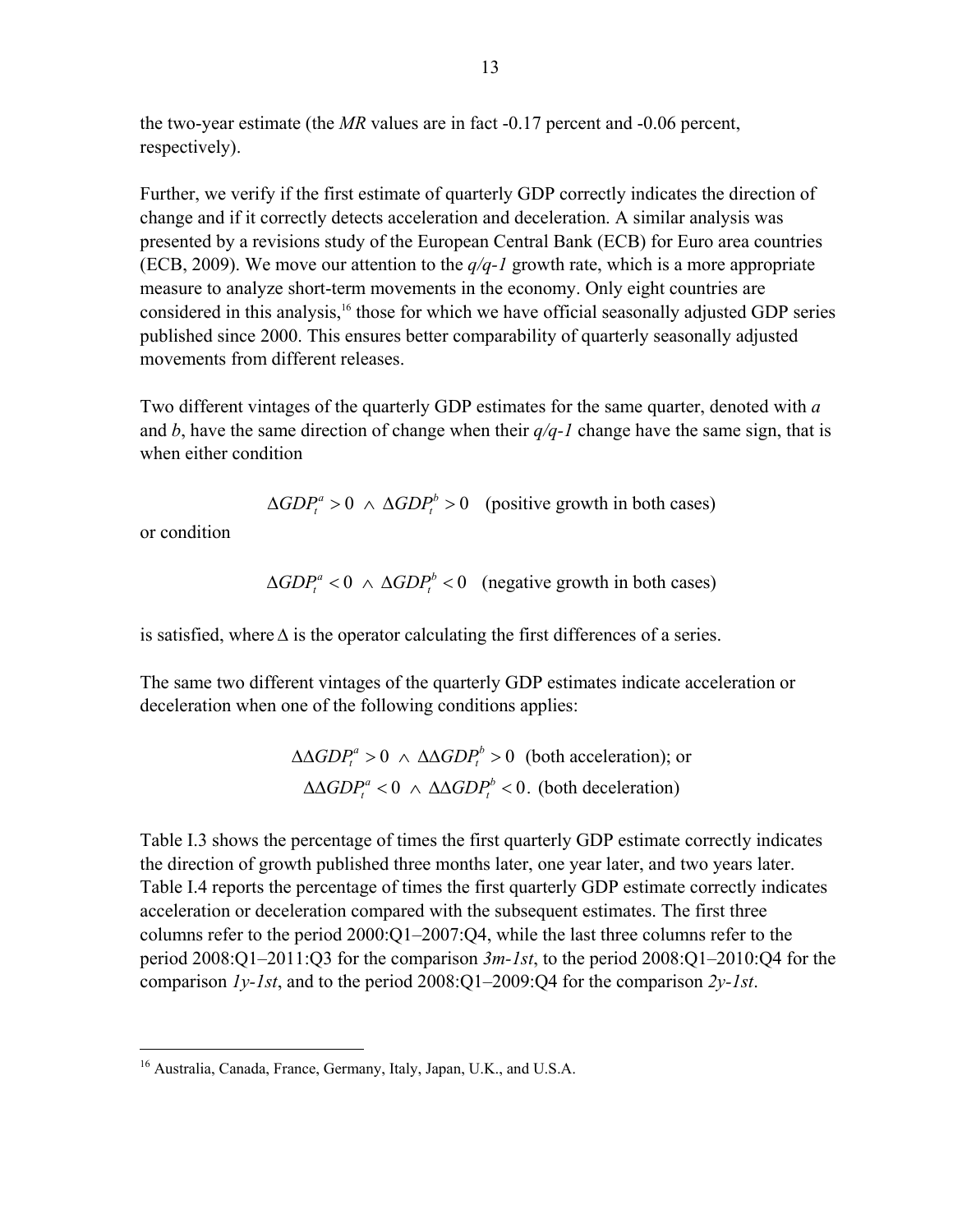Looking at the comparison with the two-year estimate, the direction of quarterly GDP change for all the post-2008 quarters is correctly identified by the first estimate in three countries (Australia, Germany, and Italy), while one change of direction occurred in four countries (from positive to negative for Canada, France, Japan, and U.S.A.) and two changes of direction are noticed in the U.K. (from positive to negative in 2008:Q2 and from negative to positive in 2009:Q3). Same acceleration or deceleration of quarterly GDP after 2008 is correctly estimated in four countries (France, Germany, Japan, and the U.K.), with one change in Italy and the U.S.A. (both from acceleration to deceleration in 2009:Q3), two changes in Canada (from deceleration to acceleration in 2009:Q2 and 2009:Q3) and five changes in Australia (both directions).<sup>17</sup>

# **IV. CONCLUSIONS**

In this paper we have examined the quarterly GDP revisions in 16 G-20 countries during the period 2000–2011. Our objective was to evaluate whether the reliability of early estimates of GDP have been undermined during the years 2008 and 2009, a period when G-20 economies experienced strong economic changes associated with the 2008 global financial crisis. We would like to emphasize that this paper is limited to evaluating factual patterns of quarterly GDP revisions in G-20 countries for understanding how robust are the early (first) quarterly GDP releases in situations of strong economic changes.

Our results indicate:

<u>.</u>

- First, for around half of the G-20 countries revisions to the first estimates of quarterly GDP by the second annual revision are of greater magnitude for the quarters of the years 2008–2009 compared with the quarters of the previous years. The largest revisions (in terms of mean absolute revision statistic) are shown for the U.K. and the U.S.A., where the 2008 financial crisis originated and spread from the financial sector to the real sector and to other economies. Nevertheless, for some G-20 countries revisions after 2008 are lower despite the marked deceleration these economies experienced in that period (most notably, South Africa and Turkey).
- The second finding is that overestimations in the first release of quarterly GDP have been more frequent for the 2008–2009 quarters compared with the quarters of the

<sup>&</sup>lt;sup>17</sup> Sometimes rates of change, or acceleration/deceleration rates, are very close to zero. A change of direction or a change from acceleration to deceleration (or vice versa) may occur even in case of small revisions. This is the case of Australia, for example, where the first estimate for 2008:Q3 (-0.3%) and 2009:Q4 (+0.6%) have been revised to a very small acceleration (+0.03%) and a very small deceleration (-0.04%), respectively, with the publication of the two-year estimate. Furthermore, it has been noted that Australia has introduced the *System of National Accounts 2008* in September 2009, therefore the GDP revisions for the most recent quarters may be affected from the update of concepts, definitions, sources of data and methods.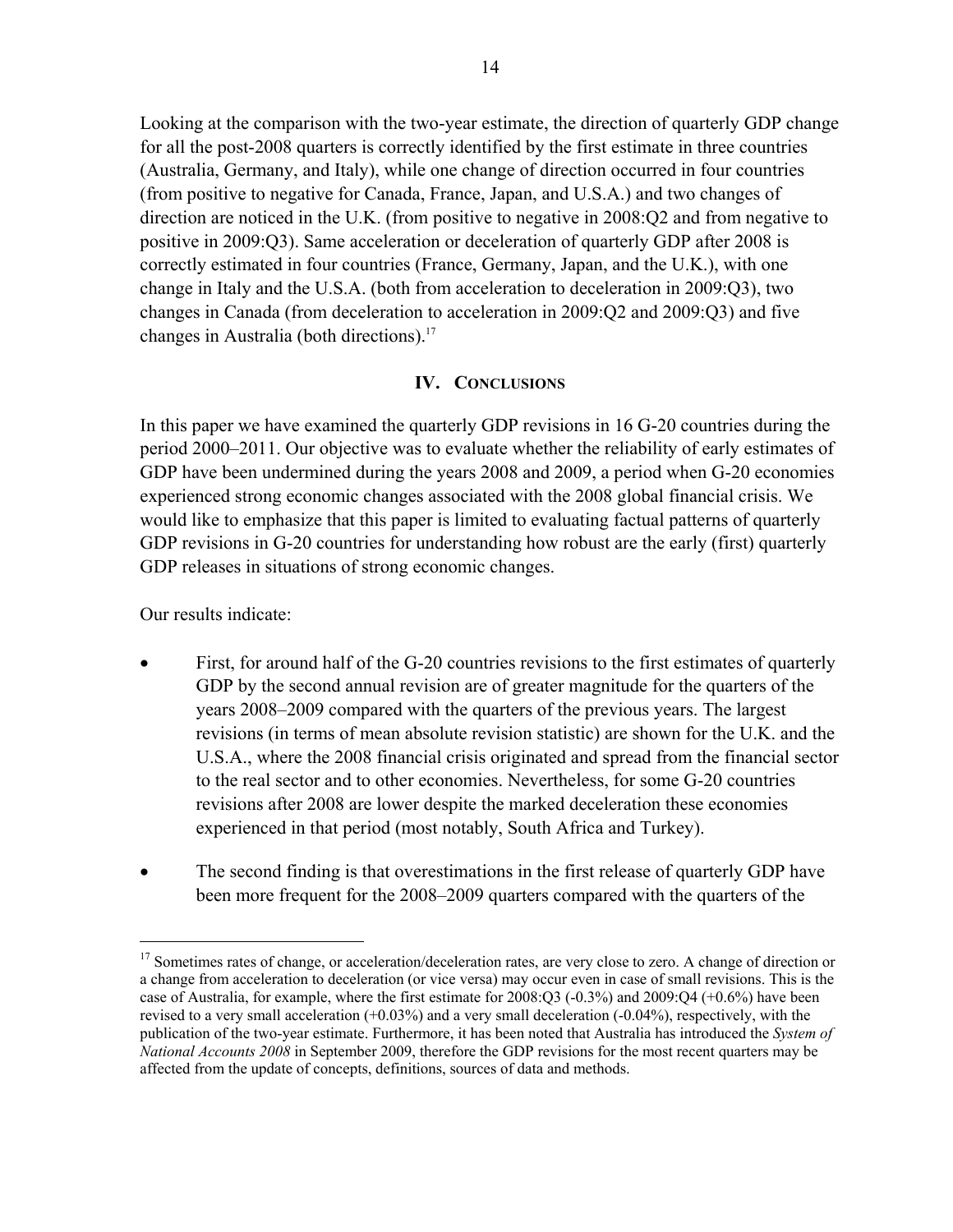previous years. Negative *MR* values are found for eight countries in the post-2008 period, compared with only four countries in the pre-2008 period. More negative values of the *MR* statistics after 2008 are noted for countries with a significant fall in the GDP during the years 2008–2009 (in particular U.S.A., and Japan), while for the U.K. the mean revision to the first estimate of quarterly GDP growth after two years is confirmed to be around zero despite the strong economic downturn (although it experienced more volatile fluctuations in revisions with large negative and positive revisions to the 2008–2009 quarters).

The results shown in this study are in line with the empirical evidence in a number of revision studies that have shown increased uncertainty of the earlier estimates of quarterly GDP in tougher economic times. However, we do not intend to generalize our findings beyond our particular study or sample. Several factors that are left unaccounted for in this study may have led to larger or smaller revisions during the period analyzed. We would also like to caution that it would not be appropriate to make judgments on the quality of the GDP compilation systems solely from an analysis of revisions.

Despite this work offering a detailed assessment of the recent quarterly GDP revision patterns for G-20 countries, it has not investigated the underlying causes that may have generated those revisions. In this respect, future research may expand our analysis in two directions. First, quarterly GDP is generally calculated as the aggregation of (more or less) detailed production, expenditure, and income components (or a combination of them). Consequently, quarterly GDP revisions can be seen as made up of quarterly revisions of these underlying components. A detailed analysis by GDP components may be helpful to signal which variables of the accounts are responsible for the largest shares of revisions. That kind of analysis would require running the same revision analysis undertaken in this work for the GDP components. Real-time data for GDP components (mostly from the expenditure side) are available in the OECD MEI database.

Second, it would be interesting to determine whether there are certain characteristics in the GDP compilation systems currently adopted by countries that are more likely to generate revisions. For example, one may find that GDP revisions across countries are influenced by a particular type of seasonal adjustment procedure, or by a class of time-series or econometric models used to forecast missing indicators, or even by the use of certain short-term data sources that are more subject to revisions than others. This analysis would require a deep understanding of the quarterly national accounts methodology used by these countries, including data sources, methods and compilation practices, and an appropriate statistical model to put these characteristics in relationship with the GDP revisions.

We believe that compilers of quarterly GDP can learn important lessons from extraordinary events like the 2008 financial crisis. Countries should investigate ways to improve the reliability of quarterly GDP in times of strong economic changes. Our analysis reveals that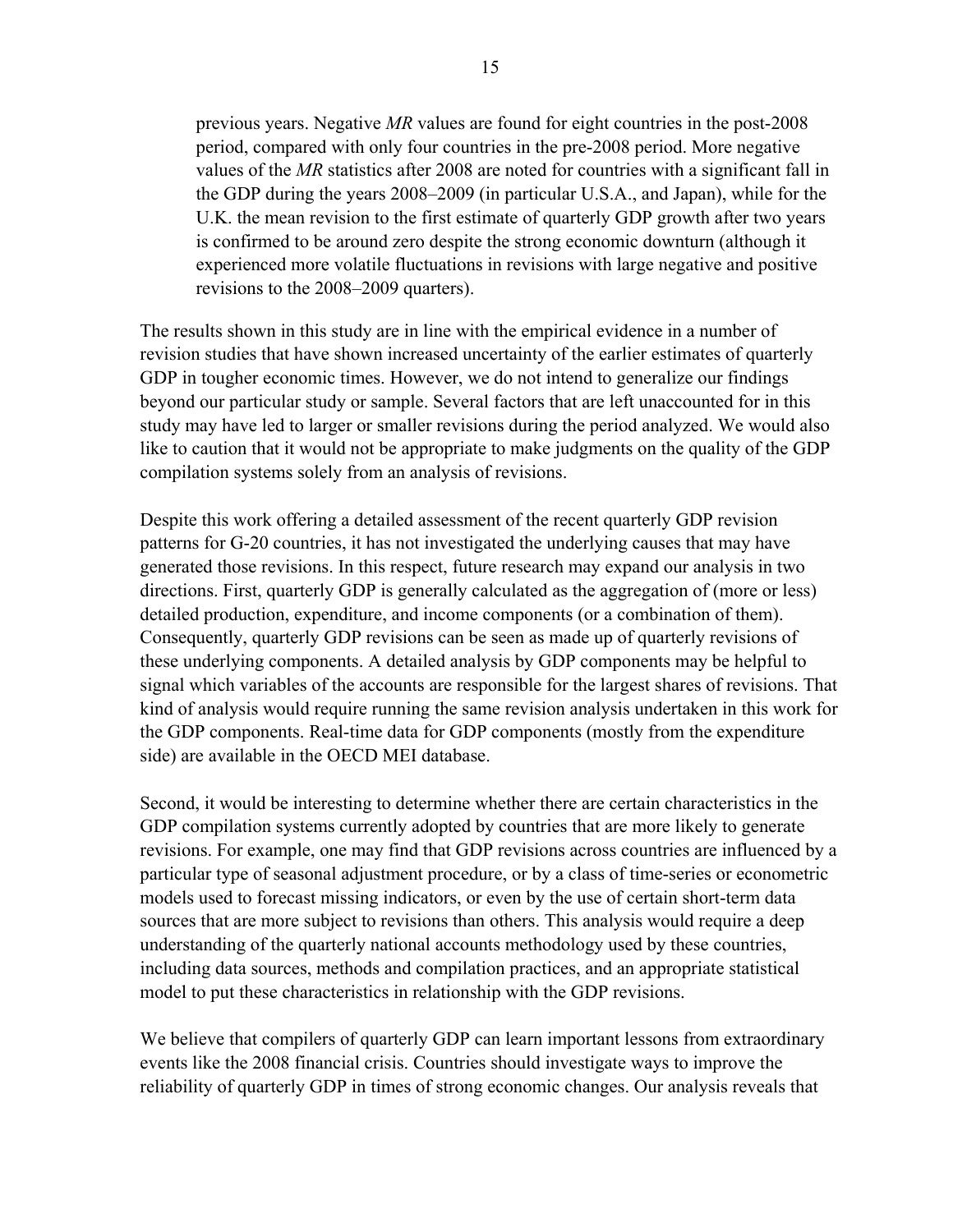each of the countries considered has a specific quarterly revision pattern, which should be properly understood and addressed in order to improve the reliability of future GDP estimates. For example, countries could consider broadening the spectrum of short-term indicators on which the early estimates of quarterly GDP are based on and improving the statistical techniques used in the quarterly compilation systems (such as the benchmarking and seasonal adjustment procedures) .

Finally, we would like to stress the importance of revisions analysis in monitoring the quality of national accounts estimates. Statistical agencies should consider revisions analysis as an opportunity to investigate and promptly address any shortcomings of the GDP compilation system. Many countries<sup>18</sup> have long traditions in conducting revisions analyses and disseminating results. It is to be hoped that our study will stimulate more and more countries to undertake a deeper analysis of factors affecting the reliability of their quarterly GDP estimates. This finding applies to both advanced and emerging market economies.

<sup>&</sup>lt;sup>18</sup> For example, the U.K.'s Office for National Statistics regularly disseminates revisions analysis of national accounts data. For example, see Brown *et al.* (2009) and Murphy (2009).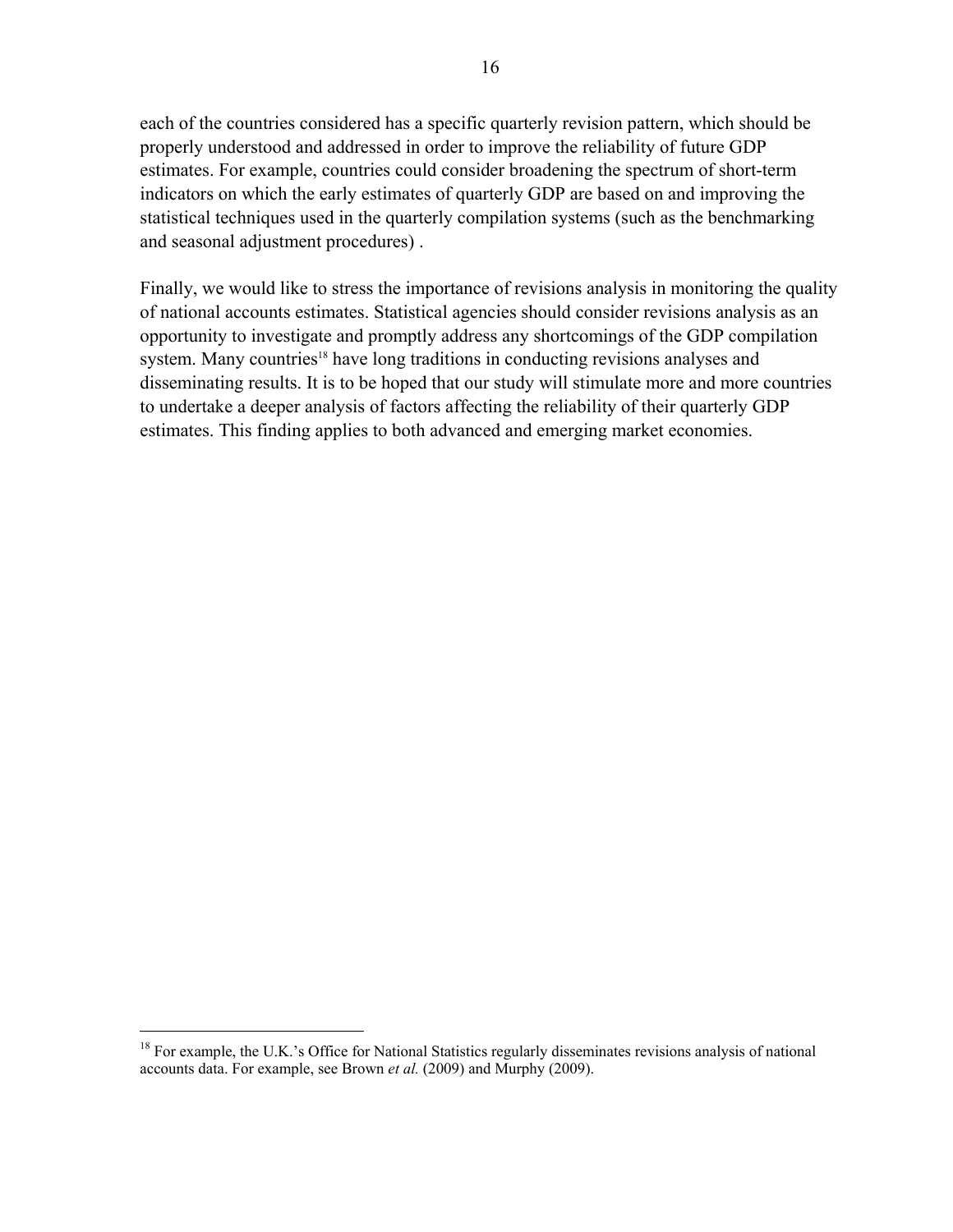#### **REFERENCES**

- Branchi, M., H. Z. Dieden, W. Haine, C. Horváth, A. Kanutin, and L. Kezber, 2007, "*Analysis of Revisions to General Economic Statistics*," ECB Occasional Working Paper No. 74 (Frankfurt, Germany).
- Brown, G, T. Buccellato, G. Chamberlin, S. Dey-Chowdhury, and R. Youll, 2009, "*Understanding the Quality of Early Estimates of Gross Domestic Product*," Economic and Labour Market Review, Vol. 3 (12).
- Carson, S. C., S. Khawaja, and T.K. Morrison, 2004, "*Revisions Policy for Official Statistics: A Matter of Governance*," IMF Working Paper 04/87, (Washington, D.C. International Monetary Fund).
- Croushore, D., 2011, "*Frontiers of Real-Time Data Analysis*," Journal of Economic Literature, 49:1, 72–100.
- Dieden, H.Z., and H. Olsson, 2008, "*Revisions in Euro Area GDP and Retail Trade data: Reliability, Timeliness and infra-annual Distribution,*" ECB, contribution to the joint OECD/Eurostat Task Force on "Performing Revisions Analysis for Sub-Annual Economic Statistics."
- Di Fonzo, T., 2005, "*The OECD Project on Revisions Analysis: First Elements for Discussion*," OECD Short-term Economic Statistics Expert Group, June 2005.
- European Central Bank, 2009, "*Revisions To GDP Estimates In The Euro Area*," Monthly Bulletin, April 2009.
- McKenzie, R., 2006, "*Undertaking Revisions and Real-Time Data Analysis using the OECD Main Economic Indicators Original Release Data and Revisions Database*," OECD Statistics Working Papers, 2006/02, OECD Publishing.
- McKenzie, R., Z. Adam, 2007, *"Revisions in Quarterly GDP of OECD countries: an Update,"* paper presented at the Working Party of National Accounts, October 2007.
- Murphy, J., 2009, *"Revisions to Quarterly GDP Growth and its Components,"* Economic and Labour Market Review, vol. 3 (4).

Newey, W. K. and K. D. West, 1987, *"A simple, positive semi-definite, heterskedasticity and autocorrelation consistent covariance matrix,"* Econometrica, 55: 703–708.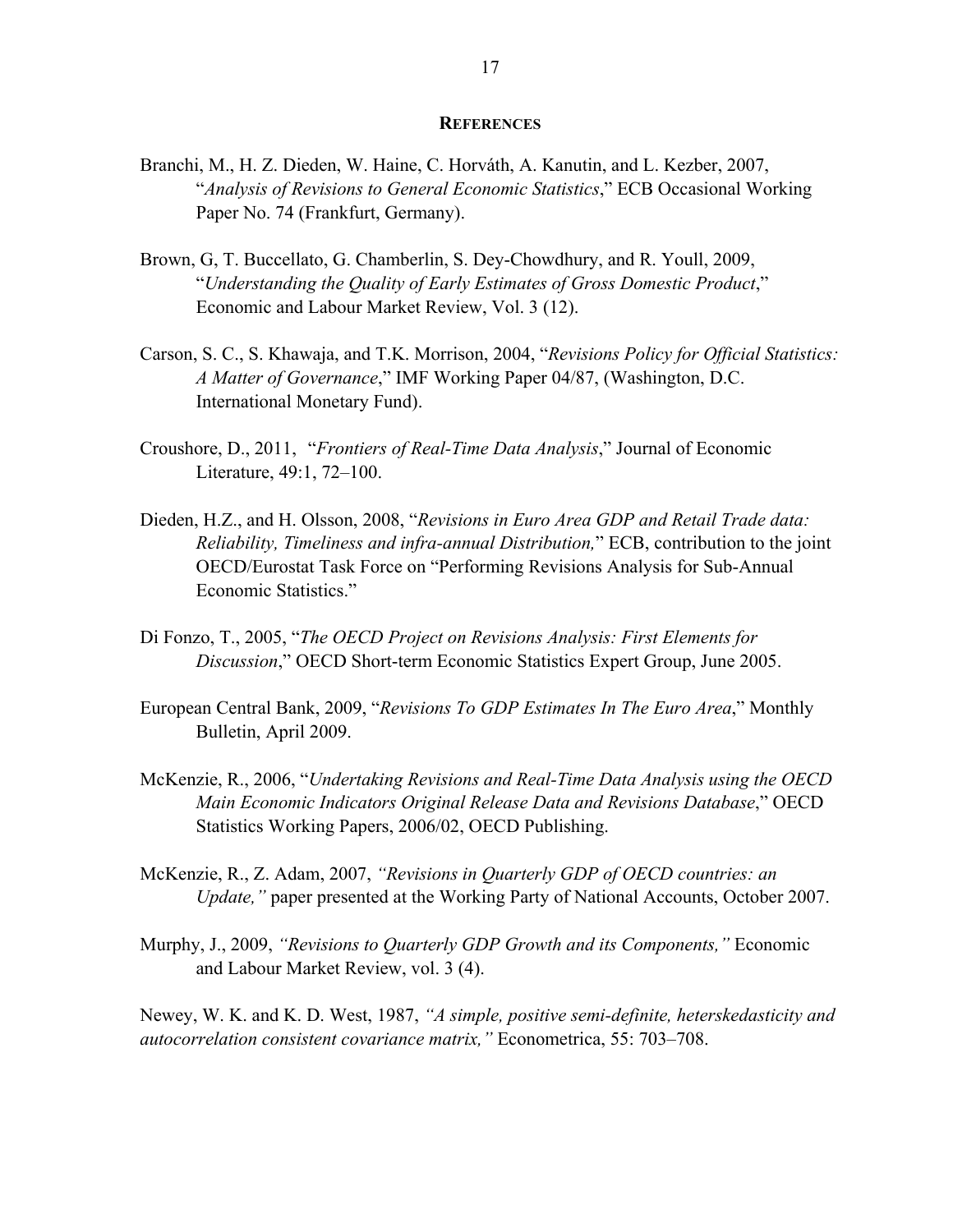- Sinclair, T. M., and H.O Stekler, 2011, *"Differences in Early GDP Component Estimates between Recession and Expansions,"* Research and Program on Forecasting, Working Paper n. 2011–001.
- Swanson, N. R. and van Dijk, Dick, 2006, "*Are Statistical Reporting Agencies Getting It Right? Data Rationality and Business Cycle Asymmetry*," Journal of Business & Economic Statistics, 24:1, 24–42
- Tosetto, E., 2009, *"Revisions in Quarterly GDP of OECD countries: an Update,"* paper presented at the International Seminar on Timeliness, Methodology and Comparability or Rapid Estimates of Economic Trends, May 27–29, 2009, Ottawa, Canada.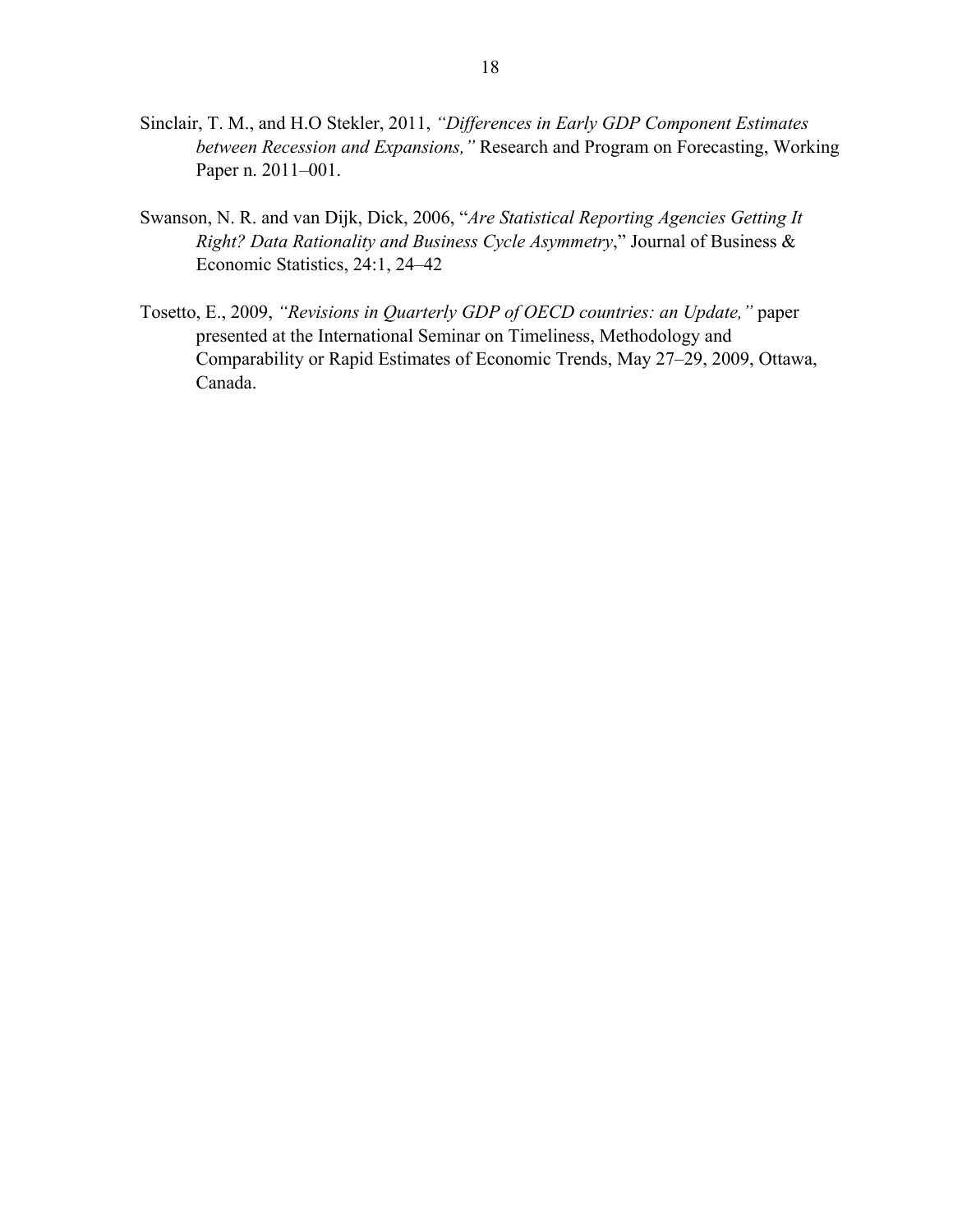|                           |               | pre-2008     |             |               | post-2008    |             |
|---------------------------|---------------|--------------|-------------|---------------|--------------|-------------|
|                           | First quarter | Last quarter | # quarters* | First quarter | Last quarter | # quarters* |
| Australia                 | 2000:Q1       | 2007:Q4      | 32          | 2008:Q1       | 2011:Q3      | 15          |
| <b>Brazil</b>             | 2004:Q2       | 2007:Q4      | 15          | 2008:Q1       | 2011:Q3      | 15          |
| Canada                    | 2000:Q1       | 2007:Q4      | 32          | 2008:Q1       | 2011:Q3      | 15          |
| France                    | 2000:Q1       | 2007:Q4      | 32          | 2008:Q1       | 2011:Q3      | 15          |
| Germany                   | 2000:Q1       | 2007:Q4      | 32          | 2008:Q1       | 2011:Q3      | 15          |
| India                     | 2004:Q4       | 2007:Q4      | 13          | 2008:Q1       | 2010:Q1      | 9           |
| Indonesia                 | 2006:Q1       | 2007:Q4      | 8           | 2008:Q1       | 2011:Q3      | 15          |
| Italy                     | 2000:Q1       | 2007:Q4      | 32          | 2008:Q1       | 2011:Q3      | 15          |
| Japan                     | 2000:Q1       | 2007:Q4      | 32          | 2008:Q1       | 2011:Q3      | 15          |
| Korea                     | 2000:Q1       | 2007:Q4      | 32          | 2008:Q1       | 2011:Q3      | 15          |
| Mexico                    | 2000:Q1       | 2007:Q4      | 32          | 2008:Q1       | 2011:Q3      | 15          |
| <b>Russian Federation</b> | 2003:Q1       | 2007:Q4      | 20          | 2008:Q1       | 2011:Q3      | 15          |
| South Africa              | 2002:Q1       | 2007:Q4      | 24          | 2008:Q1       | 2011:Q3      | 15          |
| Turkey                    | 2000:Q1       | 2007:Q4      | 32          | 2008:Q1       | 2011:Q3      | 15          |
| U.K.                      | 2000:Q1       | 2007:Q4      | 32          | 2008:Q1       | 2011:Q3      | 15          |
| U.S.A.                    | 2000:Q1       | 2007:Q4      | 32          | 2008:Q1       | 2011:Q3      | 15          |

# **Appendix I. Revisions Analysis of GDP: Summary Tables and Charts**

**Table I.1. GDP Quarters Considered in the Revision Analysis (Source: OECD Main Economic Indicators)** 

\* maximum number of quarters compared in the sample

| Month of publication | First<br>estimate | 3-month<br>estimate | 1-year<br>estimate | 2-year<br>estimate |                          |          |
|----------------------|-------------------|---------------------|--------------------|--------------------|--------------------------|----------|
| Apr-09               |                   |                     |                    |                    |                          |          |
| May-09               | 1st               |                     |                    |                    |                          |          |
| <b>Jun-09</b>        |                   |                     |                    |                    |                          |          |
| <b>Jul-09</b>        |                   |                     |                    |                    | $3m-1st$                 |          |
| Aug-09               |                   | 3m                  |                    |                    |                          |          |
| Sep-09               |                   |                     |                    |                    |                          |          |
| .                    |                   |                     |                    |                    | $y-3m$                   |          |
| Apr-10               |                   |                     |                    |                    | $\overline{\phantom{0}}$ | $2y-1st$ |
| May-10               |                   |                     | 1 <sub>y</sub>     |                    |                          |          |
| Jun-10               |                   |                     |                    |                    |                          |          |
| .                    |                   |                     |                    |                    | $2y-1y$                  |          |
| Apr-11               |                   |                     |                    |                    |                          |          |
| May-11               |                   |                     |                    | 2y                 |                          |          |

#### **Table I.2. GDP Revisions Vintages Considered for Each Quarter: The Case of 2009:Q1**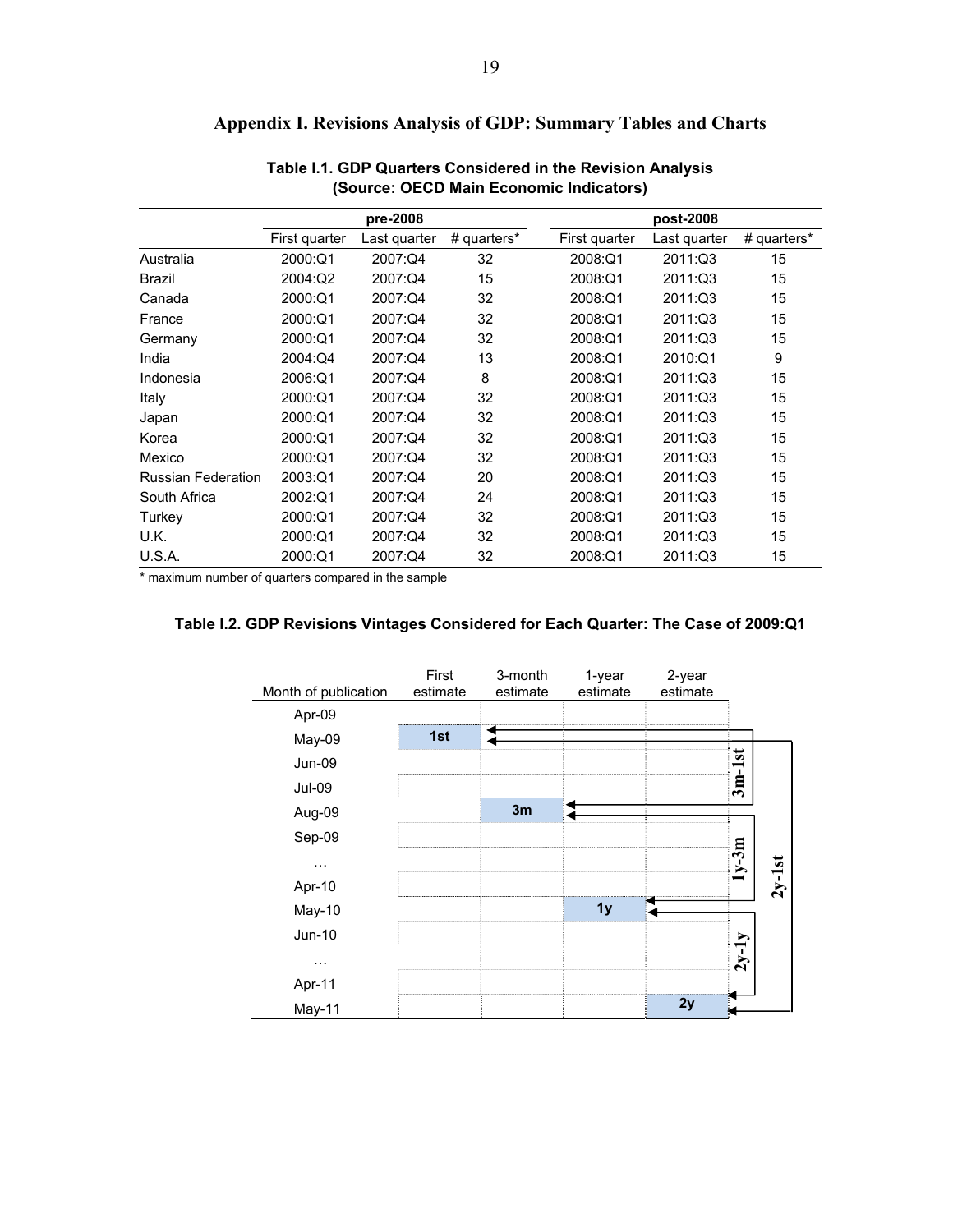

Figure I.1. Average GDP Growth (percent) **Figure I.1. Average GDP Growth (percent)**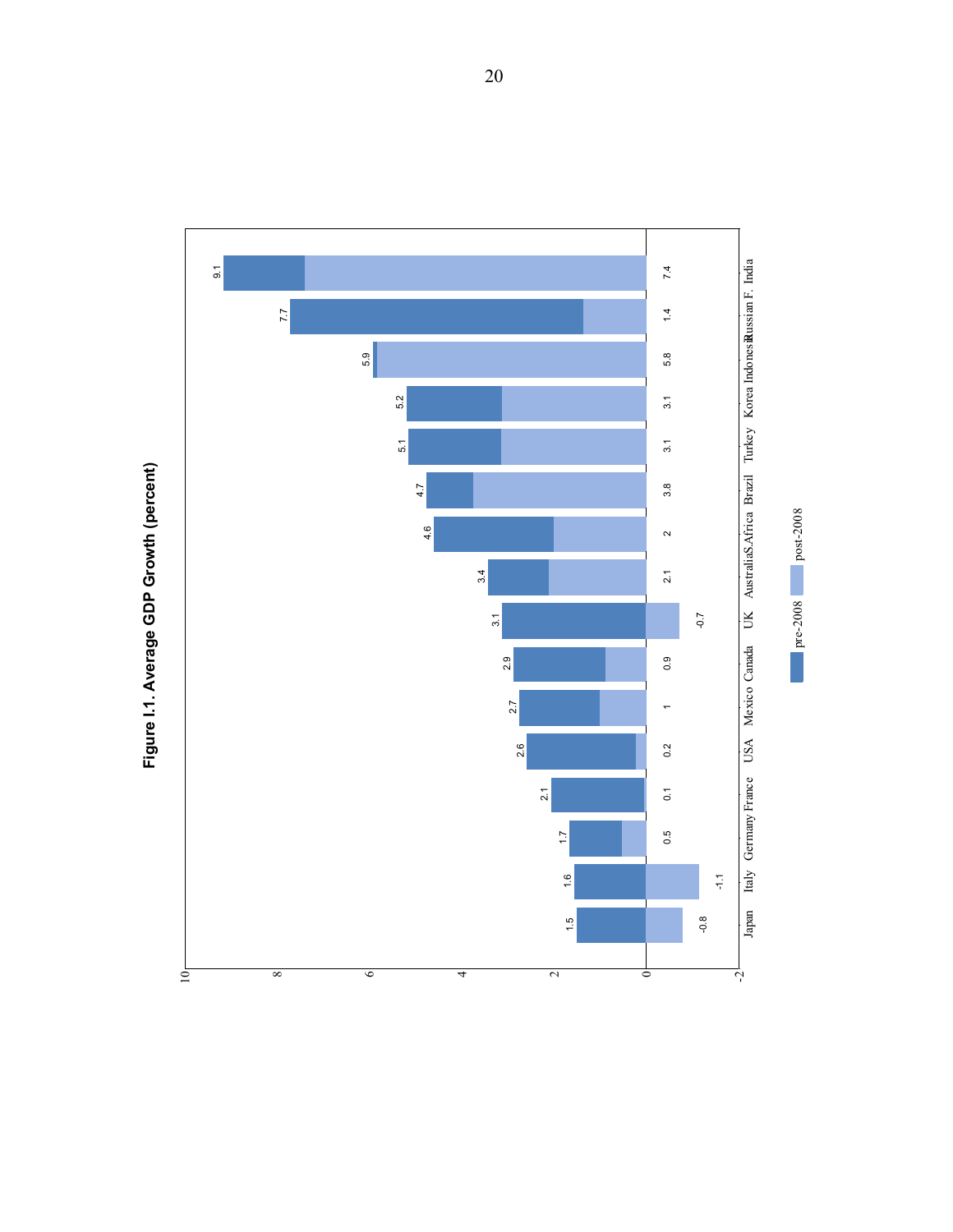

**Figure I.2. Mean Absolute Revision to GDP** *q/q-4* **Growth Rates (in percent): First Estimate vs. Two-Year Estimate** 

**Figure I.3. Scatter Plot of Mean Absolute Revision to GDP** *q/q-4* **Growth Rates (in percent): First Estimate vs. Two-Year Estimate** 

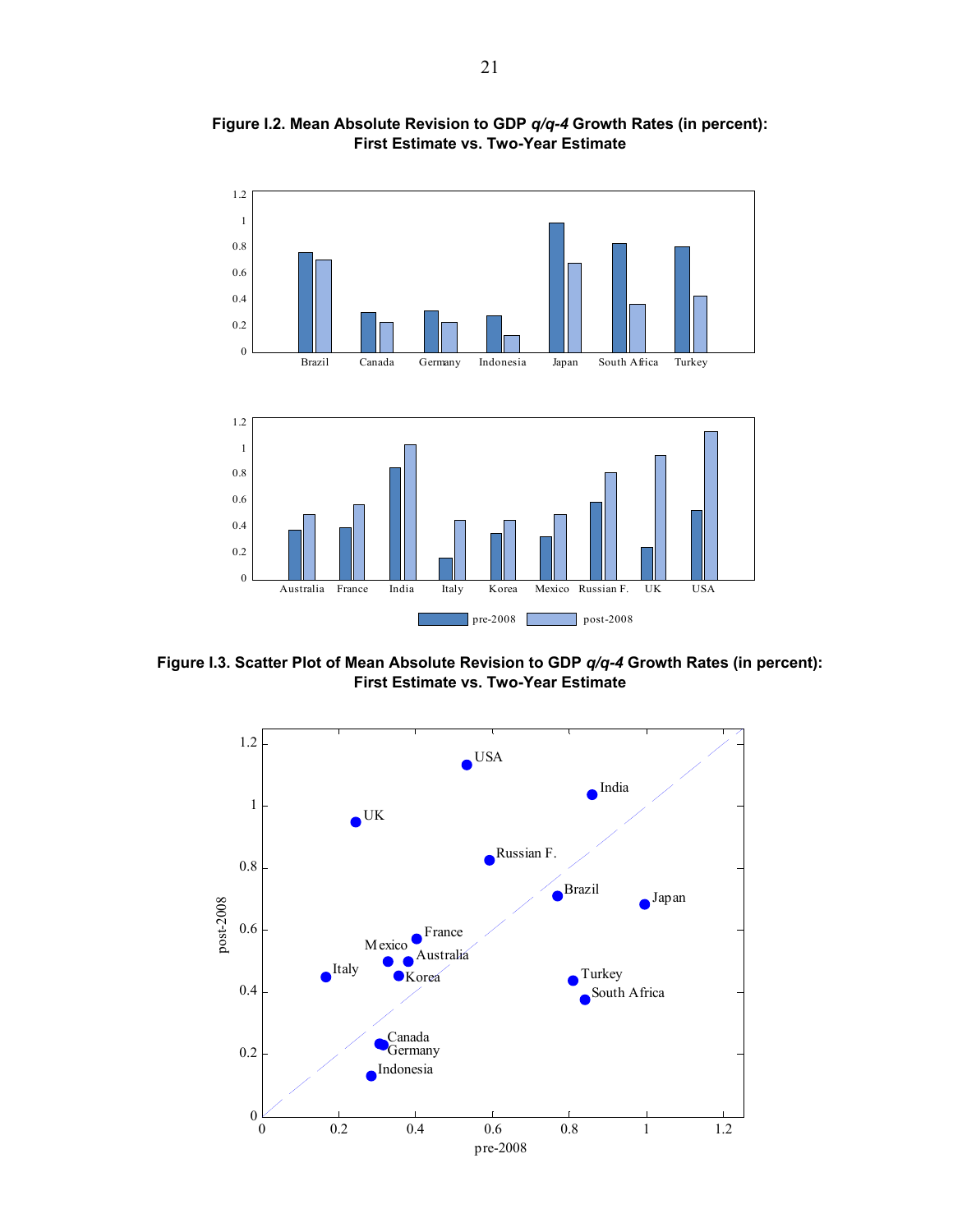

**Figure I.4. Mean Revision to GDP** *q/q-4* **Growth Rates (in percent): First Estimate vs. Two-Year Estimate**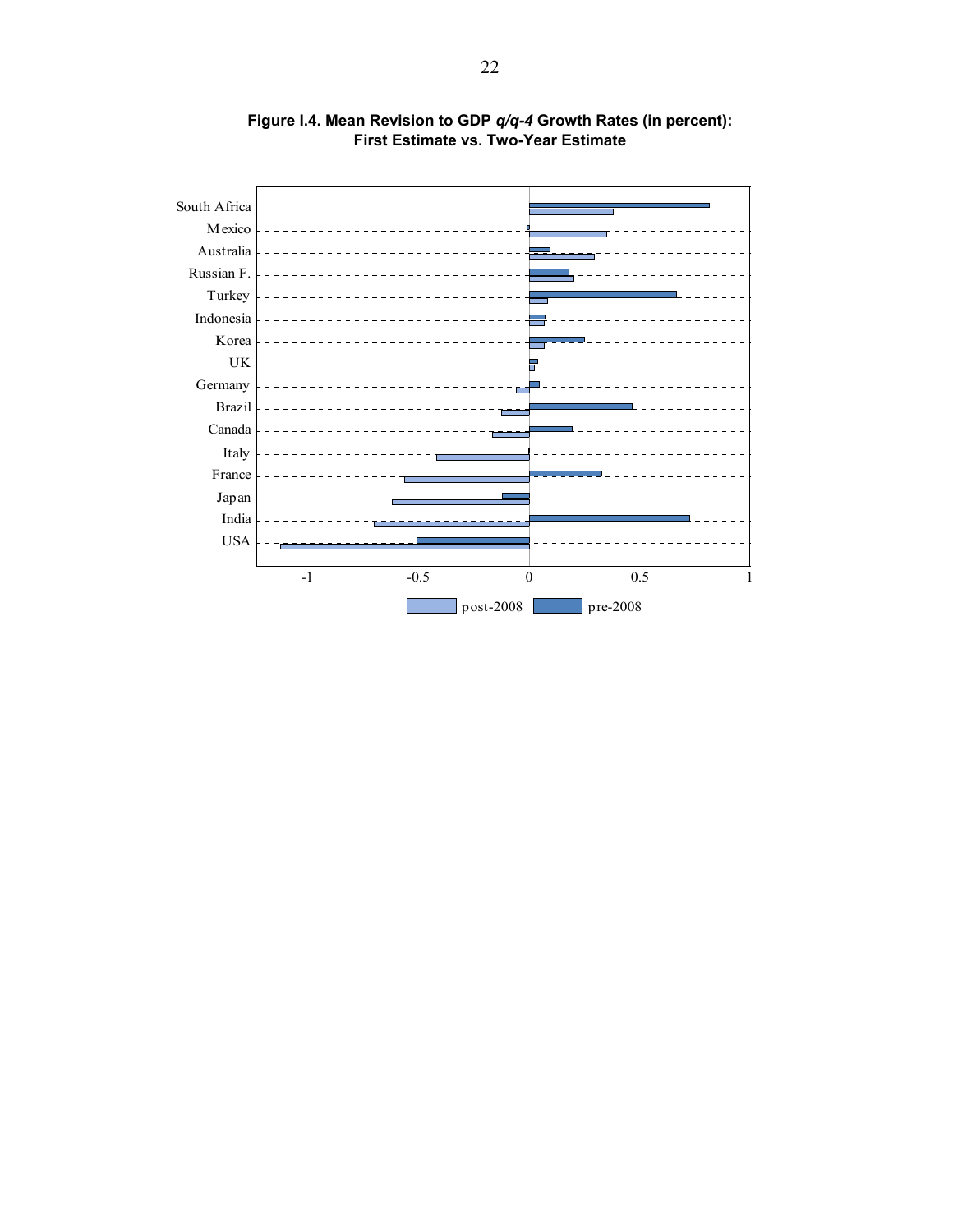

**Figure I.5. U.S.A.: GDP** *q/q-4* **Growth Rates of 2008 and 2009 Quarters Over Time** 

**Figure I.6. U.K.: GDP** *q/q-4* **Growth Rates of 2008 and 2009 Quarters Over Time** 



**Figure I.7. Canada: GDP** *q/q-4* **Growth Rates of 2008 and 2009 Quarters Over Time** 



**Figure I.8. Germany: GDP** *q/q-4* **Growth Rates of 2008 and 2009 Quarters Over Time** 

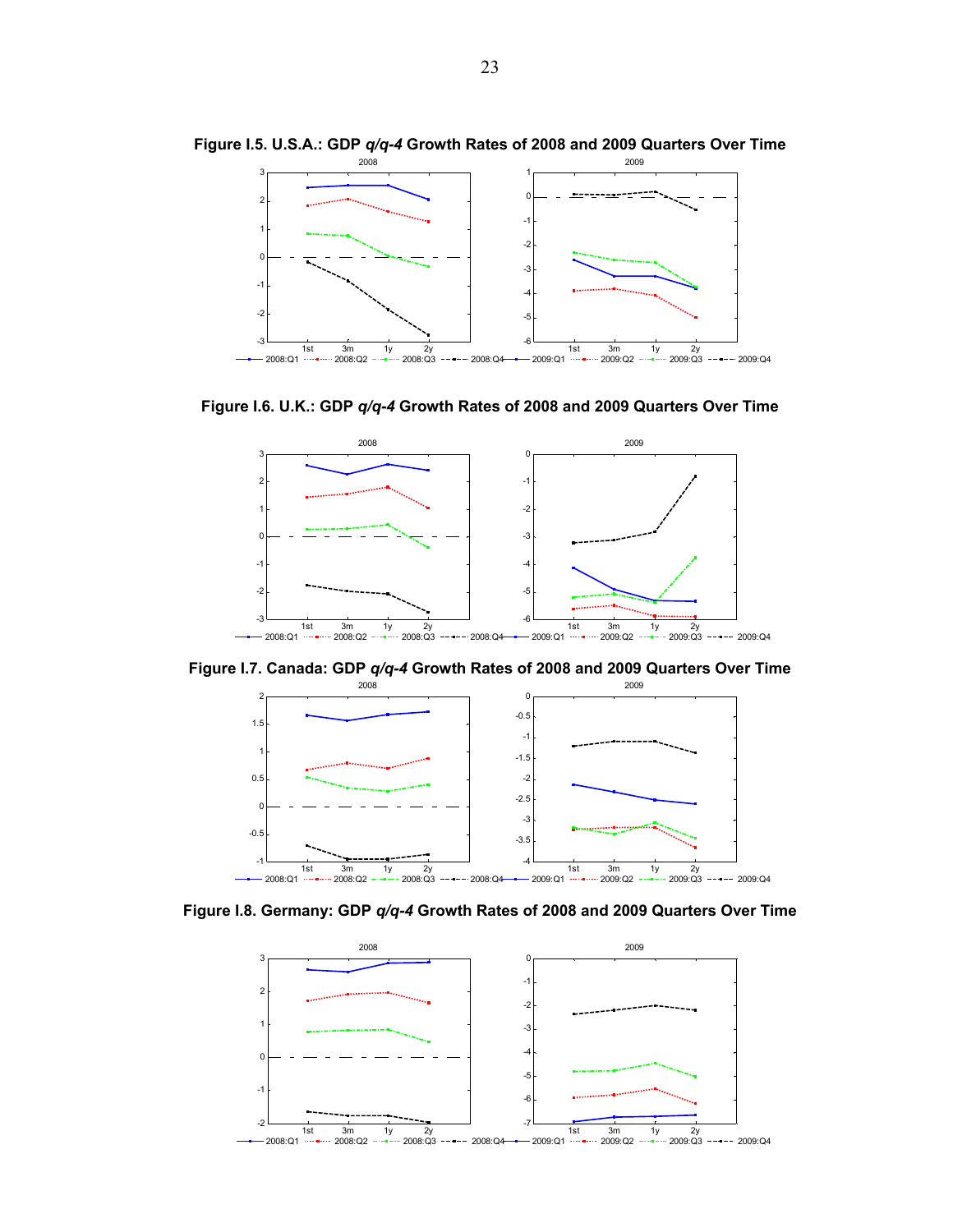|               |                                    | pre-2008 |          |                                              | post-2008 |      |  |  |  |
|---------------|------------------------------------|----------|----------|----------------------------------------------|-----------|------|--|--|--|
|               | Success in indicating direction of | change   |          | Success in indicating direction of<br>change |           |      |  |  |  |
|               | $3m-1st$                           | $1v-1st$ | $3m-1st$ | $1v-1st$                                     | $2v-1st$  |      |  |  |  |
| Australia     | 100%                               | 100%     | 100%     | 100%                                         | 100%      | 100% |  |  |  |
| Canada        | 97%                                | 100%     | 97%      | 100%                                         | 88%       | 88%  |  |  |  |
| <b>France</b> | 90%                                | 94%      | 90%      | 100%                                         | 100%      | 88%  |  |  |  |
| Germany       | 100%                               | 94%      | 90%      | 100%                                         | 100%      | 100% |  |  |  |
| Italy         | 90%                                | 90%      | 94%      | 100%                                         | 100%      | 100% |  |  |  |
| Japan         | 81%                                | 84%      | 81%      | 100%                                         | 100%      | 88%  |  |  |  |
| U.K.          | 97%                                | 100%     | 100%     | 100%                                         | 88%       | 75%  |  |  |  |
| <b>U.S.A.</b> | 100%                               | 90%      | 94%      | 100%                                         | 88%       | 88%  |  |  |  |

# **Table I.3 Percentage of Times Indicating Same Direction of Growth**

# **Table I.4 Percentage of Times Indicating Acceleration or Deceleration**

|                  |                                       | pre-2008     |          | post-2008                                             |          |          |  |  |  |
|------------------|---------------------------------------|--------------|----------|-------------------------------------------------------|----------|----------|--|--|--|
|                  | Success in indicating acceleration or | deceleration |          | Success in indicating acceleration<br>or deceleration |          |          |  |  |  |
|                  | $3m-1st$                              | $1v-1st$     | $2y-1st$ | $3m-1st$                                              | $1v-1st$ | $2v-1st$ |  |  |  |
| <b>Australia</b> | 87%                                   | 84%          | 61%      | 100%                                                  | 75%      | 38%      |  |  |  |
| Canada           | 100%                                  | 100%         | 97%      | 87%                                                   | 88%      | 75%      |  |  |  |
| <b>France</b>    | 97%                                   | 97%          | 94%      | 100%                                                  | 100%     | 100%     |  |  |  |
| Germany          | 97%                                   | 97%          | 97%      | 87%                                                   | 100%     | 100%     |  |  |  |
| Italy            | 100%                                  | 100%         | 97%      | 100%                                                  | 88%      | 88%      |  |  |  |
| Japan            | 90%                                   | 77%          | 74%      | 100%                                                  | 88%      | 100%     |  |  |  |
| U.K.             | 100%                                  | 100%         | 100%     | 93%                                                   | 100%     | 100%     |  |  |  |
| U.S.A.           | 97%                                   | 94%          | 97%      | 93%                                                   | 88%      | 88%      |  |  |  |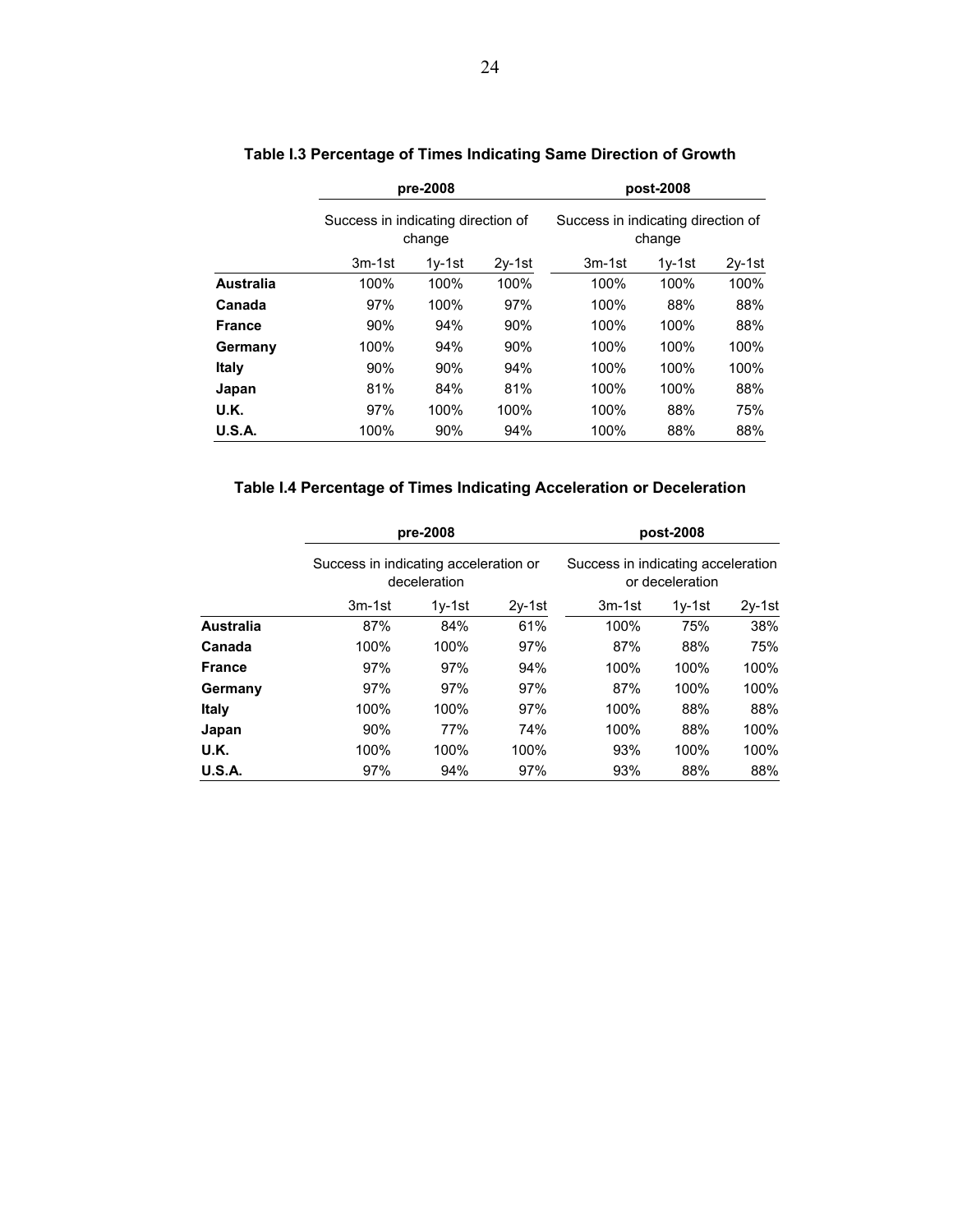# **Appendix II. Revisions Analysis of GDP: Country Tables and Charts**

## **AUSTRALIA**

#### **Table II.1. Australia: Statistics on Revisions to GDP Growth Rates (before and after 2008)**

|        |                           |                                                                  | <b>Revisions before 2008</b> |         |          | <b>Revisions after 2008</b>                                     |         |         |          |
|--------|---------------------------|------------------------------------------------------------------|------------------------------|---------|----------|-----------------------------------------------------------------|---------|---------|----------|
|        | Type of revision          | 3m-1st                                                           | $1v-3m$                      | $2y-1y$ | $2v-1st$ | 3m-1st                                                          | $1v-3m$ | $2v-1v$ | $2v-1st$ |
|        |                           | 2000:Q1-2000:Q1-2000:Q1-2000:Q1-2008:Q1-2008:Q1-2008:Q1-2008:Q1- |                              |         |          |                                                                 |         |         |          |
|        | Sample                    |                                                                  |                              |         |          | 2007:Q4 2007:Q4 2007:Q4 2007:Q4 2011:Q3 2010:Q4 2009:Q4 2009:Q4 |         |         |          |
| rates  | Number of quarters        | 32                                                               | 32                           | 32      | 32       | 15                                                              | 12      | 8       | 8        |
|        | <b>MAR</b>                | 0.14                                                             | 0.32                         | 0.19    | 0.38     | 0.16                                                            | 0.24    | 0.24    | 0.50     |
| growth | MR                        | 0.03                                                             | 0.07                         | 0.00    | 0.10     | 0.06                                                            | 0.04    | 0.03    | 0.30     |
| 4      | <b>Relative MAR</b>       | 0.04                                                             | 0.10                         | 0.06    | 0.12     | 0.08                                                            | 0.11    | 0.12    | 0.26     |
| δ      | St. Dev. Revision         | 0.03                                                             | 0.10                         | 0.05    | 0.13     | 0.05                                                            | 0.12    | 0.10    | 0.19     |
|        | <b>Minimum Revision</b>   | $-0.62$                                                          | $-0.94$                      | $-0.49$ | $-1.50$  | $-0.35$                                                         | $-0.46$ | $-0.63$ | $-0.41$  |
|        | Maximum Revision          | 0.42                                                             | 0.59                         | 0.48    | 0.99     | 0.48                                                            | 0.56    | 0.47    | 0.96     |
|        | Range (Maximum - Minimum) | 1.04                                                             | 1.53                         | 0.97    | 2.49     | 0.84                                                            | 1.02    | 1.09    | 1.36     |

## **Figure II.1a. Australia: MAR and MR to GDP** *q/q-4* **Growth Rates (before and after 2008)**





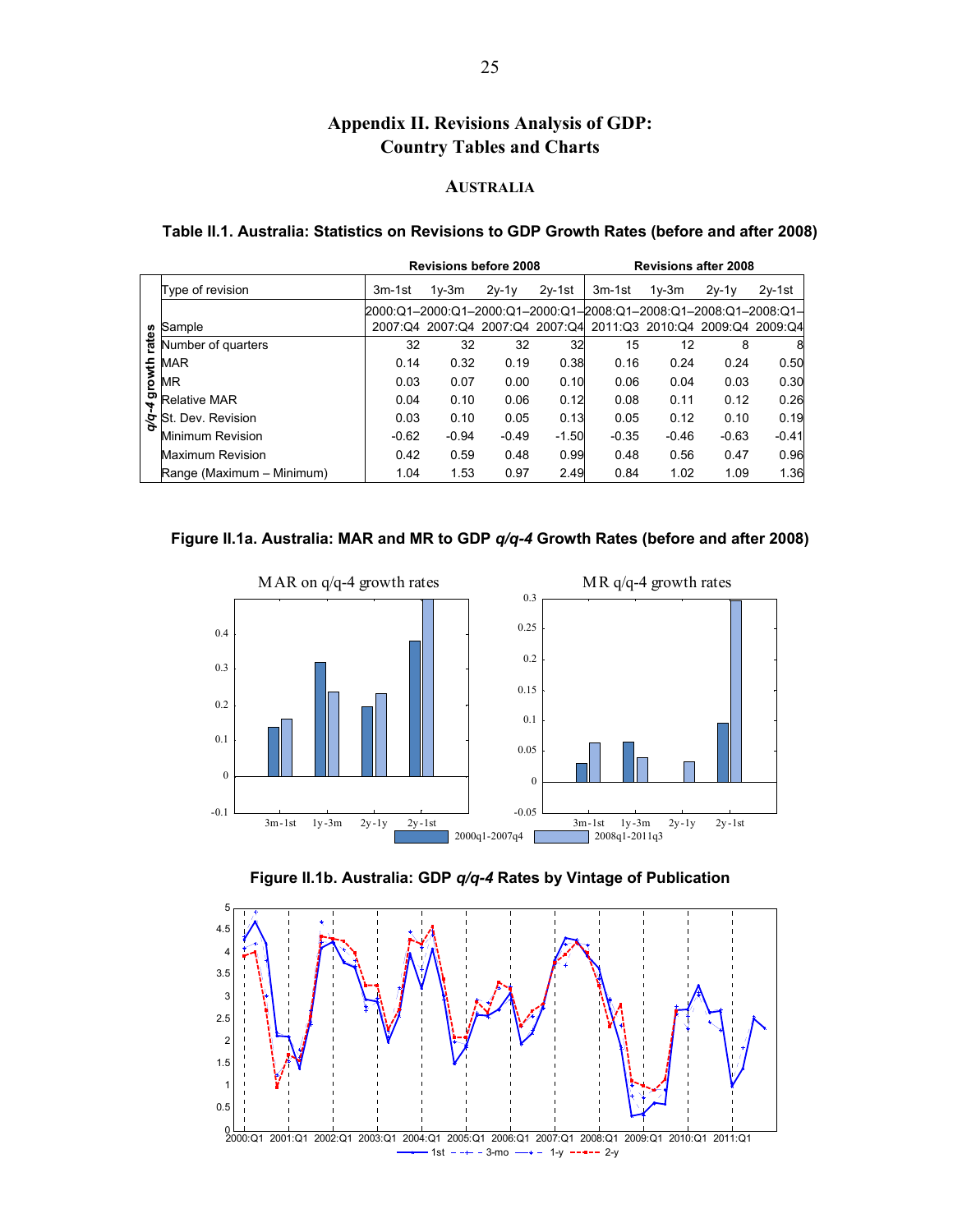## **BRAZIL**

|        |                           |                                                                   | <b>Revisions before 2008</b> |         |          |         |         | <b>Revisions after 2008</b>                                     |          |
|--------|---------------------------|-------------------------------------------------------------------|------------------------------|---------|----------|---------|---------|-----------------------------------------------------------------|----------|
|        | Type of revision          | 3m-1st                                                            | $1v-3m$                      | $2v-1v$ | $2v-1st$ | 3m-1st  | $1v-3m$ | $2v-1v$                                                         | $2v-1st$ |
|        |                           | l2004:Q2-2004:Q2-2004:Q2-2004:Q2-2008:Q1-2008:Q1-2008:Q1-2008:Q1- |                              |         |          |         |         |                                                                 |          |
| ΘS     | Sample                    |                                                                   |                              |         |          |         |         | 2007:Q4 2007:Q4 2007:Q4 2007:Q4 2011:Q3 2010:Q4 2009:Q4 2009:Q4 |          |
| tā     | Number of quarters        | 15                                                                | 15                           | 15      | 15       | 15      | 12      | 8                                                               | 8        |
|        | MAR                       | 0.15                                                              | 0.24                         | 0.55    | 0.77     | 0.11    | 0.33    | 0.43                                                            | 0.71     |
| growth | ΜR                        | 0.10                                                              | 0.04                         | 0.32    | 0.46     | 0.00    | 0.08    | $-0.04$                                                         | $-0.13$  |
| 4      | <b>Relative MAR</b>       | 0.04                                                              | 0.06                         | 0.13    | 0.17     | 0.02    | 0.06    | 0.10                                                            | 0.17     |
| হ      | St. Dev. Revision         | 0.08                                                              | 0.13                         | 0.20    | 0.26     | 0.04    | 0.15    | 0.22                                                            | 0.38     |
|        | Minimum Revision          | $-0.19$                                                           | $-0.64$                      | $-1.11$ | $-1.20$  | $-0.51$ | $-0.43$ | $-0.93$                                                         | $-1.53$  |
|        | <b>Maximum Revision</b>   | 0.93                                                              | 1.21                         | 2.15    | 2.24     | 0.25    | 0.56    | 0.52                                                            | 1.06     |
|        | Range (Maximum - Minimum) | 1.11                                                              | 1.84                         | 3.26    | 3.43     | 0.76    | 0.98    | 1.45                                                            | 2.59     |

## **Table II.2. Brazil: Statistics on Revisions to GDP Growth Rates (before and after 2008)**







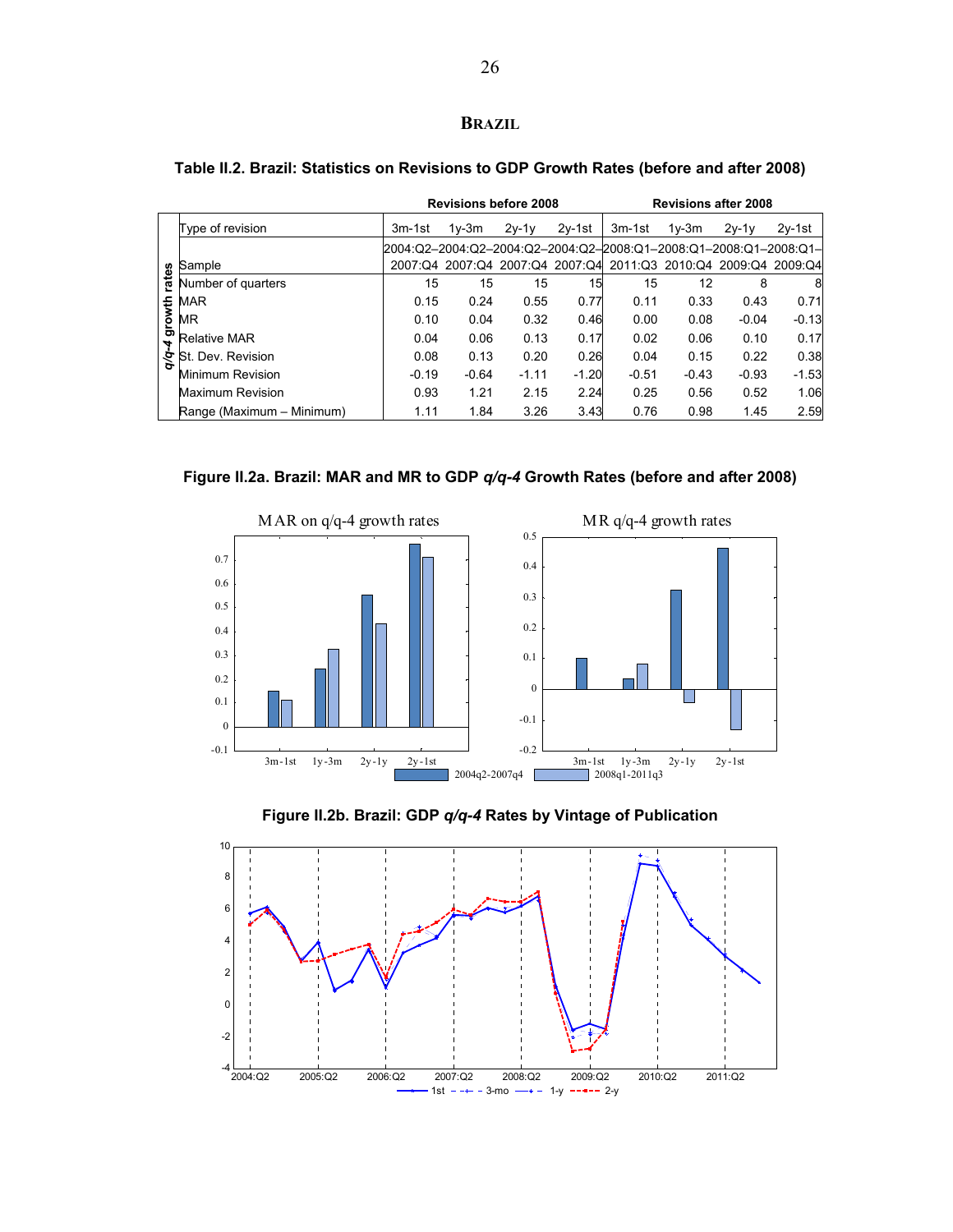## **CANADA**

|                |                                                              |                                                                   | <b>Revisions before 2008</b> |         |          |                                                                 | <b>Revisions after 2008</b> |         |          |
|----------------|--------------------------------------------------------------|-------------------------------------------------------------------|------------------------------|---------|----------|-----------------------------------------------------------------|-----------------------------|---------|----------|
|                | Type of revision                                             | 3m-1st                                                            | $1v-3m$                      | $2v-1v$ | $2v-1st$ | $3m-1st$                                                        | $1v-3m$                     | $2v-1v$ | $2v-1st$ |
|                | Sample                                                       | l2000:Q1-2000:Q1-2000:Q1-2000:Q1-2008:Q1-2008:Q1-2008:Q1-2008:Q1- |                              |         |          | 2007:Q4 2007:Q4 2007:Q4 2007:Q4 2011:Q3 2010:Q4 2009:Q4 2009:Q4 |                             |         |          |
| rates          | Number of quarters                                           | 32                                                                | 32                           | 32      | 32       | 15                                                              | 12                          | 8       | 8        |
|                |                                                              | 0.10                                                              | 0.20                         | 0.23    | 0.31     | 0.12                                                            | 0.10                        | 0.21    | 0.24     |
|                | $\frac{1}{2}$ MAR<br>$\frac{1}{2}$ MR<br>$\frac{1}{2}$ Relat | $-0.01$                                                           | 0.03                         | 0.17    | 0.19     | $-0.02$                                                         | 0.03                        | $-0.10$ | $-0.17$  |
| $\overline{r}$ | <b>Relative MAR</b>                                          | 0.04                                                              | 0.07                         | 0.08    | 0.10     | 0.05                                                            | 0.05                        | 0.11    | 0.13     |
|                | St. Dev. Revision                                            | 0.02                                                              | 0.06                         | 0.05    | 0.07     | 0.04                                                            | 0.04                        | 0.12    | 0.11     |
|                | Minimum Revision                                             | $-0.43$                                                           | $-0.62$                      | $-0.39$ | $-0.51$  | $-0.24$                                                         | $-0.19$                     | $-0.48$ | $-0.47$  |
|                | Maximum Revision                                             | 0.34                                                              | 0.60                         | 0.55    | 0.80     | 0.19                                                            | 0.28                        | 0.17    | 0.20     |
|                | Range (Maximum - Minimum)                                    | 0.77                                                              | 1.22                         | 0.95    | 1.30     | 0.43                                                            | 0.48                        | 0.65    | 0.67     |

## **Table II.3. Canada: Statistics on Revisions to GDP Growth Rates (before and after 2008)**







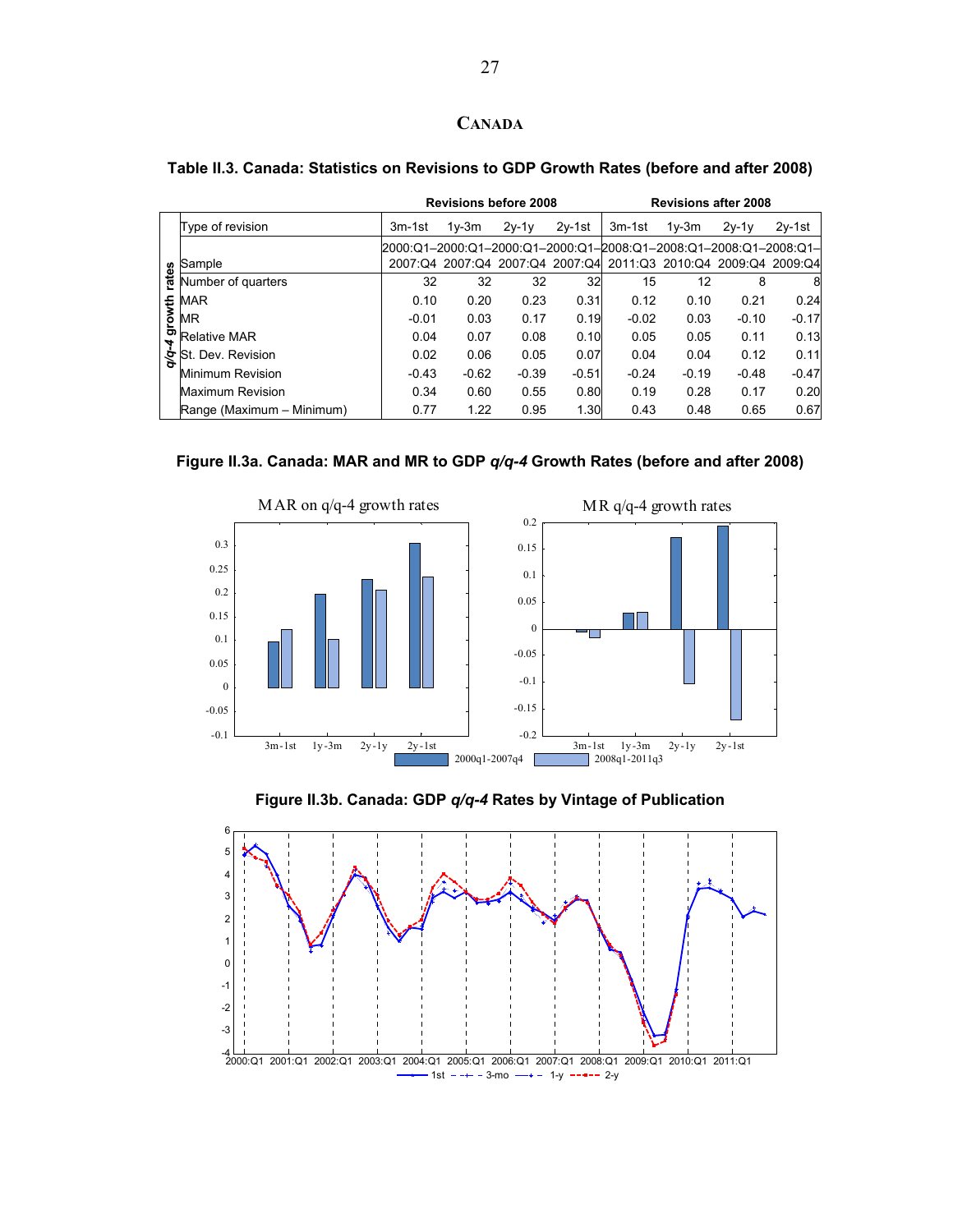## **FRANCE**

|        |                           |                                                                   | <b>Revisions before 2008</b> |         |          |         |         | <b>Revisions after 2008</b>                                     |          |
|--------|---------------------------|-------------------------------------------------------------------|------------------------------|---------|----------|---------|---------|-----------------------------------------------------------------|----------|
|        | Type of revision          | 3m-1st                                                            | $1v-3m$                      | $2v-1v$ | $2v-1st$ | 3m-1st  | $1v-3m$ | $2v-1v$                                                         | $2v-1st$ |
|        |                           | l2000:Q1-2000:Q1-2000:Q1-2000:Q1-2008:Q1-2008:Q1-2008:Q1-2008:Q1- |                              |         |          |         |         |                                                                 |          |
|        | Sample                    |                                                                   |                              |         |          |         |         | 2007:Q4 2007:Q4 2007:Q4 2007:Q4 2011:Q3 2010:Q4 2009:Q4 2009:Q4 |          |
| rates  | Number of quarters        | 32                                                                | 32                           | 32      | 32       | 15      | 12      | 8                                                               | 8        |
|        | MAR                       | 0.13                                                              | 0.23                         | 0.30    | 0.40     | 0.14    | 0.21    | 0.14                                                            | 0.57     |
| growth | MR                        | 0.00                                                              | 0.07                         | 0.25    | 0.33     | $-0.11$ | $-0.21$ | $-0.14$                                                         | $-0.57$  |
| 4      | <b>Relative MAR</b>       | 0.07                                                              | 0.13                         | 0.14    | 0.19     | 0.08    | 0.12    | 0.07                                                            | 0.30     |
| Ş      | Dev. Revision<br>St.      | 0.03                                                              | 0.06                         | 0.07    | 0.10     | 0.05    | 0.05    | 0.05                                                            | 0.10     |
|        | Minimum Revision          | $-0.60$                                                           | $-0.38$                      | $-0.35$ | $-0.38$  | $-0.69$ | $-0.52$ | $-0.31$                                                         | $-0.99$  |
|        | Maximum Revision          | 0.53                                                              | 0.69                         | 0.94    | 1.29     | 0.07    | 0.00    | 0.01                                                            | $-0.31$  |
|        | Range (Maximum - Minimum) | 1.13                                                              | 1.07                         | 1.30    | 1.67     | 0.76    | 0.52    | 0.32                                                            | 0.68     |

## **Table II.4. France: Statistics on Revisions to GDP Growth Rates (before and after 2008)**







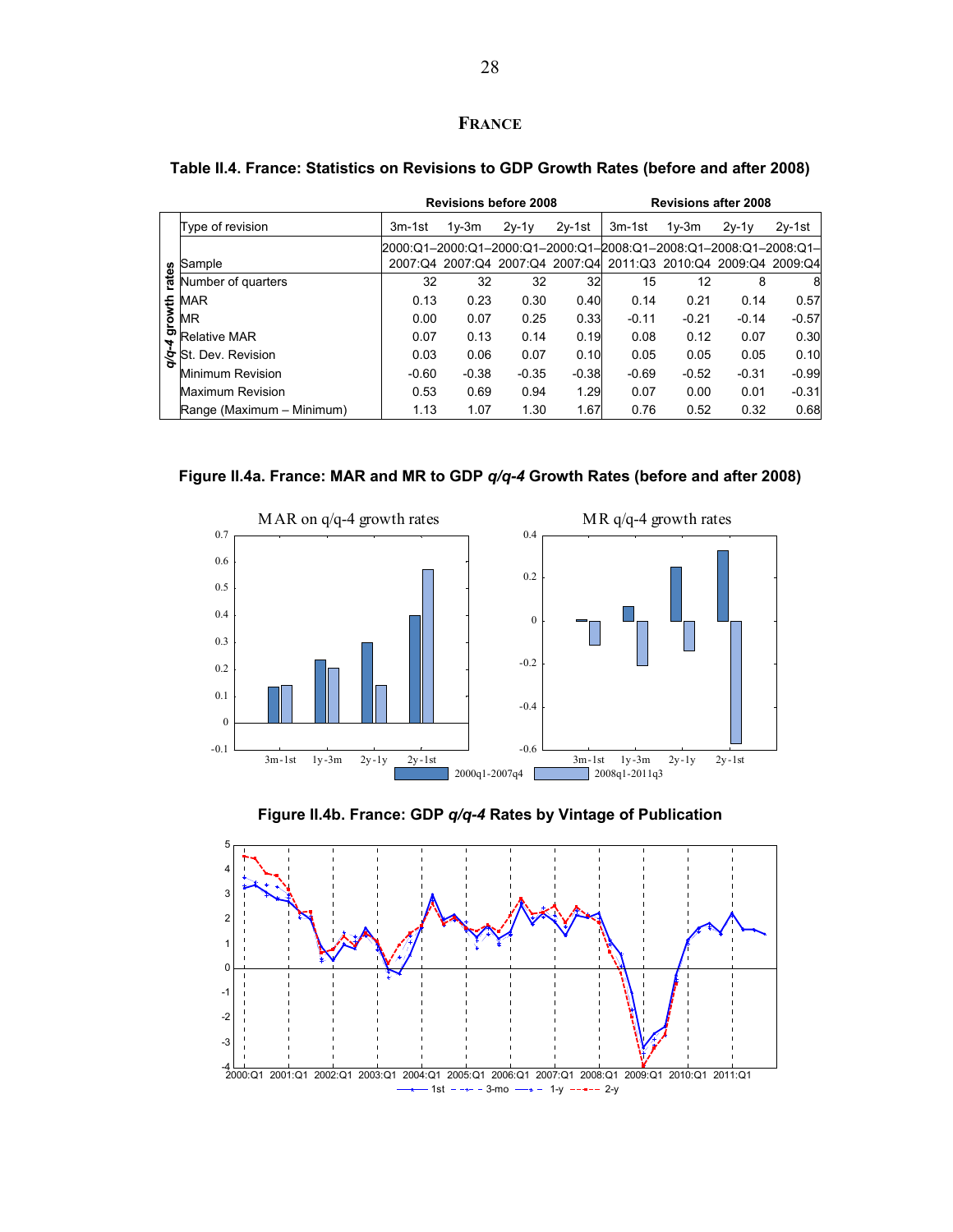## **GERMANY**

|        |                           |                                                                   | <b>Revisions before 2008</b> |         |          |                                                                 | <b>Revisions after 2008</b> |         |          |
|--------|---------------------------|-------------------------------------------------------------------|------------------------------|---------|----------|-----------------------------------------------------------------|-----------------------------|---------|----------|
|        | Type of revision          | 3m-1st                                                            | $1v-3m$                      | $2v-1v$ | $2v-1st$ | 3m-1st                                                          | $1v-3m$                     | $2v-1v$ | $2v-1st$ |
|        |                           | l2000:Q1-2000:Q1-2000:Q1-2000:Q1-2008:Q1-2008:Q1-2008:Q1-2008:Q1- |                              |         |          |                                                                 |                             |         |          |
|        | Sample                    |                                                                   |                              |         |          | 2007:Q4 2007:Q4 2007:Q4 2007:Q4 2011:Q3 2010:Q4 2009:Q4 2009:Q4 |                             |         |          |
| rates  | Number of quarters        | 32                                                                | 32                           | 32      | 32       | 15                                                              | 12                          | 8       | 8        |
|        | <b>MAR</b>                | 0.10                                                              | 0.11                         | 0.16    | 0.32     | 0.14                                                            | 0.15                        | 0.30    | 0.23     |
| growth | <b>MR</b>                 | 0.01                                                              | 0.05                         | $-0.02$ | 0.04     | 0.07                                                            | 0.14                        | $-0.27$ | $-0.06$  |
| 4      | <b>Relative MAR</b>       | 0.07                                                              | 0.08                         | 0.10    | 0.21     | 0.04                                                            | 0.04                        | 0.09    | 0.07     |
| δò.    | St. Dev. Revision         | 0.03                                                              | 0.03                         | 0.05    | 0.09     | 0.05                                                            | 0.05                        | 0.07    | 0.06     |
|        | Minimum Revision          | $-0.32$                                                           | $-0.22$                      | $-0.56$ | $-0.73$  | $-0.18$                                                         | $-0.04$                     | $-0.63$ | $-0.32$  |
|        | <b>Maximum Revision</b>   | 0.30                                                              | 0.63                         | 0.46    | 0.90     | 0.45                                                            | 0.36                        | 0.06    | 0.28     |
|        | Range (Maximum - Minimum) | 0.62                                                              | 0.86                         | 1.01    | 1.63     | 0.63                                                            | 0.40                        | 0.69    | 0.60     |

## **Table II.5. Germany: Statistics on Revisions to GDP Growth Rates (before and after 2008)**







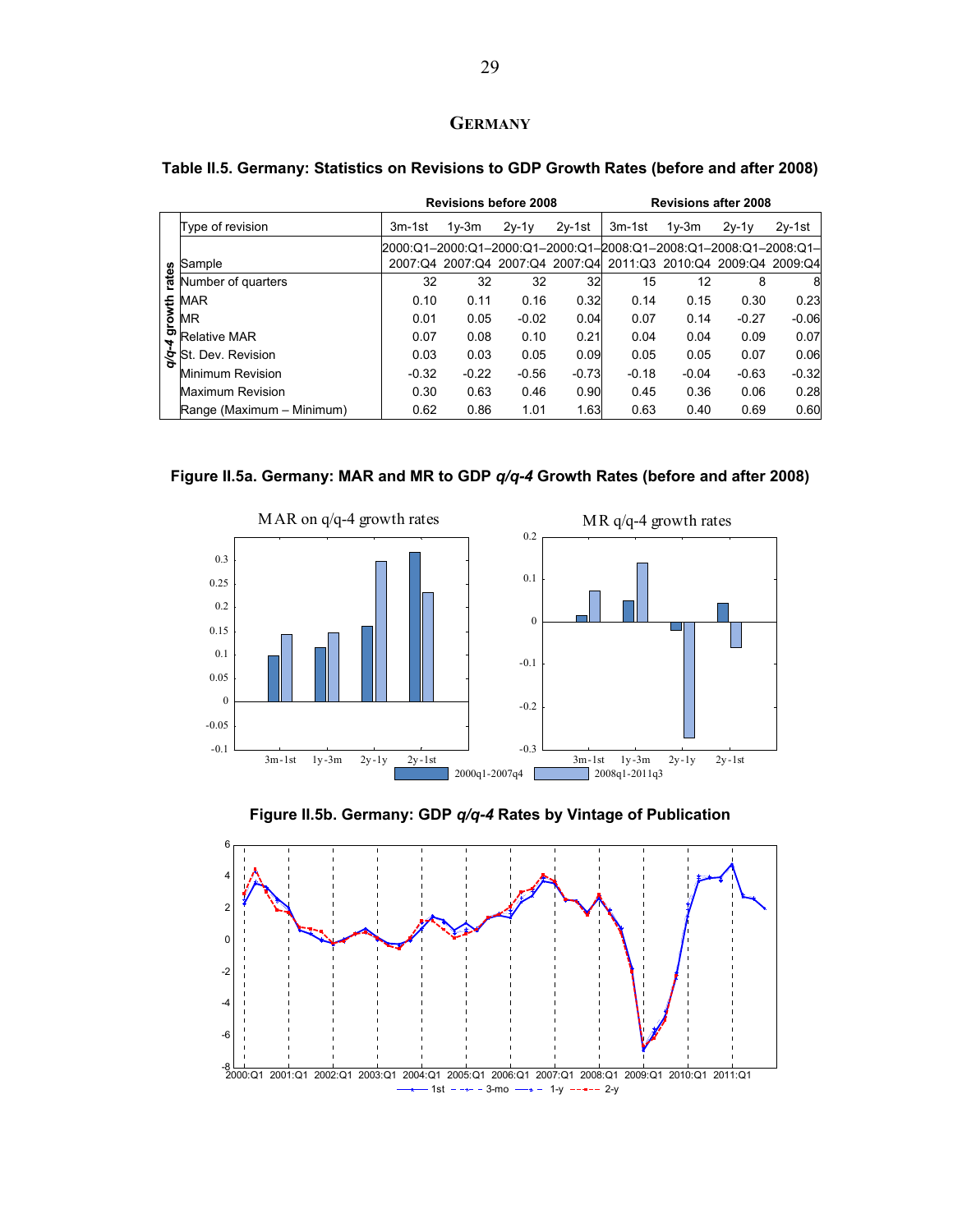## **INDIA**

|       |                                                              |                                                                   | <b>Revisions before 2008</b> |         |          |                                                                 |         | <b>Revisions after 2008</b> |          |
|-------|--------------------------------------------------------------|-------------------------------------------------------------------|------------------------------|---------|----------|-----------------------------------------------------------------|---------|-----------------------------|----------|
|       | Type of revision                                             | 3m-1st                                                            | $1v-3m$                      | $2v-1v$ | $2v-1st$ | 3m-1st                                                          | $1v-3m$ | $2v-1v$                     | $2v-1st$ |
|       |                                                              | l2004:Q4-2004:Q4-2004:Q4-2004:Q4-2008:Q1-2008:Q1-2008:Q1-2008:Q1- |                              |         |          |                                                                 |         |                             |          |
|       | Sample                                                       |                                                                   |                              |         |          | 2007:Q4 2007:Q4 2007:Q4 2007:Q4 2010:Q1 2010:Q1 2009:Q4 2009:Q4 |         |                             |          |
| rates | Number of quarters                                           | 13                                                                | 13                           | 13      | 13       | 9                                                               | 9       | 8                           | 8        |
|       |                                                              | 0.06                                                              | 0.70                         | 0.44    | 0.86     | 0.22                                                            | 0.51    | 0.42                        | 1.04     |
|       | $\frac{1}{2}$ MAR<br>$\frac{1}{2}$ MR<br>$\frac{1}{2}$ Relat | 0.03                                                              | 0.68                         | 0.02    | 0.73     | 0.18                                                            | $-0.48$ | $-0.37$                     | $-0.71$  |
| À     | <b>Relative MAR</b>                                          | 0.01                                                              | 0.08                         | 0.05    | 0.09     | 0.03                                                            | 0.07    | 0.07                        | 0.17     |
| δę.   | St. Dev. Revision                                            | 0.05                                                              | 0.15                         | 0.15    | 0.16     | 0.11                                                            | 0.26    | 0.24                        | 0.43     |
|       | <b>Minimum Revision</b>                                      | $-0.19$                                                           | $-0.08$                      | $-1.29$ | $-0.51$  | $-0.21$                                                         | $-1.79$ | $-1.56$                     | $-2.13$  |
|       | Maximum Revision                                             | 0.49                                                              | 2.00                         | 1.83    | 2.42     | 1.32                                                            | 0.13    | 0.19                        | 1.26     |
|       | Range (Maximum - Minimum)                                    | 0.68                                                              | 2.07                         | 3.11    | 2.93     | 1.52                                                            | 1.92    | 1.75                        | 3.39     |

## **Table II.6. India: Statistics on Revisions to GDP Growth Rates (before and after 2008)**









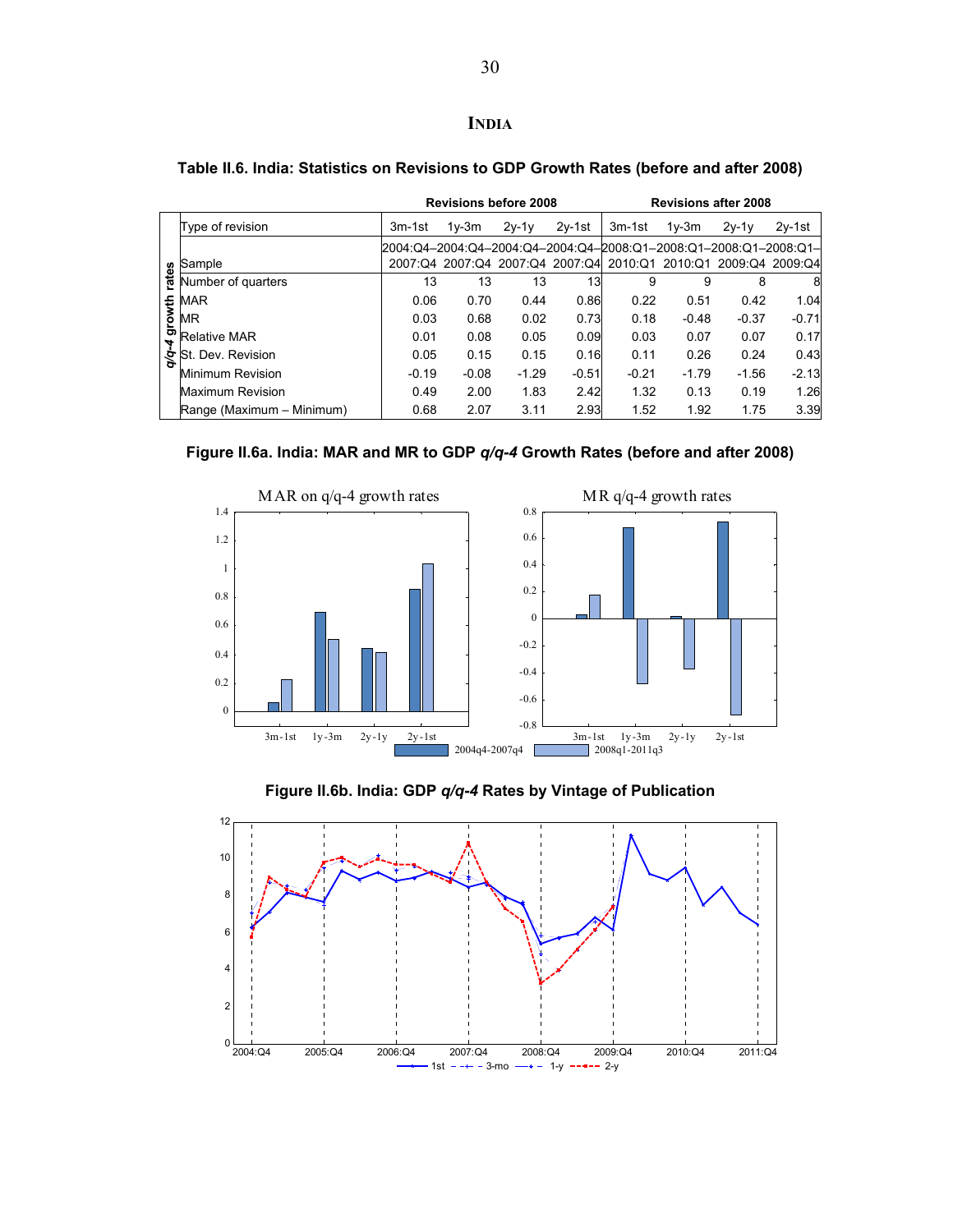## **INDONESIA**

|       |                                             |                                                                   | <b>Revisions before 2008</b> |         |          |                                                                 | <b>Revisions after 2008</b> |         |          |
|-------|---------------------------------------------|-------------------------------------------------------------------|------------------------------|---------|----------|-----------------------------------------------------------------|-----------------------------|---------|----------|
|       | Type of revision                            | 3m-1st                                                            | $1v-3m$                      | $2y-1y$ | $2v-1st$ | 3m-1st                                                          | $1v-3m$                     | $2v-1v$ | $2v-1st$ |
|       |                                             | I2006:Q1-2006:Q1-2006:Q1-2006:Q1-2006:Q1-2006:Q1-2006:Q1-2006:Q1- |                              |         |          |                                                                 |                             |         |          |
|       | Sample                                      |                                                                   |                              |         |          | 2007:Q4 2007:Q4 2007:Q4 2007:Q4 2011:Q3 2010:Q4 2009:Q4 2009:Q4 |                             |         |          |
| rates | Number of quarters                          | 8                                                                 | 8                            | 8       | 8        | 15                                                              | 12                          | 8       | 8        |
|       |                                             | 0.08                                                              | 0.14                         | 0.08    | 0.28     | 0.04                                                            | 0.08                        | 0.04    | 0.13     |
|       | te MAR<br>MR<br><b>b</b> MR<br>Relative MAR | 0.05                                                              | 0.00                         | 0.02    | 0.07     | 0.01                                                            | $-0.01$                     | 0.04    | 0.07     |
| 4     |                                             | 0.01                                                              | 0.02                         | 0.01    | 0.05     | 0.01                                                            | 0.01                        | 0.01    | 0.02     |
| Ş     | St. Dev. Revision                           | 0.03                                                              | 0.07                         | 0.03    | 0.10     | 0.01                                                            | 0.04                        | 0.01    | 0.06     |
|       | Minimum Revision                            | $-0.13$                                                           | $-0.40$                      | $-0.15$ | $-0.40$  | $-0.17$                                                         | $-0.17$                     | 0.00    | $-0.16$  |
|       | <b>Maximum Revision</b>                     | 0.34                                                              | 0.32                         | 0.21    | 0.60     | 0.08                                                            | 0.21                        | 0.10    | 0.29     |
|       | Range (Maximum - Minimum)                   | 0.47                                                              | 0.72                         | 0.36    | 1.00     | 0.25                                                            | 0.38                        | 0.10    | 0.45     |

## **Table II.7. Indonesia: Statistics on Revisions to GDP Growth Rates (before and after 2008)**







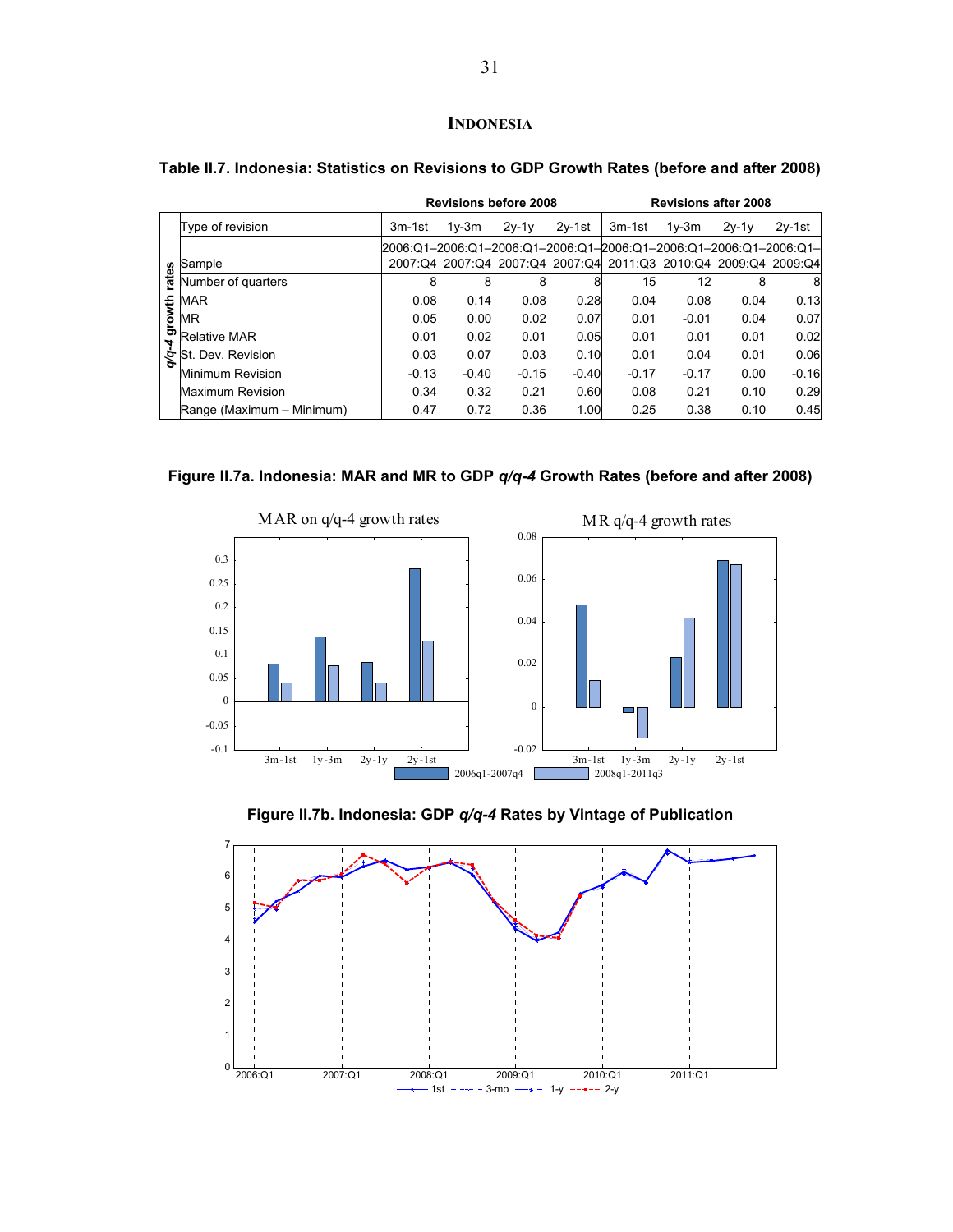# **ITALY**

|       |                                                              |                                                                   | <b>Revisions before 2008</b> |         |          | <b>Revisions after 2008</b>                                     |         |         |          |
|-------|--------------------------------------------------------------|-------------------------------------------------------------------|------------------------------|---------|----------|-----------------------------------------------------------------|---------|---------|----------|
|       | Type of revision                                             | 3m-1st                                                            | $1v-3m$                      | $2v-1v$ | $2v-1st$ | 3m-1st                                                          | $1v-3m$ | $2v-1v$ | $2v-1st$ |
|       |                                                              | l2000:Q1-2000:Q1-2000:Q1-2000:Q1-2008:Q1-2008:Q1-2008:Q1-2008:Q1- |                              |         |          |                                                                 |         |         |          |
|       | Sample                                                       |                                                                   |                              |         |          | 2007:Q4 2007:Q4 2007:Q4 2007:Q4 2011:Q3 2010:Q4 2009:Q4 2009:Q4 |         |         |          |
| rates | Number of quarters                                           | 32                                                                | 32                           | 32      | 32       | 15                                                              | 12      | 8       | 8        |
|       |                                                              | 0.08                                                              | 0.11                         | 0.10    | 0.16     | 0.13                                                            | 0.17    | 0.24    | 0.45     |
|       | $\frac{1}{2}$ MAR<br>$\frac{1}{2}$ MR<br>$\frac{1}{2}$ Relat | 0.01                                                              | $-0.01$                      | 0.00    | $-0.01$  | 0.00                                                            | $-0.01$ | $-0.24$ | $-0.43$  |
| Ţ     | <b>Relative MAR</b>                                          | 0.06                                                              | 0.09                         | 0.08    | 0.13     | 0.06                                                            | 0.07    | 0.07    | 0.14     |
| δé    | St. Dev. Revision                                            | 0.02                                                              | 0.03                         | 0.02    | 0.05     | 0.06                                                            | 0.07    | 0.05    | 0.14     |
|       | Minimum Revision                                             | $-0.25$                                                           | $-0.34$                      | $-0.31$ | $-0.55$  | $-0.43$                                                         | $-0.48$ | $-0.47$ | $-0.88$  |
|       | <b>Maximum Revision</b>                                      | 0.26                                                              | 0.30                         | 0.45    | 0.42     | 0.27                                                            | 0.20    | $-0.14$ | 0.10     |
|       | Range (Maximum – Minimum)                                    | 0.51                                                              | 0.64                         | 0.75    | 0.96     | 0.69                                                            | 0.68    | 0.33    | 0.98     |

## **Table II.8. Italy: Statistics on Revisions to GDP Growth Rates (before and after 2008)**







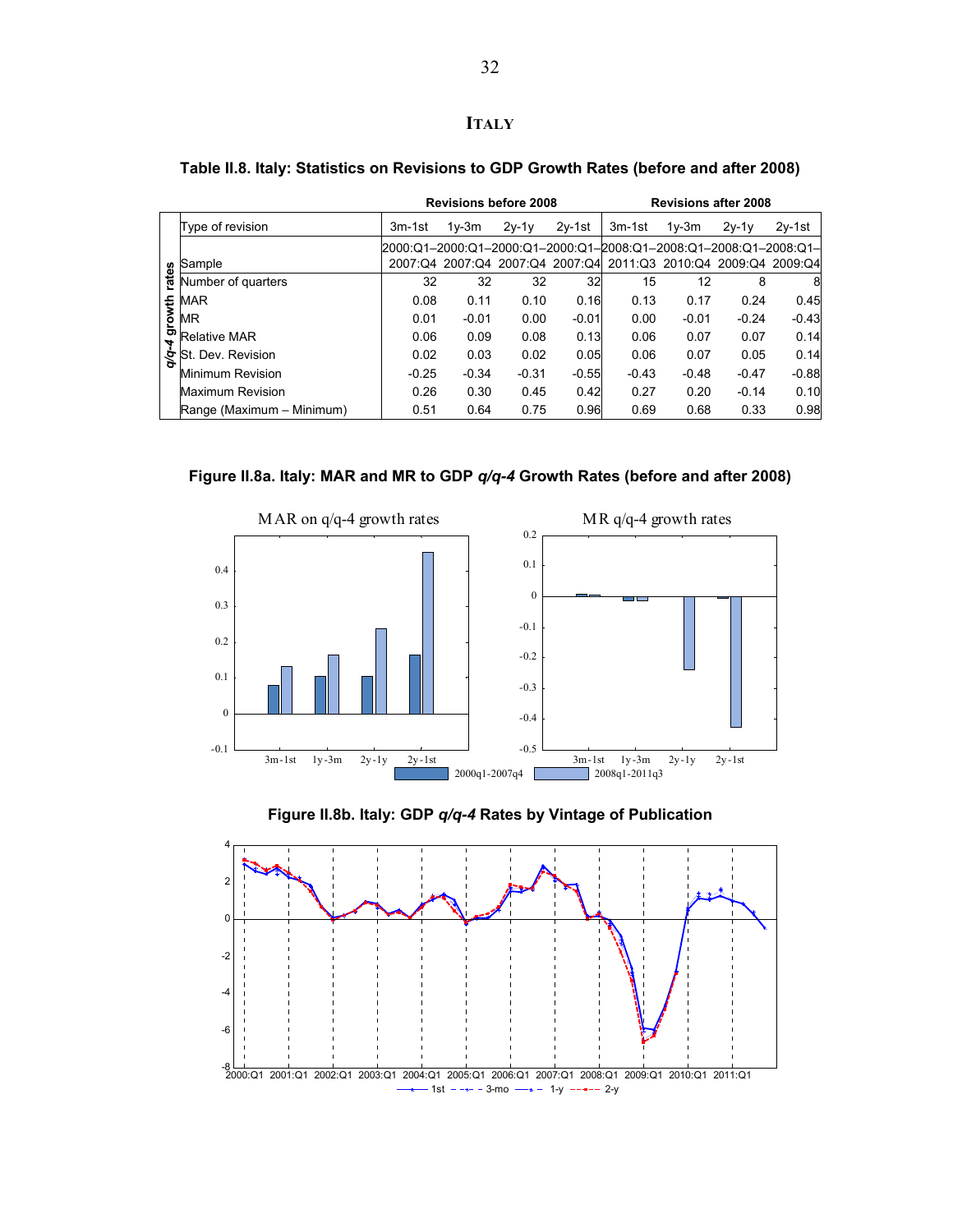## **JAPAN**

|        |                           |                                                                   | <b>Revisions before 2008</b> |         |          |                                                                 | <b>Revisions after 2008</b> |         |          |
|--------|---------------------------|-------------------------------------------------------------------|------------------------------|---------|----------|-----------------------------------------------------------------|-----------------------------|---------|----------|
|        | Type of revision          | 3m-1st                                                            | $1v-3m$                      | $2y-1y$ | $2v-1st$ | 3m-1st                                                          | $1v-3m$                     | $2v-1v$ | $2v-1st$ |
|        |                           | l2000:Q1-2000:Q1-2000:Q1-2000:Q1-2008:Q1-2008:Q1-2008:Q1-2008:Q1- |                              |         |          |                                                                 |                             |         |          |
|        | Sample                    |                                                                   |                              |         |          | 2007:Q4 2007:Q4 2007:Q4 2007:Q4 2011:Q3 2010:Q4 2009:Q4 2009:Q4 |                             |         |          |
| rates  | Number of quarters        | 32                                                                | 32                           | 32      | 32       | 15                                                              | 12                          | 8       | 8        |
|        | <b>MAR</b>                | 0.41                                                              | 0.51                         | 0.68    | 1.00     | 0.35                                                            | 0.47                        | 0.64    | 0.68     |
| growth | <b>MR</b>                 | $-0.09$                                                           | $-0.17$                      | 0.14    | $-0.13$  | 0.08                                                            | $-0.09$                     | $-0.29$ | $-0.63$  |
| 4      | <b>Relative MAR</b>       | 0.19                                                              | 0.25                         | 0.33    | 0.48     | 0.12                                                            | 0.12                        | 0.17    | 0.18     |
| δę.    | St. Dev. Revision         | 0.07                                                              | 0.14                         | 0.24    | 0.32     | 0.12                                                            | 0.17                        | 0.26    | 0.13     |
|        | <b>Minimum Revision</b>   | $-1.45$                                                           | $-1.33$                      | $-1.30$ | $-1.87$  | $-0.52$                                                         | $-1.27$                     | $-1.35$ | $-1.55$  |
|        | <b>Maximum Revision</b>   | 0.96                                                              | 1.65                         | 2.75    | 3.61     | 1.58                                                            | 1.15                        | 1.12    | 0.22     |
|        | Range (Maximum - Minimum) | 2.41                                                              | 2.98                         | 4.05    | 5.49     | 2.10                                                            | 2.41                        | 2.47    | 1.77     |

## **Table II.9. Japan: Statistics on Revisions to GDP Growth Rates (before and after 2008)**







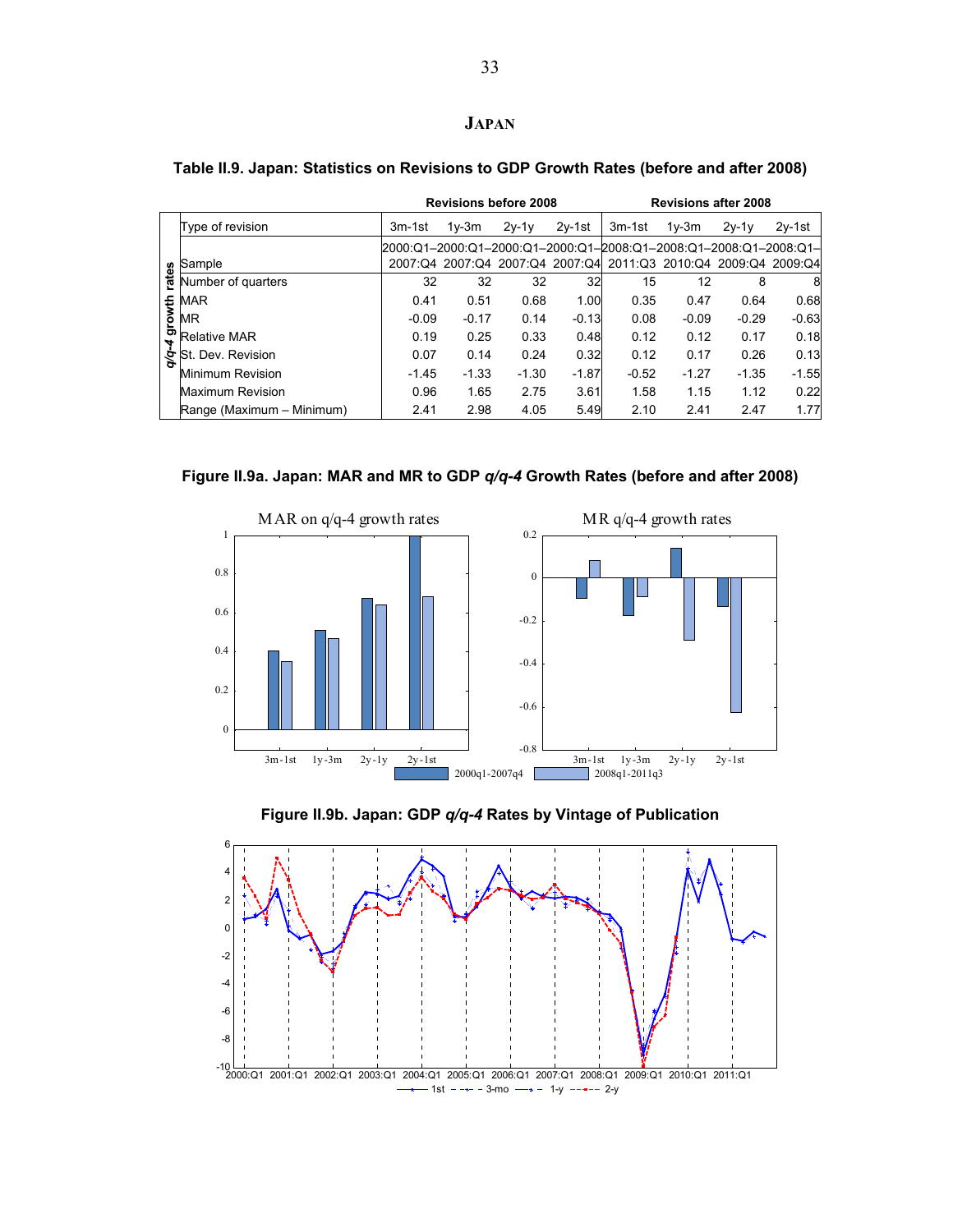## **KOREA**

|        |                           |                                                                    | <b>Revisions before 2008</b> |         |          | <b>Revisions after 2008</b> |                                                                 |         |          |
|--------|---------------------------|--------------------------------------------------------------------|------------------------------|---------|----------|-----------------------------|-----------------------------------------------------------------|---------|----------|
|        | Type of revision          | 3m-1st                                                             | $1v-3m$                      | $2v-1v$ | $2v-1st$ | 3m-1st                      | $1v-3m$                                                         | $2v-1v$ | $2v-1st$ |
|        |                           | l2000:Q1-2000:Q1-2000:Q1-2000:Q1-2008:Q1-2008:Q1-2008:Q1-2008:Q1-l |                              |         |          |                             |                                                                 |         |          |
|        | Sample                    |                                                                    |                              |         |          |                             | 2007:Q4 2007:Q4 2007:Q4 2007:Q4 2011:Q3 2010:Q4 2009:Q4 2009:Q4 |         |          |
| rates  | Number of quarters        | 32                                                                 | 32                           | 32      | 32       | 15                          | 12                                                              | 8       | 8        |
|        | MAR                       | 0.04                                                               | 0.19                         | 0.26    | 0.35     | 0.13                        | 0.27                                                            | 0.10    | 0.46     |
| growth | MR                        | 0.02                                                               | 0.01                         | 0.22    | 0.25     | 0.06                        | $-0.05$                                                         | 0.10    | 0.06     |
| 4      | <b>Relative MAR</b>       | 0.01                                                               | 0.04                         | 0.05    | 0.07     | 0.03                        | 0.06                                                            | 0.03    | 0.12     |
| Ş      | 'St. Dev. Revision        | 0.01                                                               | 0.06                         | 0.06    | 0.07     | 0.04                        | 0.15                                                            | 0.03    | 0.25     |
|        | Minimum Revision          | $-0.08$                                                            | $-1.41$                      | $-0.29$ | $-1.04$  | $-0.21$                     | $-0.73$                                                         | 0.00    | $-0.74$  |
|        | Maximum Revision          | 0.19                                                               | 0.73                         | 0.84    | 1.12     | 0.31                        | 0.42                                                            | 0.25    | 0.81     |
|        | Range (Maximum - Minimum) | 0.27                                                               | 2.14                         | 1.13    | 2.16     | 0.51                        | 1.15                                                            | 0.25    | 1.54     |

## **Table II.10. Korea: Statistics on Revisions to GDP Growth Rates (before and after 2008)**







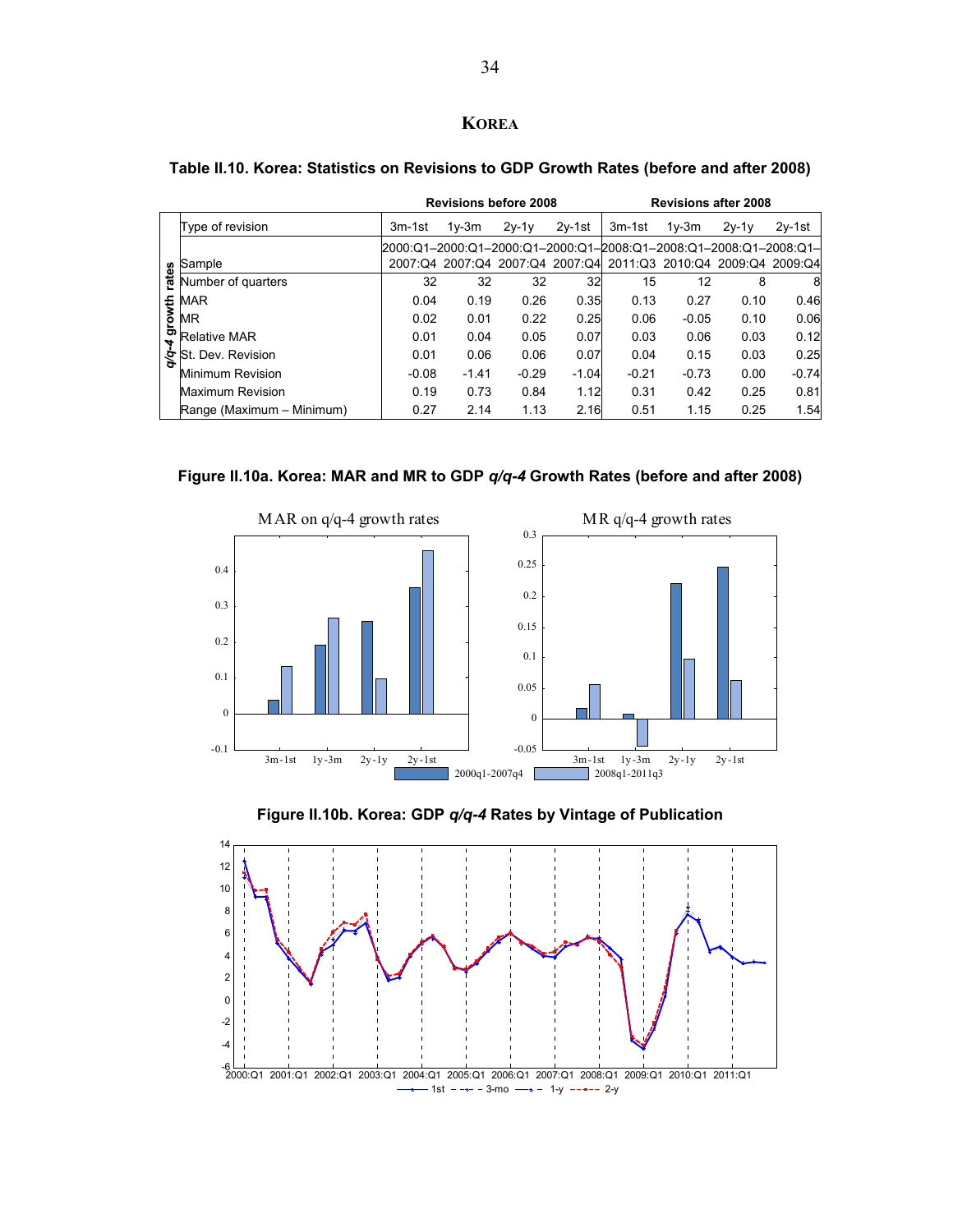## **MEXICO**

|        |                           |                                                                   | <b>Revisions before 2008</b> |         |          | <b>Revisions after 2008</b>                                     |         |         |          |
|--------|---------------------------|-------------------------------------------------------------------|------------------------------|---------|----------|-----------------------------------------------------------------|---------|---------|----------|
|        | Type of revision          | 3m-1st                                                            | $1v-3m$                      | $2v-1v$ | $2v-1st$ | 3m-1st                                                          | $1v-3m$ | $2v-1v$ | $2v-1st$ |
|        |                           | l2000:Q1-2000:Q1-2000:Q1-2000:Q1-2008:Q1-2008:Q1-2008:Q1-2008:Q1- |                              |         |          |                                                                 |         |         |          |
|        | Sample                    |                                                                   |                              |         |          | 2007:Q4 2007:Q4 2007:Q4 2007:Q4 2011:Q3 2010:Q4 2009:Q4 2009:Q4 |         |         |          |
| rates  | Number of quarters        | 32                                                                | 32                           | 32      | 32       | 15                                                              | 12      | 8       | 8        |
|        | <b>MAR</b>                | 0.08                                                              | 0.17                         | 0.23    | 0.33     | 0.16                                                            | 0.31    | 0.41    | 0.50     |
| growth | MR                        | 0.07                                                              | $-0.09$                      | 0.00    | $-0.02$  | 0.00                                                            | 0.13    | 0.15    | 0.35     |
| 4      | <b>Relative MAR</b>       | 0.02                                                              | 0.05                         | 0.07    | 0.10     | 0.04                                                            | 0.07    | 0.10    | 0.12     |
| Ş      | St. Dev. Revision         | 0.04                                                              | 0.05                         | 0.05    | 0.07     | 0.08                                                            | 0.08    | 0.14    | 0.21     |
|        | <b>Minimum Revision</b>   | $-0.10$                                                           | $-1.26$                      | $-0.35$ | $-1.16$  | $-0.49$                                                         | $-0.71$ | $-0.79$ | $-0.42$  |
|        | Maximum Revision          | 1.31                                                              | 0.27                         | 1.25    | 1.23     | 0.77                                                            | 0.75    | 0.87    | 1.49     |
|        | Range (Maximum - Minimum) | 1.41                                                              | 1.53                         | 1.60    | 2.39     | 1.26                                                            | 1.46    | 1.66    | 1.91     |

## **Table II.11. Mexico: Statistics on Revisions to GDP Growth Rates (before and after 2008)**







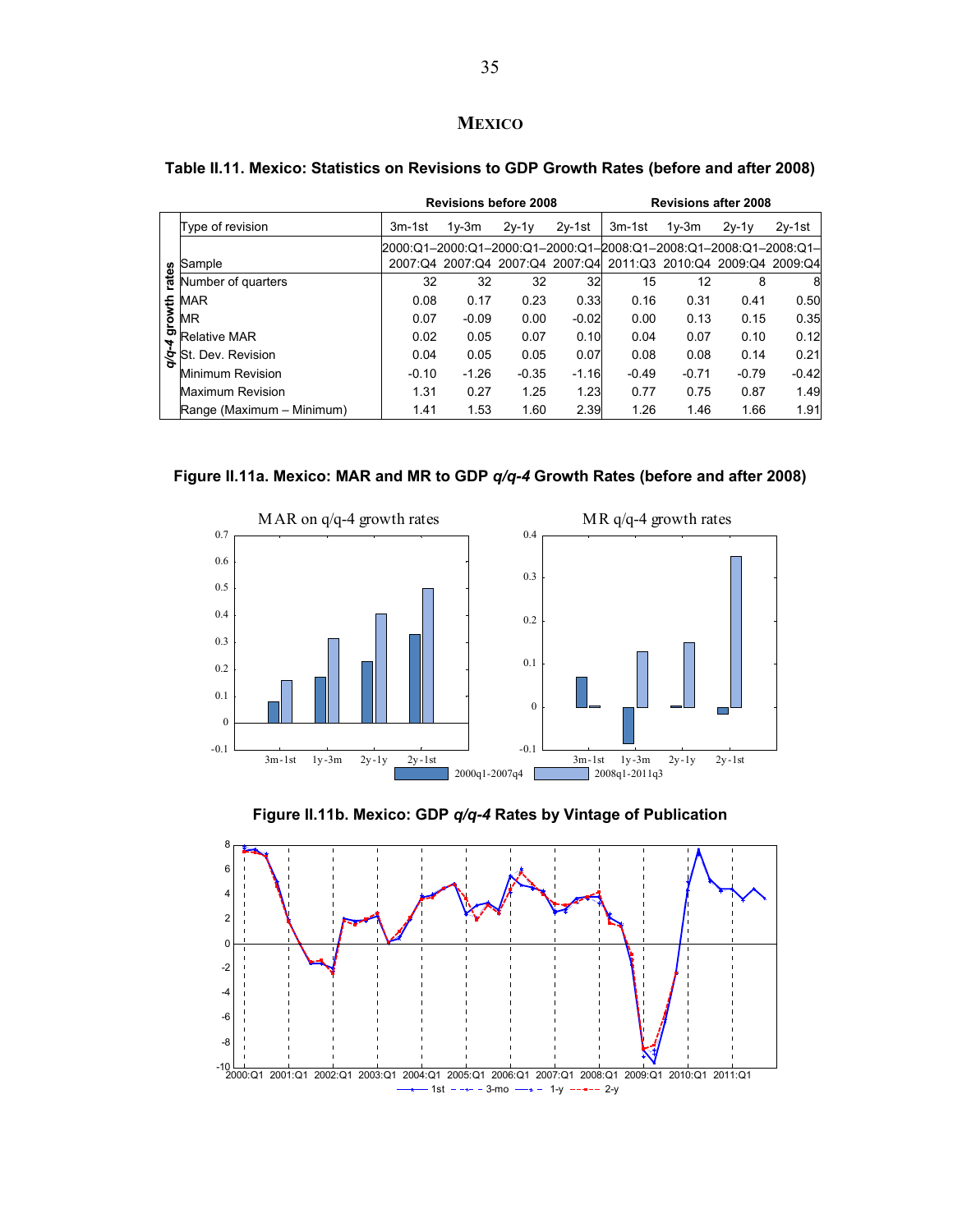## **RUSSIAN FEDERATION**

|        |                           |                                                                    | <b>Revisions before 2008</b> |         |          |                                                                 | <b>Revisions after 2008</b> |         |          |
|--------|---------------------------|--------------------------------------------------------------------|------------------------------|---------|----------|-----------------------------------------------------------------|-----------------------------|---------|----------|
|        | Type of revision          | 3m-1st                                                             | $1v-3m$                      | $2v-1v$ | $2v-1st$ | 3m-1st                                                          | $1v-3m$                     | $2v-1v$ | $2v-1st$ |
|        |                           | l2003:Q1-2003:Q1-2003:Q1-2003:Q1-l2008:Q1-2008:Q1-2008:Q1-2008:Q1- |                              |         |          |                                                                 |                             |         |          |
|        | Sample                    |                                                                    |                              |         |          | 2007:Q4 2007:Q4 2007:Q4 2007:Q4 2011:Q3 2010:Q4 2009:Q3 2009:Q3 |                             |         |          |
| ates   | Number of quarters        | 20                                                                 | 20                           | 20      | 20       | 15                                                              | 12                          |         |          |
|        | MAR                       | 0.06                                                               | 0.34                         | 0.42    | 0.59     | 0.08                                                            | 0.25                        | 0.72    | 0.83     |
| growth | ΜR                        | 0.05                                                               | $-0.05$                      | 0.18    | 0.17     | 0.02                                                            | 0.09                        | 0.17    | 0.20     |
| 4      | Relative MAR              | 0.01                                                               | 0.05                         | 0.06    | 0.08     | 0.01                                                            | 0.04                        | 0.10    | 0.11     |
| ήç     | St. Dev. Revision         | 0.03                                                               | 0.10                         | 0.11    | 0.15     | 0.04                                                            | 0.08                        | 0.23    | 0.33     |
|        | Minimum Revision          | $-0.08$                                                            | $-0.66$                      | $-1.44$ | $-1.16$  | $-0.19$                                                         | $-0.46$                     | $-1.93$ | $-2.07$  |
|        | Maximum Revision          | 0.67                                                               | 0.73                         | 2.05    | 2.15     | 0.35                                                            | 0.53                        | 1.50    | 1.53     |
|        | Range (Maximum - Minimum) | 0.76                                                               | 1.39                         | 3.49    | 3.32     | 0.54                                                            | 0.99                        | 3.43    | 3.61     |

## **Table II.12. Russian Federation: Statistics on Revisions to GDP Growth Rates (before and after 2008)**







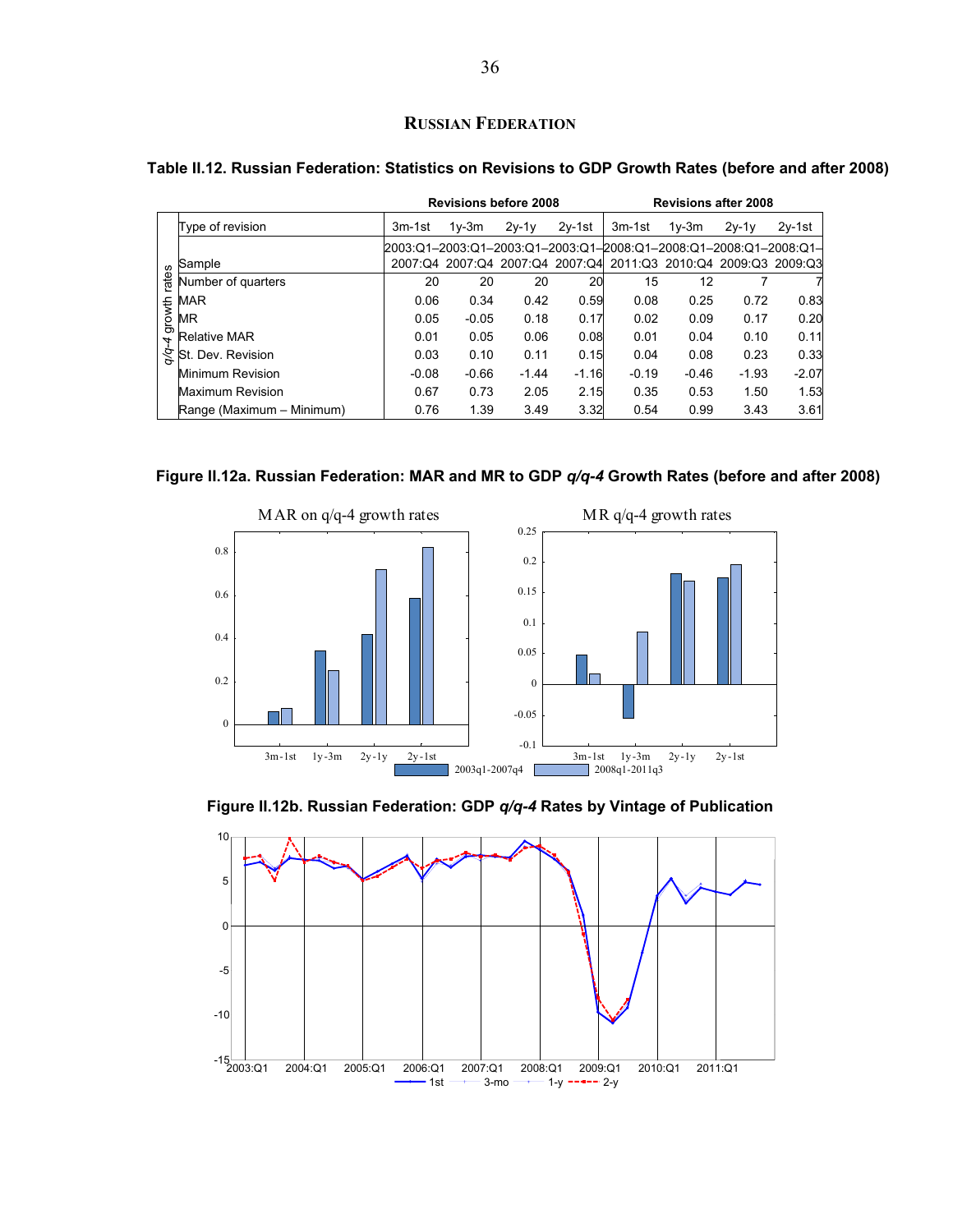## **SOUTH AFRICA**

|        |                           |                                                                   | <b>Revisions before 2008</b>                                    |         |          |         |         | <b>Revisions after 2008</b> |          |
|--------|---------------------------|-------------------------------------------------------------------|-----------------------------------------------------------------|---------|----------|---------|---------|-----------------------------|----------|
|        | Type of revision          | 3m-1st                                                            | $1v-3m$                                                         | $2v-1v$ | $2v-1st$ | 3m-1st  | $1v-3m$ | $2v-1v$                     | $2v-1st$ |
|        |                           | l2002:Q1-2002:Q1-2002:Q1-2002:Q1-2008:Q1-2008:Q1-2008:Q1-2008:Q1- |                                                                 |         |          |         |         |                             |          |
| 8      | Sample                    |                                                                   | 2007:Q4 2007:Q4 2007:Q4 2007:Q4 2011:Q3 2010:Q4 2009:Q4 2009:Q4 |         |          |         |         |                             |          |
| ਫ਼ਿ    | Number of quarters        | 24                                                                | 24                                                              | 24      | 24       | 15      | 12      | 8                           | 8        |
|        | <b>MAR</b>                | 0.10                                                              | 0.53                                                            | 0.33    | 0.84     | 0.04    | 0.27    | 0.25                        | 0.38     |
| growth | ΜR                        | 0.08                                                              | 0.48                                                            | 0.26    | 0.82     | 0.00    | 0.21    | 0.07                        | 0.38     |
| 4      | Relative MAR              | 0.03                                                              | 0.13                                                            | 0.07    | 0.19     | 0.02    | 0.10    | 0.10                        | 0.15     |
| Ş      | St. Dev. Revision         | 0.05                                                              | 0.12                                                            | 0.09    | 0.14     | 0.02    | 0.12    | 0.14                        | 0.06     |
|        | Minimum Revision          | $-0.10$                                                           | $-0.17$                                                         | $-0.31$ | $-0.26$  | $-0.22$ | $-0.12$ | $-0.53$                     | 0.05     |
|        | Maximum Revision          | 1.34                                                              | 1.25                                                            | 1.10    | 1.81     | 0.09    | 0.86    | 0.55                        | 0.71     |
|        | Range (Maximum - Minimum) | 1.44                                                              | 1.42                                                            | 1.41    | 2.08     | 0.31    | 0.98    | 1.08                        | 0.66     |

## **Table II.13. South Africa: Statistics on Revisions to GDP Growth Rates (before and after 2008)**









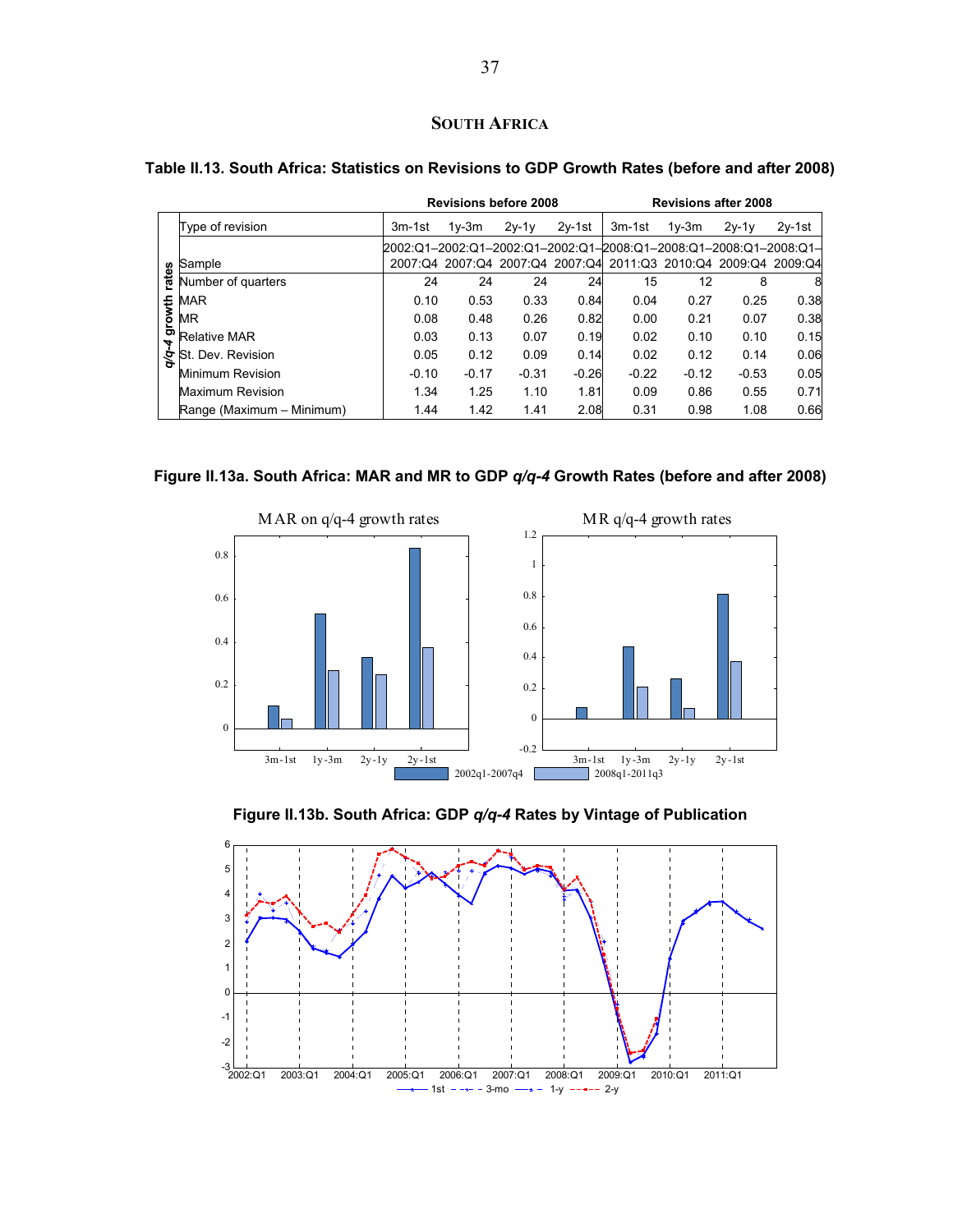## **TURKEY**

|                         |                                                              |                                                                   | <b>Revisions before 2008</b> |         |          | <b>Revisions after 2008</b>                                     |         |         |          |
|-------------------------|--------------------------------------------------------------|-------------------------------------------------------------------|------------------------------|---------|----------|-----------------------------------------------------------------|---------|---------|----------|
|                         | Type of revision                                             | 3m-1st                                                            | $1v-3m$                      | $2y-1y$ | $2v-1st$ | 3m-1st                                                          | $1v-3m$ | $2v-1v$ | $2v-1st$ |
|                         |                                                              | l2000:Q1-2000:Q1-2000:Q1-2000:Q1-2008:Q1-2008:Q1-2008:Q1-2008:Q1- |                              |         |          |                                                                 |         |         |          |
|                         | Sample                                                       |                                                                   |                              |         |          | 2007:Q4 2007:Q4 2007:Q4 2007:Q4 2011:Q3 2010:Q4 2009:Q4 2009:Q4 |         |         |          |
| rates                   | Number of quarters                                           | 32                                                                | 32                           | 32      | 32       | 15                                                              | 12      | 8       | 8        |
|                         |                                                              | 0.30                                                              | 0.47                         | 0.32    | 0.81     | 0.24                                                            | 0.47    | 0.44    | 0.44     |
|                         | $\frac{1}{2}$ MAR<br>$\frac{1}{2}$ MR<br>$\frac{1}{2}$ Relat | 0.23                                                              | 0.33                         | 0.11    | 0.67     | 0.05                                                            | 0.32    | $-0.14$ | 0.08     |
| $\overline{\mathbf{r}}$ | <b>Relative MAR</b>                                          | 0.04                                                              | 0.07                         | 0.05    | 0.11     | 0.03                                                            | 0.07    | 0.08    | 0.08     |
| Ş                       | St. Dev. Revision                                            | 0.07                                                              | 0.11                         | 0.11    | 0.18     | 0.10                                                            | 0.12    | 0.19    | 0.10     |
|                         | <b>Minimum Revision</b>                                      | $-0.42$                                                           | $-0.91$                      | $-0.80$ | $-0.65$  | $-0.73$                                                         | $-0.60$ | $-1.49$ | $-0.81$  |
|                         | Maximum Revision                                             | 1.82                                                              | 1.77                         | 1.74    | 3.76     | 0.45                                                            | 1.07    | 0.76    | 0.70     |
|                         | Range (Maximum - Minimum)                                    | 2.24                                                              | 2.68                         | 2.54    | 4.41     | 1.18                                                            | 1.68    | 2.25    | 1.51     |

## **Table II.14. Turkey: Statistics on Revisions to GDP Growth Rates (before and after 2008)**









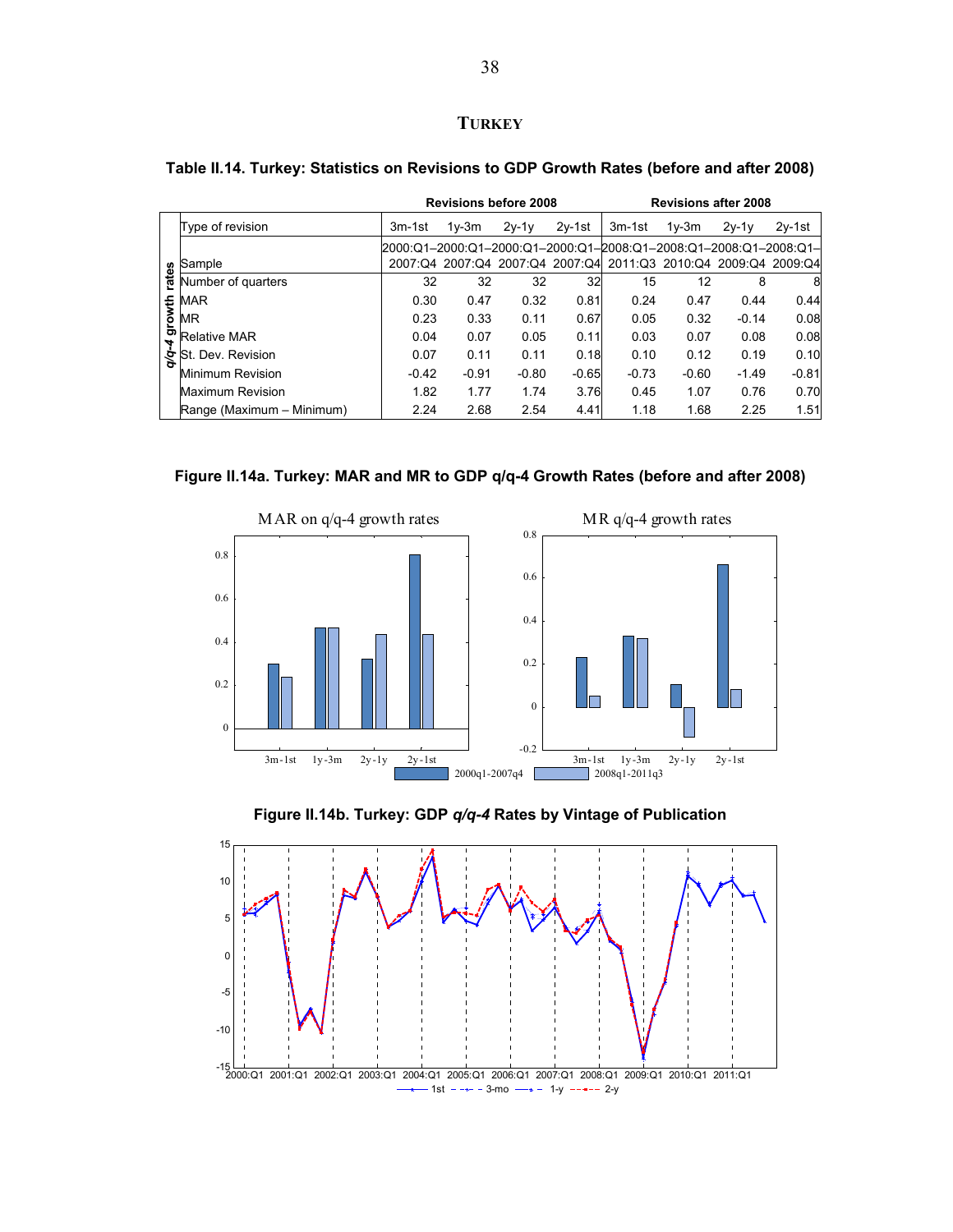## **UNITED KINGDOM**

|                          |                                                              |                                                                   | <b>Revisions before 2008</b> |         |          |                                                                 | <b>Revisions after 2008</b> |         |          |
|--------------------------|--------------------------------------------------------------|-------------------------------------------------------------------|------------------------------|---------|----------|-----------------------------------------------------------------|-----------------------------|---------|----------|
|                          | Type of revision                                             | 3m-1st                                                            | $1v-3m$                      | $2v-1v$ | $2v-1st$ | 3m-1st                                                          | $1v-3m$                     | $2v-1v$ | $2v-1st$ |
|                          | Sample                                                       | l2000:Q1-2000:Q1-2000:Q1-2000:Q1-2008:Q1-2008:Q1-2008:Q1-2008:Q1- |                              |         |          | 2007:Q4 2007:Q4 2007:Q4 2007:Q4 2011:Q3 2010:Q4 2009:Q4 2009:Q4 |                             |         |          |
| rates                    | Number of quarters                                           | 32                                                                | 32                           | 32      | 32       | 15                                                              | 12                          | 8       | 8        |
|                          |                                                              | 0.14                                                              | 0.17                         | 0.22    | 0.24     | 0.19                                                            | 0.24                        | 0.77    | 0.95     |
|                          | $\frac{1}{2}$ MAR<br>$\frac{1}{2}$ MR<br>$\frac{1}{2}$ Relat | 0.05                                                              | 0.01                         | $-0.02$ | 0.04     | $-0.09$                                                         | $-0.03$                     | 0.15    | 0.02     |
| $\overline{\phantom{a}}$ | <b>Relative MAR</b>                                          | 0.06                                                              | 0.07                         | 0.09    | 0.10     | 0.08                                                            | 0.09                        | 0.27    | 0.34     |
| δ,                       | St. Dev. Revision                                            | 0.03                                                              | 0.04                         | 0.07    | 0.07     | 0.06                                                            | 0.10                        | 0.52    | 0.57     |
|                          | Minimum Revision                                             | $-0.60$                                                           | $-0.47$                      | $-0.64$ | $-0.53$  | $-0.78$                                                         | $-0.41$                     | $-0.84$ | $-1.22$  |
|                          | Maximum Revision                                             | 0.41                                                              | 0.31                         | 0.43    | 0.51     | 0.14                                                            | 0.36                        | 2.04    | 2.43     |
|                          | Range (Maximum - Minimum)                                    | 1.01                                                              | 0.77                         | 1.07    | 1.04     | 0.91                                                            | 0.76                        | 2.88    | 3.65     |

## **Table II.15. U.K.: Statistics on Revisions to GDP Growth Rates (before and after 2008)**







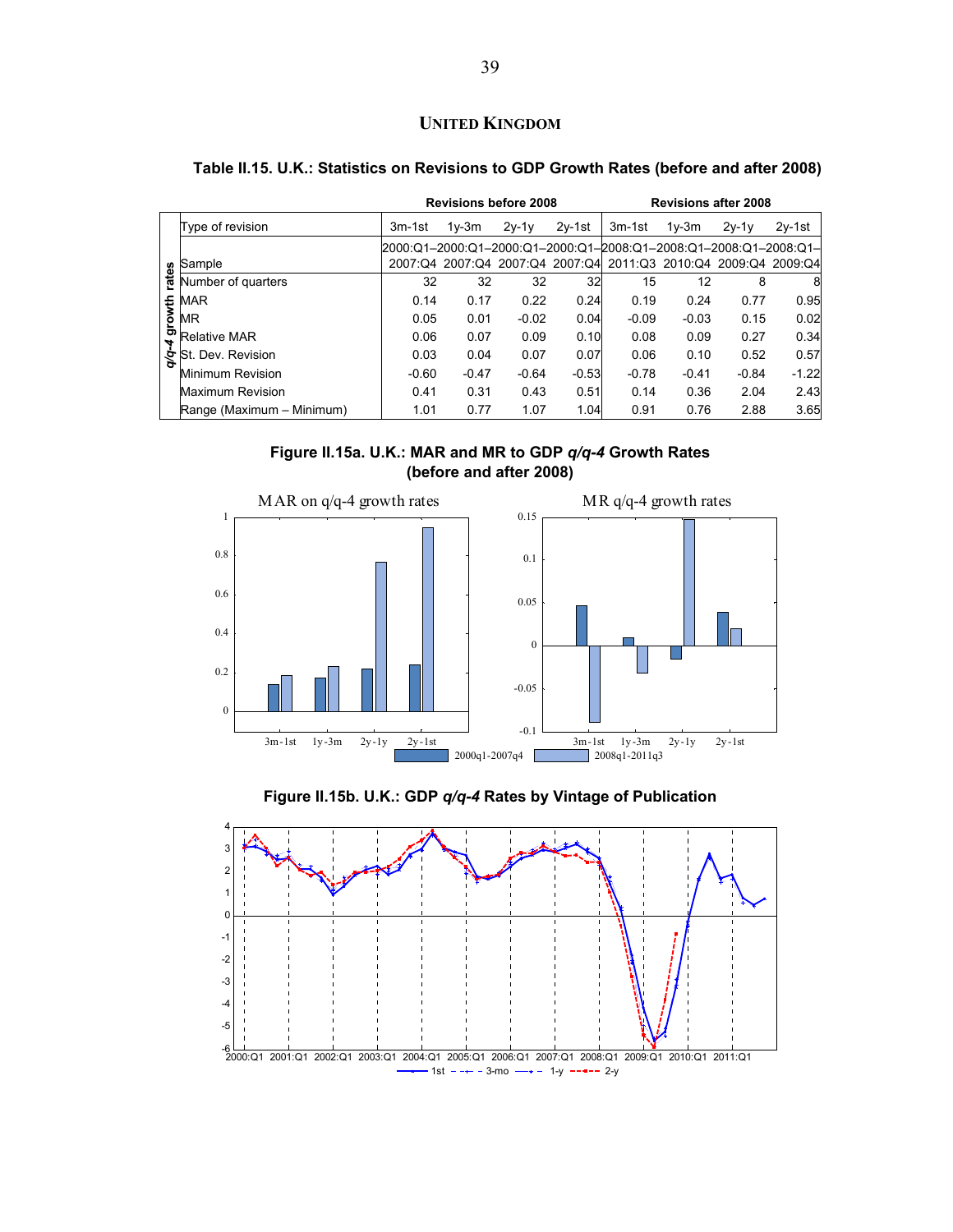## **UNITED STATES OF AMERICA**

|                         |                           |                                                                   | <b>Revisions before 2008</b> |         |          | <b>Revisions after 2008</b>                                     |         |         |          |
|-------------------------|---------------------------|-------------------------------------------------------------------|------------------------------|---------|----------|-----------------------------------------------------------------|---------|---------|----------|
|                         | Type of revision          | 3m-1st                                                            | $1v-3m$                      | $2v-1v$ | $2v-1st$ | 3m-1st                                                          | $1v-3m$ | $2v-1v$ | $2v-1st$ |
|                         |                           | l2000:Q1-2000:Q1-2000:Q1-2000:Q1-2008:Q1-2008:Q1-2008:Q1-2008:Q1- |                              |         |          |                                                                 |         |         |          |
|                         | Sample                    |                                                                   |                              |         |          | 2007:Q4 2007:Q4 2007:Q4 2007:Q4 2011:Q3 2010:Q4 2009:Q4 2009:Q4 |         |         |          |
| rates                   | Number of quarters        | 32                                                                | 32                           | 32      | 32       | 15                                                              | 12      | 8       | 8        |
|                         | MAR                       | 0.15                                                              | 0.24                         | 0.37    | 0.53     | 0.19                                                            | 0.30    | 0.66    | 1.13     |
| growth                  | MR                        | 0.05                                                              | $-0.21$                      | $-0.35$ | $-0.51$  | $-0.12$                                                         | $-0.13$ | $-0.66$ | $-1.13$  |
| $\overline{\mathbf{r}}$ | <b>Relative MAR</b>       | 0.05                                                              | 0.08                         | 0.14    | 0.20     | 0.09                                                            | 0.13    | 0.27    | 0.47     |
| δę.                     | St. Dev. Revision         | 0.03                                                              | 0.06                         | 0.08    | 0.12     | 0.07                                                            | 0.17    | 0.11    | 0.24     |
|                         | Minimum Revision          | $-0.51$                                                           | $-0.89$                      | $-1.35$ | $-1.62$  | $-0.68$                                                         | $-1.01$ | $-0.99$ | $-2.58$  |
|                         | Maximum Revision          | 0.35                                                              | 0.22                         | 0.20    | 0.15     | 0.23                                                            | 0.36    | $-0.35$ | $-0.42$  |
|                         | Range (Maximum - Minimum) | 0.86                                                              | 1.12                         | 1.56    | 1.76     | 0.92                                                            | 1.38    | 0.64    | 2.16     |

## **Table II.16. U.S.A.: Statistics on Revisions to GDP Growth Rates (before and after 2008)**







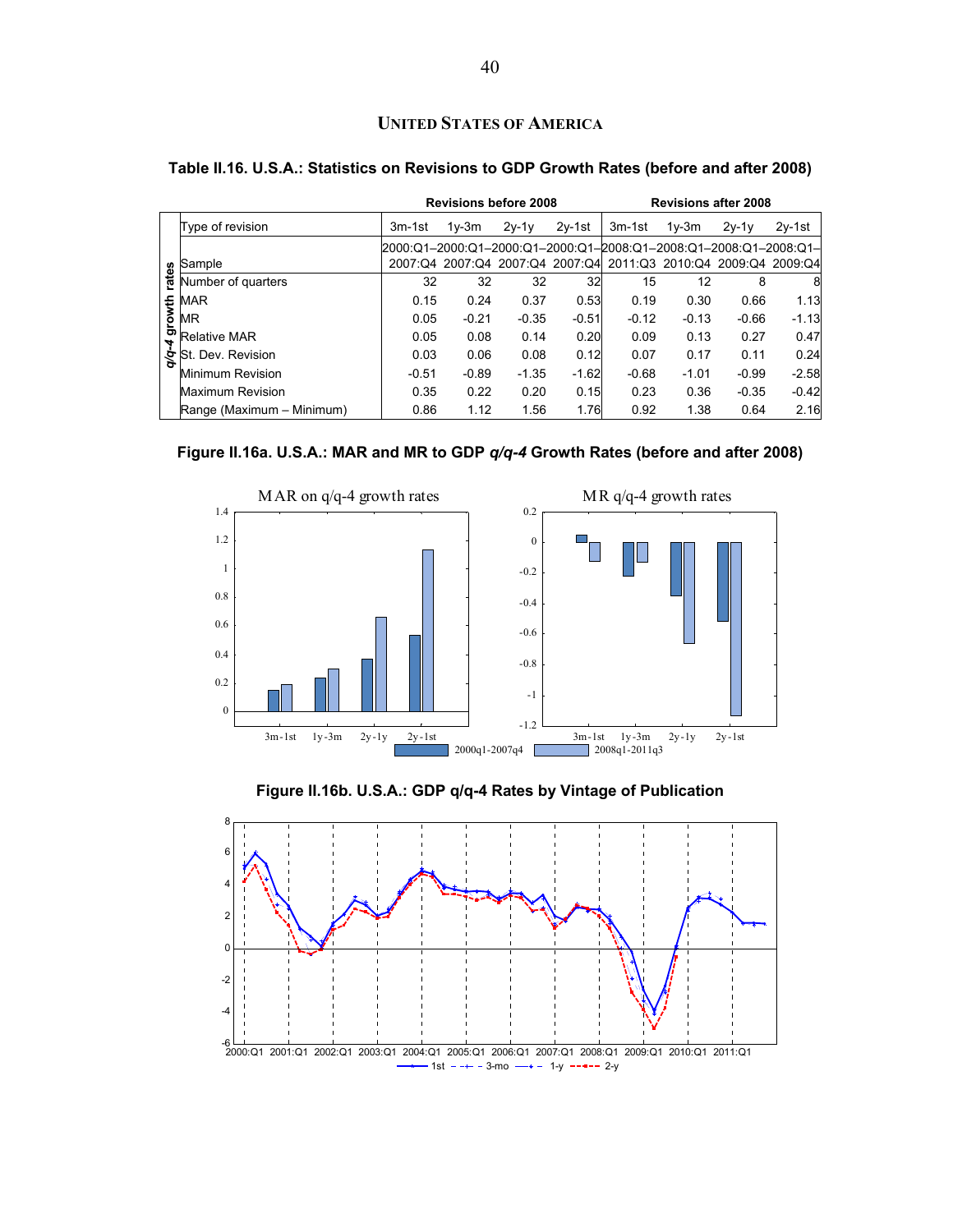## **Appendix III. Statistical Analysis of Revisions**

The statistical analysis of revisions allows to assess how reliable is an early estimate. A revisions analysis aims at quantifying and summarizing the revision process of early estimates compared with estimates published in subsequent periods. In this appendix we provide a formal definition of revision and present some statistics to summarize the revision process, namely a sequence of revisions over time for the same variable. These statistics are commonly found in research papers on revisions by the OECD (see Di Fonzo, 2005 and McKenzie, 2006).

A revision is defined as the difference between a later (more recent) estimate and an earlier estimate (Di Fonzo, 2005). Let  $y_t^L$  and  $y_t^E$  denote respectively the later and earlier estimates of a same variable<sup>19</sup> *y* in period *t*. Revision  $r_t^{L,E}$  is calculated as

$$
r_t^{L,E} = y_t^L - y_t^E. \tag{1.1}
$$

Let us suppose there are revisions observed for *N* consecutive quarters, denoted with  $t = 1, \ldots, N$ . To understand the characteristics of this revision process, it is convenient to calculate the following summary indicators $20$ :

## • *Mean Absolute Revision (MAR)*

$$
MAR^{L,E} = \frac{1}{N} \sum_{t=1}^{N} \left| r_t^{L,E} \right| \tag{1.2}
$$

The *MAR* measures the average absolute *size* of revisions. Considering the absolute value of revisions, this indicator compensates revisions with different sign and provides information on the magnitude of revisions. The minimum value of *MAR* is zero, attained when there are no revisions ( $r_t^{L,E} = 0$  for any *t*); revisions different from zero lead to positive *MAR* values.

• *Mean Revision (MR)* 

 $\overline{a}$ 

$$
MR^{L,E} = \frac{1}{N} \sum_{t=1}^{N} r_t^{L,E}
$$
\n(1.3)

The *MR* is an indicator of *direction* of revisions. It provides an indication of systematic patterns in the revision process: when the *MR* is positive (negative), the earlier estimate underestimates (overestimates) the later estimate. Differently from the *MAR*, the *MR* can be zero even when revisions are different from zero (when positive and negative revisions

 $19$  The variable can be expressed in level or in a transformation of it, for instance rates of change.

 $20$  All these indicators are available in the spreadsheet templates for revisions analysis available from the OECD's *Real-Time Data and Revisions Database* website.